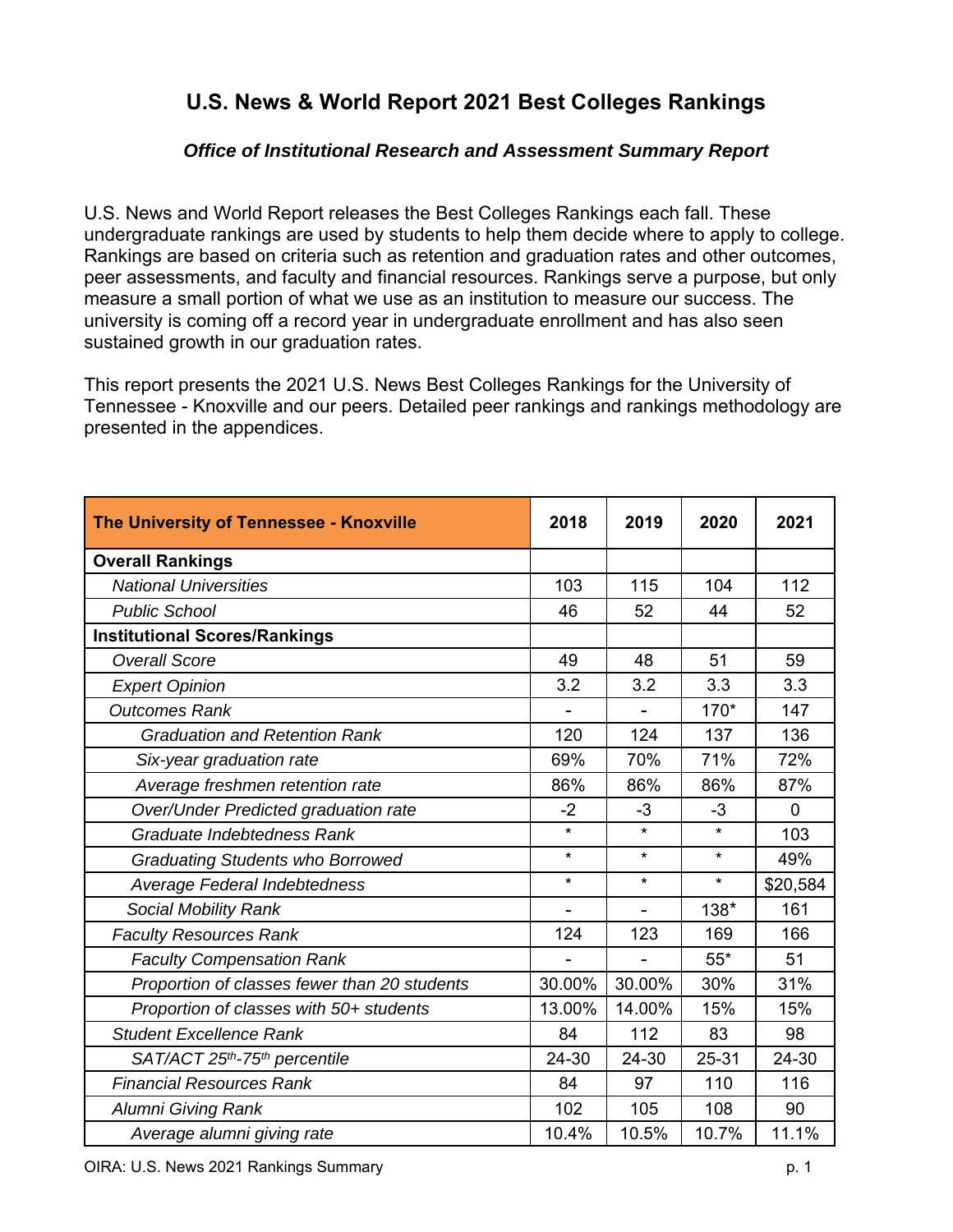### **The University of Tennessee - Knoxville**

In the 2021 rankings, the University of Tennessee – Knoxville (UTK) dropped 8 spots to #112 in the national rankings. We also dropped 8 spots to #52 in the public school rankings. In the national rankings UTK is tied with five other institutions and with one in the public ranking.

Ties among institutions can have a significant impact on an institution's yearly rank. In 2018 we were ranked at #103 (tied with 6 other institutions), with 6 institutions tied in the rank above us. 2019's rankings had us dropping to #115 with 9 institutions tied in the rank above us. Once again in 2020 we improved to #104 (tied with 11 other institutions) with 6 institutions tied in the rank above us. This year the number of institutions tied in the rank above us increased (9 again) and we dropped to again in the rankings to #112. Methodological changes in recent years have also impacted rankings.

Our undergraduate business program ranked 44<sup>th</sup> nationally (up 6 places) and 28th among publics (up 3 places). The supply chain/logistics program is ranked 5<sup>th</sup> nationally (up 2 places) and is  $4<sup>th</sup>$  among public schools (up 2 places). Undergraduate engineering is ranked 63rd nationally (up 3 places) and  $34<sup>th</sup>$  among publics (also up 3).

U.S. News once again made changes in their methodology this year by adding two outcome measures pertaining to graduate indebtedness. These measures are:

- Graduate indebtedness proportion: The percentage of graduates from the 2019 bachelor's degree graduating class who borrowed federal loans.
- Graduate indebtedness total: The average amount of federal loan debt among the 2019 bachelor's degree graduating class that took out federal loans.

UTK significantly improved in the Outcomes rank, moving up from 170 to 147. Our continued emphasis on undergraduate retention and graduation is key to our rise in this rank. In particular, our continued rise in 6-year graduation rates has made the 4-year average of these get better, and has led to no penalties for not meeting their calculated expected graduation rate (note: there was a change in that expected calculation this year – it's now based on 2 years of data). We are ranked higher than 5 of our comparable peers in the Outcomes rank. UTK also ranks better than all but three of our comparable peers in the newly added Indebtedness sub-ranking (federal loan debt).

UTK rose slightly in Faculty Resources ranking while 8 of 11 comparable and 2 of 6 aspirational peers dropped in the rank. For the faculty compensation subrank, we ranked better than or tied with all comparable peers, and better than 4 of 6 aspirational peers (now based on only 1 year of data instead of a 2-year average). Our percentage of classes with 20 or fewer students also rose to 31%, from 30% last year.

Our rank in Alumni Giving, which now only accounts for 3%, rose 18 points from #108 to #90.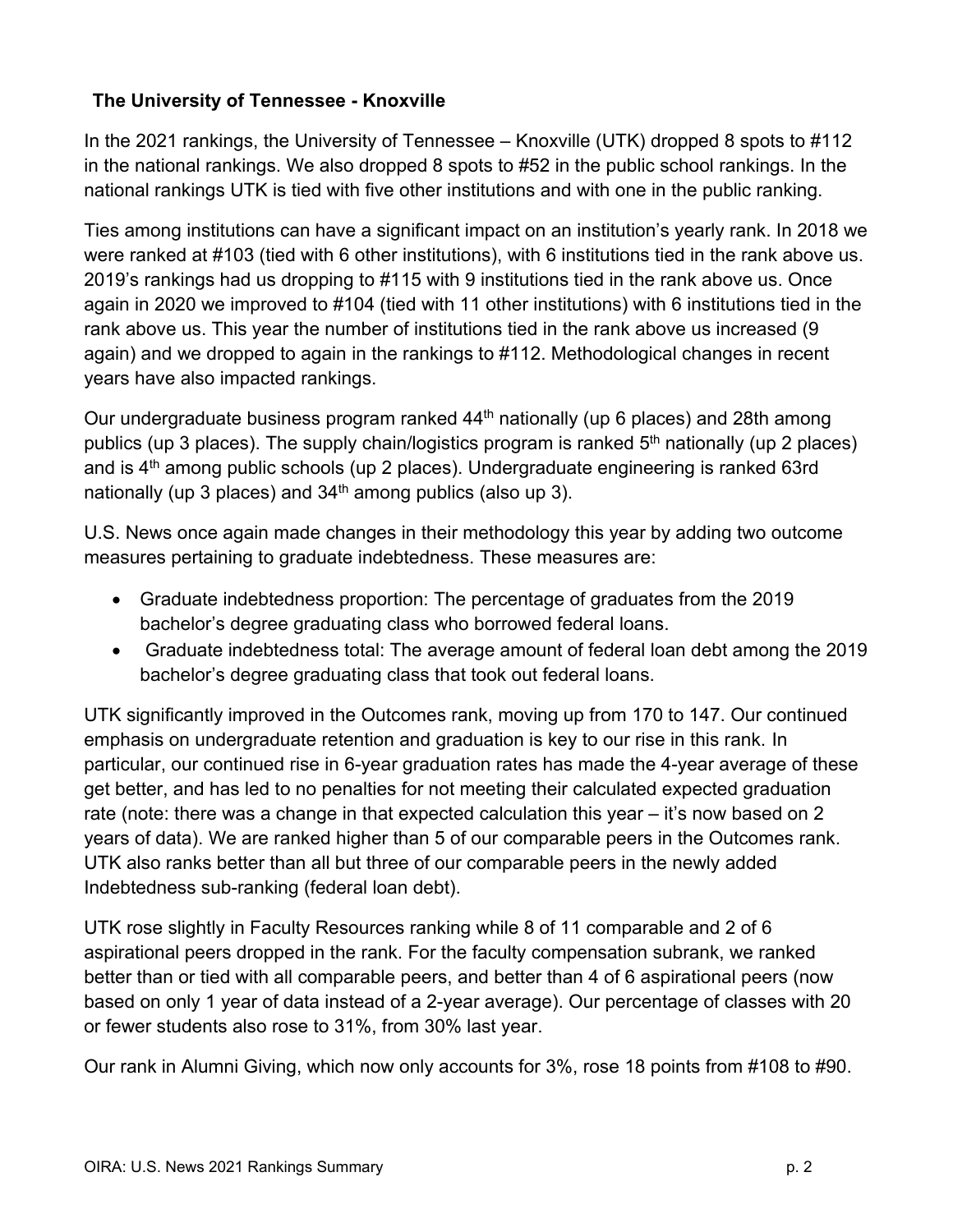The following chart shows the changes in institution rankings of our comparative and aspirational peers over a three year period, from 2019 to 2021. Over this period, 10 peers increased their public ranking, 6 peers decreased, and UTK saw no movement.



\* Aspirational Peer

### **Peer Comparisons**

The University of Tennessee – Knoxville has two sets of comparison peers: Comparative (11) and Aspirational (6). In the following section, we list the schools that exhibited a large increase or decrease in the different categories.

### Comparative Peers

- National Universities ranking
	- o Increased in rank: University of Missouri (15), University of Alabama (10), and Auburn University (7)
	- o Decreased in rank: University of South Carolina (-14), and UTK (-8)
- Public Universities ranking
	- o Increased in rank: University of Alabama (7), Auburn University (4), and University of Missouri (4),
	- o Decreased in rank: University of South Carolina (-10), and UTK (-8)
- Outcomes Rank
	- o Increased in rank: UTK (23), Auburn University (22), Clemson University (22), Louisiana State (17), University of Alabama (17), University of Missouri (16), and University of Kentucky (13)
	- o Decreased in rank: Iowa State (-5)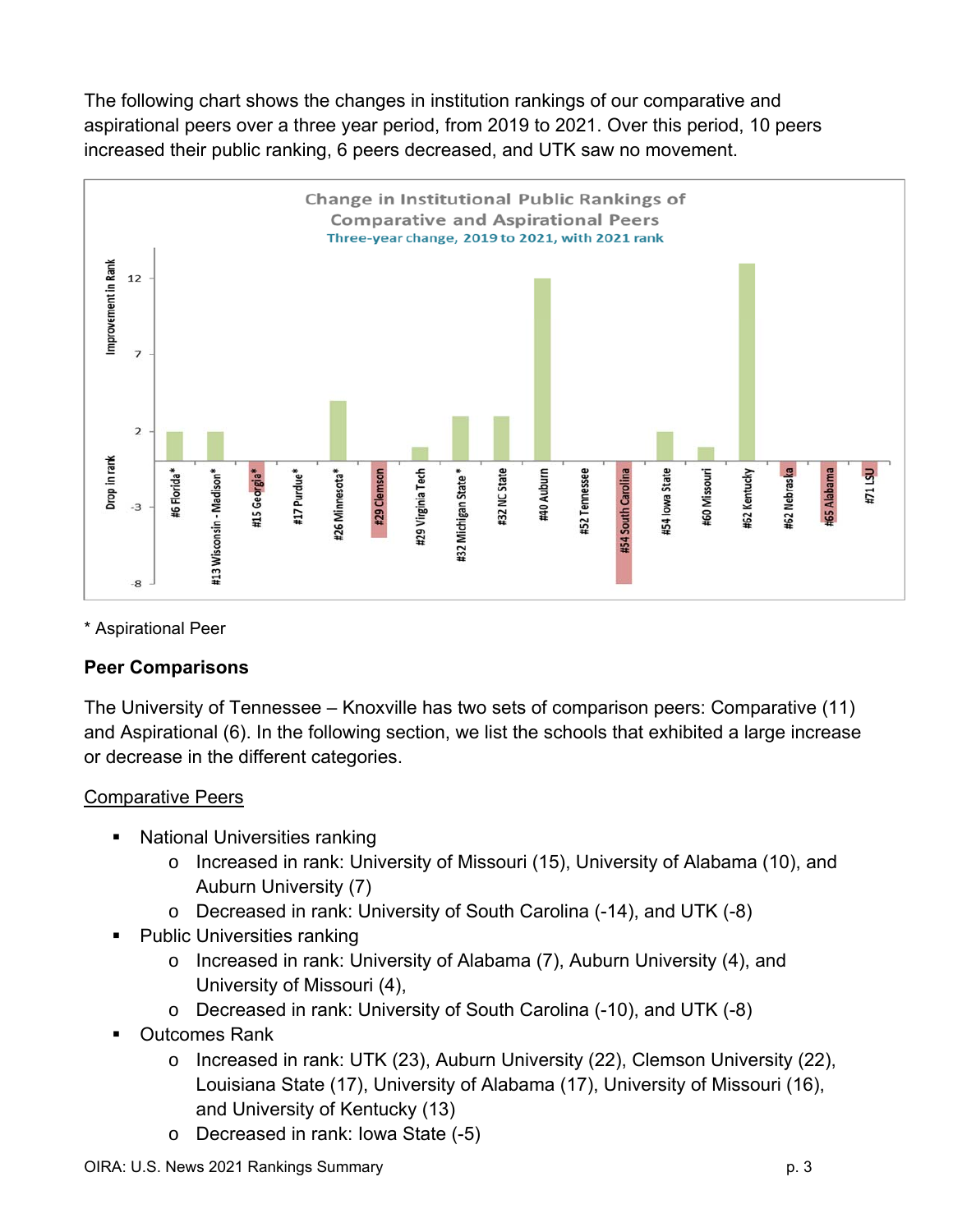- Faculty Resources Rank
	- o Increased in Rank: University of Missouri (61), University of Alabama (26), and University of Nebraska (14)
	- o Decreased in rank: University of South Carolina (-52), Louisiana State (-39), Iowa State (-30), University of Kentucky (-29), Clemson University (-21), and Virginia Tech (-21)
- Student Excellence Rank:
	- o Increased in Rank: University of Missouri (9), University of Alabama (7), and Virginia Tech (7)
	- o Decreased in rank: UTK (-15) and University of South Carolina (-11)
- Financial Resources Rank:
	- o Increased in Rank: Iowa State (10), Louisiana State (6), and University of Kentucky (6)
	- o Decreased in rank: University of South Carolina (-18), Auburn University (-16), Virginia Tech (-12), and University of Nebraska (-8)

### Aspirational Peers

- **National Universities ranking** 
	- o Increased in rank: Michigan State University (4), Purdue University (4), University of Florida (4), University of Minnesota (4), and University of Wisconsin - Madison (4)
	- o Decreased in rank: UTK (-8)
- Public Universities ranking
	- o Increased in rank: Michigan State University (2)
	- o Decreased in rank: UTK (-8)
- Outcomes Rank
	- o Increased in rank: Purdue University (28), UTK (23), and University of Minnesota (19)
	- o Decreased in rank: University of Georgia (-13) and Michigan State University (-11)
- Faculty Resources Rank
	- o Increased in Rank: University of Wisconsin Madison (24) and University of Florida (21)
	- o Decreased in rank: University of Minnesota (-24) and Michigan State University (-13)
- Student Excellence Rank:
	- o Increased in Rank: University of Florida (15), Purdue University (11), and University of Georgia (8)
	- o Decreased in rank: UTK (-15)
- **Financial Resources Rank:** 
	- o Increased in Rank: Michigan State University (11)
	- o Decreased in rank: UTK (-6)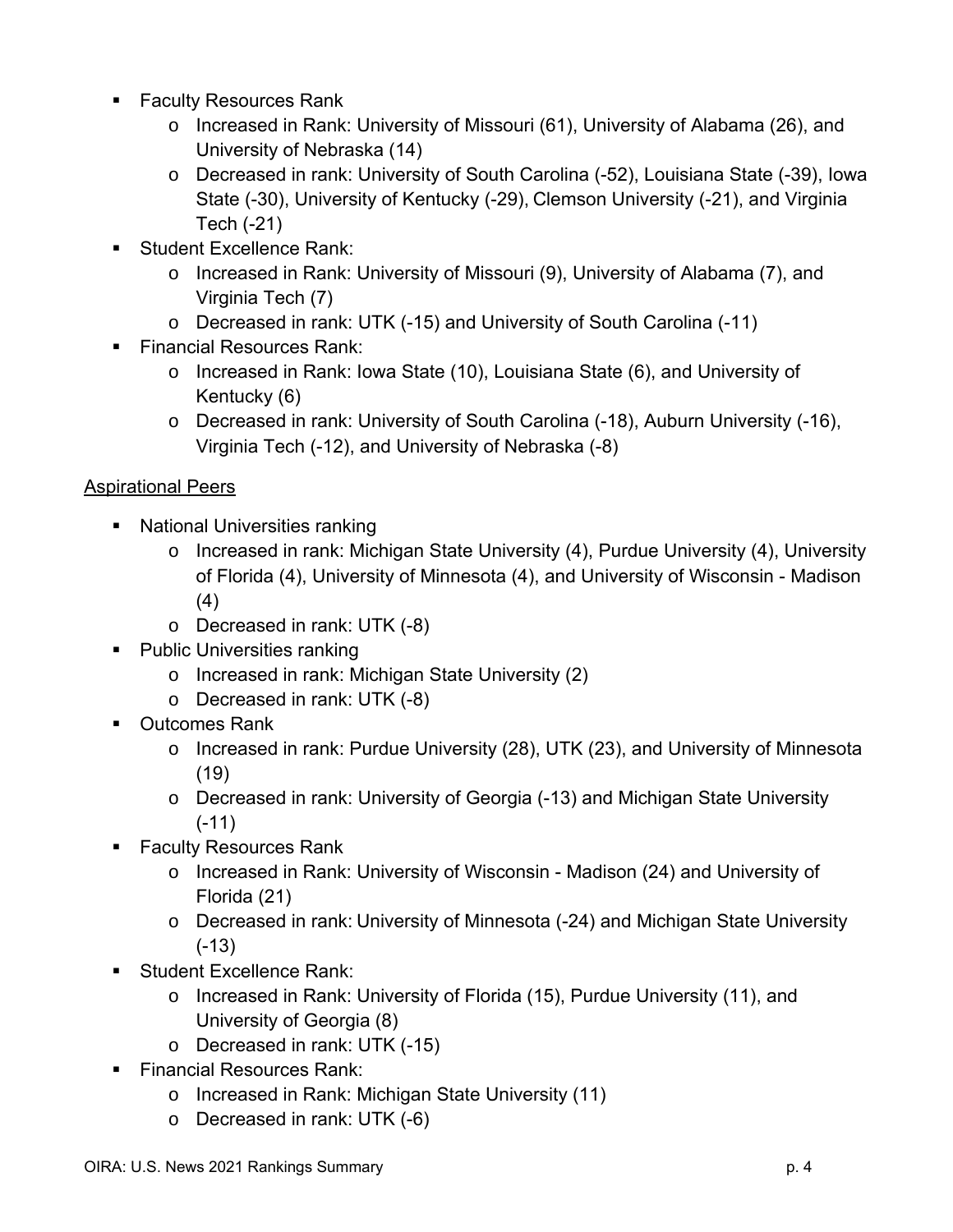- **National Universities ranking** 
	- o Increased in rank: University of Missouri (15), University of Alabama (10), and Auburn University (7)
	- o Decreased in rank: University of South Carolina (-14), UTK (-8), and University of Arkansas (-7)
- Public Universities ranking
	- o Increased in rank: University of Alabama (7), Auburn University (4), and University of Missouri (4)
	- o Decreased in rank: University of South Carolina (-10), UTK (-8), University of Arkansas (-5), and Mississippi State (-4)
- Outcomes Rank
	- o Increased in rank: UTK (23), Vanderbilt (23), Auburn University (22), Texas A&M (19), Louisiana State (17), University of Alabama (17), University of Mississippi (17), and University of Missouri (16)
	- o Decreased in rank: Mississippi State (-49) and University of Georgia (-13)
- Faculty Resources Rank
	- o Increased in Rank: University of Missouri (61), Mississippi State (31), University of Alabama (26), and University of Florida (21)
	- o Decreased in rank: University of South Carolina (-52), Louisiana State (-39), and University of Kentucky (-29)
- Student Excellence Rank:
	- o Increased in Rank: Texas A&M (16), University of Florida (15), University of Missouri (9), and University of Georgia (8)
	- o Decreased in rank: UTK (-15), University of South Carolina (-11), and University of Arkansas (-7)
- **Financial Resources Rank:** 
	- $\circ$  Increased in Rank: Louisiana State (6) and University of Kentucky (6)
	- o Decreased in rank: University of South Carolina (-18), Auburn University (-16), and UTK (-6)

In the 2021 national rankings the University of Tennessee – Knoxville tied with five other universities. The University of Illinois – Chicago is the only public institutions tied with UTK. The private institutions that are tied with us are: Creighton University, Loyola University Chicago, Rochester Institute of Technology, and the University of La Verne (CA).

### SEC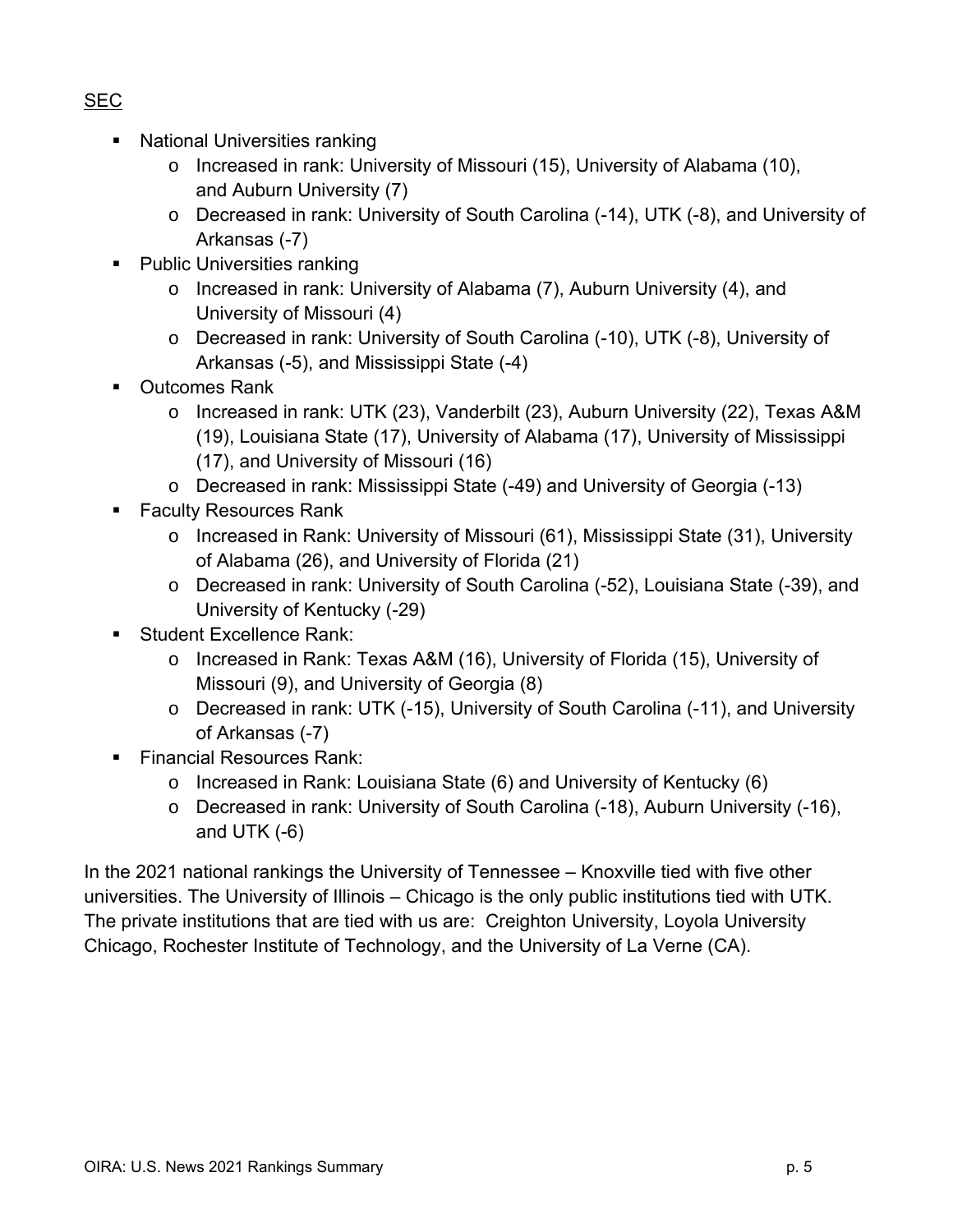### **U.S. News & World Report 2021 Best College Rankings Appendix A: UTK and Peer Comparison Tables**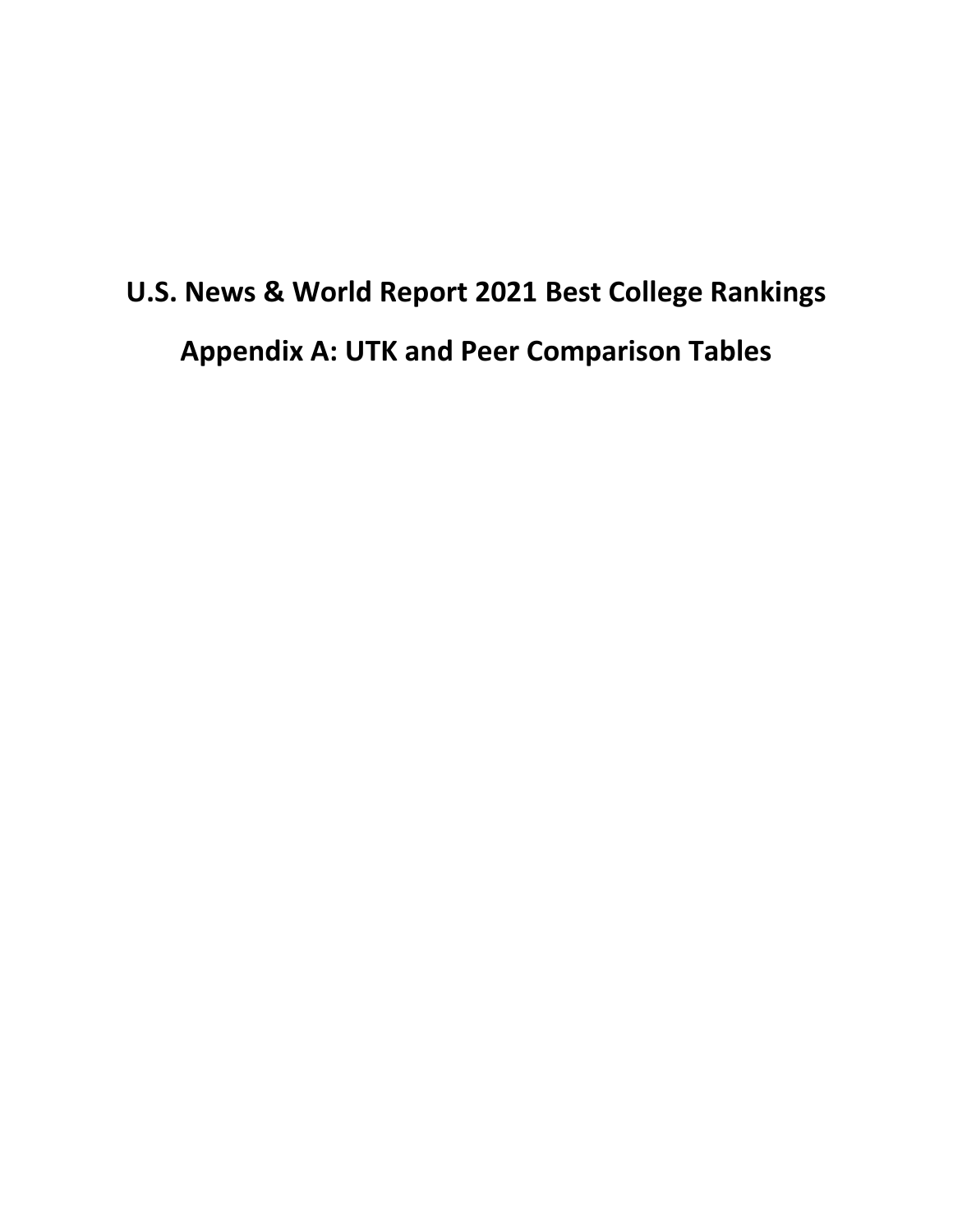| The University of Tennessee - Knoxville                  | 2013                  | 2014           | 2015                  | 2016             | 2017             | 2018             | 2019           | 2020                 | 2021           |
|----------------------------------------------------------|-----------------------|----------------|-----------------------|------------------|------------------|------------------|----------------|----------------------|----------------|
| <b>Overall Rankings</b>                                  |                       |                |                       |                  |                  |                  |                |                      |                |
| National Universities                                    | $\overrightarrow{01}$ | $\overline{0}$ | $\overrightarrow{00}$ | $\overline{103}$ | $\overline{103}$ | $\overline{5}$   | $\frac{1}{5}$  | 104                  | $\frac{1}{2}$  |
| Public School                                            | 46                    | 47             | g                     | 47               | $\frac{4}{5}$    | $\frac{4}{5}$    | ξg             | 44                   | S2             |
| Institutional Scores/Rankings                            |                       |                |                       |                  |                  |                  |                |                      |                |
| Overall Score                                            | 47                    | 48             | 44                    | $\ddot{4}$       | 47               | $\ddot{49}$      | 48             | 51                   | 89             |
| Expert Opinion                                           | ς<br>1                | α.<br>Τ        | ς<br>1                | ς.               | 3.1              | 3.<br>Σ          | 3.<br>Σ        | ده<br>م              | 33<br>م        |
| <b>Outcomes Rank</b>                                     | I.                    |                | ı                     | ı,               |                  | ı                |                | $170*$               | 147            |
| Graduation and Retention Rank                            | 139                   | 142            | 135                   | 127              | $\overline{22}$  | 120              | 124            | 137                  | 136            |
| Six-year graduation rate                                 | $63\%$                | %99            | %89                   | %69              | 70%              | %69              | 70%            | 2496                 | 72%            |
| Average freshmen retention rate                          | $85\%$                | 85%            | %98                   | 9698             | %98              | 9698             | %98            | %98                  | 87%            |
| Over/Under Predicted graduation rate                     | $\frac{1}{4}$         | တ              | $\overline{4}$        | Ġ                | ή                | ή                | ယ်             | ඨ                    | $\circ$        |
| Graduate Indebtedness Rank                               | Ţ                     | ı              | J.                    | t                | Ţ                | Ţ                | Ţ              | Ţ                    | $103*$         |
| Social Mobility Rank                                     | Ţ                     | ٠              | $\blacksquare$        | ٠                | ı                | ı                | ı              | 138*                 | 191            |
| <b>Faculty Resources Rank</b>                            | $\frac{1}{5}$         | 8s             | 144                   | 135              | 137              | 124              | 123            | 169                  | $\overline{5}$ |
| Faculty Compensation Rank                                | ı                     |                | ı                     | ı                | ı                | ı                |                | 55*                  | 51             |
| Proportion of classes fewer than 20 students             | 33%                   | 39%            | 29%                   | 28%              | 28%              | 30%              | 30%            | 30%                  | 31%            |
| Proportion of classes with 50+ students                  | %8                    | $\frac{2}{6}$  | 15%                   | 14%              | $14\%$           | 13%              | 14%            | 15%                  | 15%            |
| Student Excellence Rank                                  | $\approx$             | $\geq$         | $\approx$             | 82               | $\overline{6}$   | 84               | $\frac{1}{2}$  | 83                   | 86             |
| SAT/ACT 25 <sup>th</sup> -75 <sup>th</sup><br>percentile | 24-29                 | 24-29          | 24-29                 | 24-29            | 24-30            | 24-30            | 24-30          | 25-31                | 24-30          |
| <b>Financial Resources Rank</b>                          | 53                    | 9g             | 9g                    | 99               | $\overline{c}$   | 84               | $\overline{6}$ | $\overrightarrow{0}$ | $\frac{1}{10}$ |
| Alumni Giving Rank                                       | 132                   | 621            | 132                   | 121              | 115              | $\overline{102}$ | $\overline{5}$ | $\overline{6}$       | 80             |
| Average alumni giving rate                               | 10.4%                 | 9696           | 9,5%                  | 9.5%             | $9.5\%$          | 10.4%            | 10.5%          | 10.7%                | 11.1%          |

 *\* New categories*\* New categories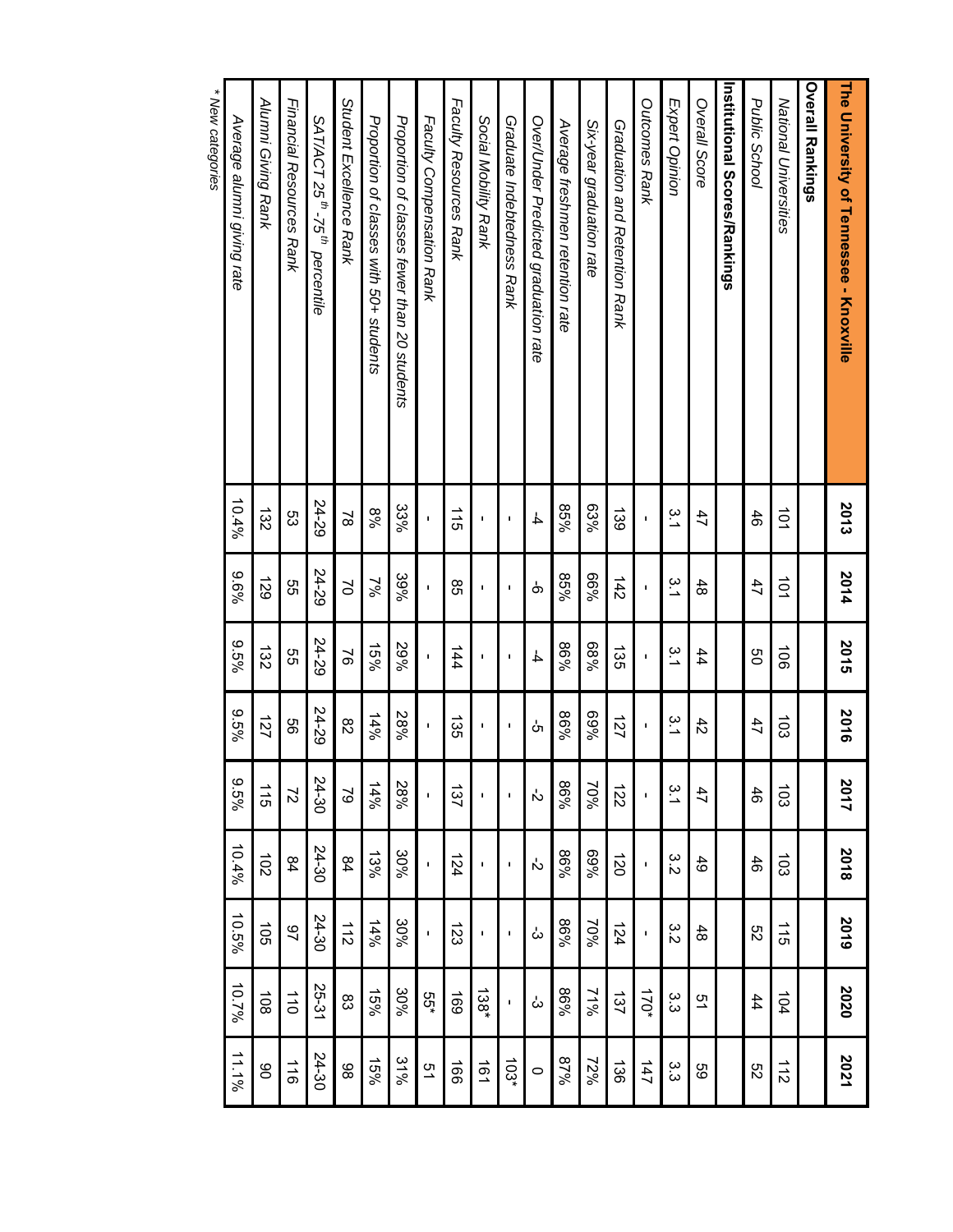| <b>UTK Peers</b>                          | Universities<br><b>National</b><br>2021 | Universities<br><b>National</b><br>2020 | <b>Change</b>         | 2021 Public<br>Schools | 2020 Public<br><b>Schools</b> | <b>Change</b>  | 2021 Expert<br>Opinion | 2020 Expert<br>Opinion | Change    |
|-------------------------------------------|-----------------------------------------|-----------------------------------------|-----------------------|------------------------|-------------------------------|----------------|------------------------|------------------------|-----------|
| University of Tennessee - Knoxville       | 112                                     | 104                                     | စစ                    | S2                     | 44                            | ထ              | ς<br>ω                 | ς<br>S                 | 0.0       |
| <b>Comparable Peers</b>                   |                                         |                                         |                       |                        |                               |                |                        |                        |           |
| Auburn University                         | 97                                      | 104                                     | ┙                     | $^{40}$                | 44                            | 4              | ယ<br>ယ                 | ယ<br>ယ                 | 0         |
| <b>Clemson University</b>                 | 74                                      | $\approx$                               | 4                     | 89                     | 27                            | Ń              | 3.4                    | 3.4                    | $\bullet$ |
| lowa State University                     | $\frac{1}{8}$                           | $\vec{z}$                               | $\boldsymbol{\omega}$ | 54                     | SS                            | ⊢              | ပ<br>ပ                 | ယ<br>ယ                 | $\bullet$ |
| Louisiana State University                | $\overline{53}$                         | 453                                     | O                     | $\geq$                 | $\overline{z}$                | ⊢              | Ω.<br>Ο                | 2.9                    | 0.1       |
| North Carolina State Chiversity - Raleigh | 80                                      | 84                                      | 4                     | 82                     | 34                            | 2              | ε<br>Σ                 | ε<br>Σ                 | $\bullet$ |
| University of Alabama                     | $\frac{143}{2}$                         | $\overline{53}$                         | 50                    | 95                     | $\overline{z}$                | ┙              | ς<br>Μ                 | $\frac{2}{1}$          | 0.1       |
| University of Kentrucky                   | $\frac{133}$                            | $\overrightarrow{25}$                   | Ľ,                    | 82                     | $\overline{0}$                | ή              | ε<br>δ                 | ε<br>Μ                 | $\bullet$ |
| University of Missouri                    | 124                                     | 139                                     | 55                    | 80                     | 64                            | 4              | ယ<br>ယ                 | 3.2                    | 0.1       |
| <b>University of Nepraska</b>             | 433                                     | 139                                     | ෨                     | 82                     | 64                            | $\overline{v}$ | ယ<br>ယ                 | ς<br>Σ                 | 0.1       |
| Duiversity of South Carolina              | $\frac{1}{8}$                           | 104                                     | $-14$                 | 54                     | 44                            | $-10$          | ς<br>Μ                 | ပ<br>လ                 | $\bullet$ |
| Virginia Tech                             | 74                                      | 74                                      | 0                     | 29                     | ပ္တ                           | $\overline{a}$ | 3.7                    | 3.7                    | $\bullet$ |
| <b>Aspirational Peers</b>                 |                                         |                                         |                       |                        |                               |                |                        |                        |           |
| Michigan State University                 | 80                                      | 84                                      | 4                     | ξS                     | 34                            | 2              | 3.6                    | ς<br>Ω                 | 0.1       |
| Purdue University                         | ςg                                      | 57                                      | 4                     | $\vec{u}$              | $\vec{\infty}$                | ⊢              | ပ္ပဲ                   | ပ္ပဲ                   | $\bullet$ |
| University of Georgia                     | 47                                      | 9g                                      | $\boldsymbol{\omega}$ | 5Ì                     | $\vec{0}$                     | ⊢              | 3.7                    | ပ္ပ်                   | 0.1       |
| <b>University of Horida</b>               | မွ                                      | 34                                      | 4                     | တ                      |                               | ⊢              | ပ္ပ<br>တ               | 3.8                    | $\bullet$ |
| Duiversity of Minnesota                   | 99                                      | S                                       | 4                     | 92                     | 27                            | E              | 3.7                    | 3.7                    | $\bullet$ |
| University of Wisconsin - Madison         | $\ddot{4}$                              | 46                                      | 4                     | ದ                      | ದ                             | 0              |                        | 4.1                    | $-4.1$    |

University of Wisconsin - Madison

University of Wisconsin - Madison

46

**4**

 $\vec{\omega}$ 

**0**

4.1

**‐4.1**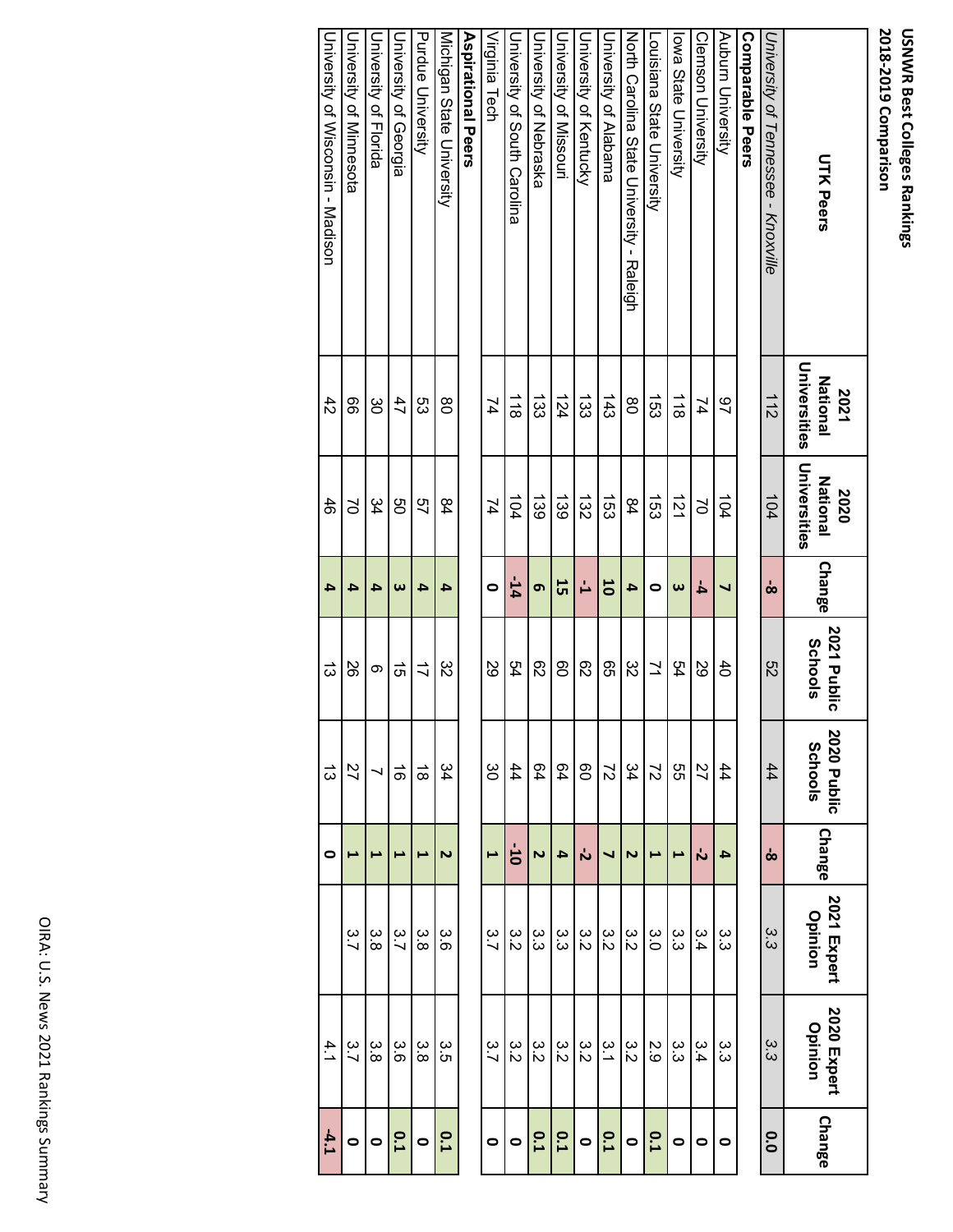| <b>UTK Peers</b>                          | <b>Rank (New)</b><br>2021Social<br>Mobility | Rank (New)<br>2020 Social<br>Mobility | Change        | & Retention<br>Graduation<br><b>Rank</b><br>2021 | & Retention<br>Graduation<br>Rank<br>2020 | <b>Change</b>           | Outcome<br><b>Rank</b><br>2021 | 2020 Outcome<br><b>Rank</b> | <b>Change</b>           |
|-------------------------------------------|---------------------------------------------|---------------------------------------|---------------|--------------------------------------------------|-------------------------------------------|-------------------------|--------------------------------|-----------------------------|-------------------------|
| University of Tennessee - Knoxville       | 161                                         | 138                                   | $-23.0$       | 136                                              | 137                                       | $\blacktriangleright$   | 147                            | $\overline{21}$             | 23                      |
| <b>Comparable Peers</b>                   |                                             |                                       |               |                                                  |                                           |                         |                                |                             |                         |
| Auburn University                         | 381                                         | 380                                   | ᆸ             | 83                                               | 86                                        | <b>ντ</b>               | $\vec{z}$                      | 144                         | 22                      |
| <b>Clemson Duiversity</b>                 | 361                                         | 348                                   | $\frac{1}{3}$ | 64                                               | 64                                        | $\bullet$               | 82                             | $\frac{1}{4}$               | <b>22</b>               |
| lowa State University                     | 291                                         | 270                                   | $-21$         | $\frac{1}{5}$                                    | $\frac{1}{2}$                             | ယ်                      | 141                            | 136                         | ບ່າ                     |
| Locisiana State University                | 328                                         | 345                                   | 17            | 571                                              | $\overline{5}$                            | ທ່                      | $\overrightarrow{61}$          | 208                         | 17                      |
| North Carolina State Chiversity - Raleigh | 237                                         | 224                                   | $\ddot{3}$    | S)                                               | $\approx$                                 | <b>υ</b> τ              | $\frac{8}{1}$                  | 89                          | $\infty$                |
| University of Alabama                     | 377                                         | 377                                   | $\bullet$     | $\overrightarrow{36}$                            | $\frac{141}{1}$                           | <b>υπ</b>               | 167                            | 214                         | 11                      |
| <b>Duiversity of Kentrucky</b>            | $\frac{8}{3}$                               | 345                                   | 27            | 172                                              | $\frac{1}{82}$                            | $\overline{\mathbf{5}}$ | 221                            | 234                         | $\overline{\mathbf{3}}$ |
| Chiveraity of Missouri                    | ပ္ပ်က္                                      | 354                                   | ⊢             | $\frac{43}{3}$                                   | $\frac{145}{1}$                           | N                       | $\frac{1}{85}$                 | 201                         | 16                      |
| <b>University of Nepraska</b>             | 303                                         | 303                                   | 0             | $\vec{e}$                                        | 154                                       | $\overline{a}$          | $\overrightarrow{61}$          | 201                         | 50                      |
| University of South Carolina              | $\frac{8}{8}$                               | 322                                   | 4             | 104                                              | 101                                       | $\boldsymbol{\omega}$   | $\overrightarrow{22}$          | ದ್ದ                         | 11                      |
| Virginia Tech                             | 291                                         | 322                                   | $\frac{8}{1}$ | ςg                                               | S2                                        | 0                       | 82                             | $\overline{c}$              | 50                      |
| <b>Aspirational Pers</b>                  |                                             |                                       |               |                                                  |                                           |                         |                                |                             |                         |
| Michigan State University                 | 265                                         | 241                                   | $-24$         | $\overline{6}$                                   | 82                                        | ī                       | $\overline{c}$                 | <u>ი</u>                    | F <sub>-</sub>          |
| <b>Purdue University</b>                  | 284                                         | 270                                   | $-14$         | $\frac{8}{1}$                                    | 88                                        | ч                       | $\overline{c}$                 | $\vec{0}$                   | 28                      |
| University of Georgia                     | $\frac{1}{6}$                               | <b>159</b>                            | -32           | $\ddot{3}$                                       | 46                                        | $\boldsymbol{\omega}$   | 39                             | 88                          | $\overline{5}$          |
| <b>Driversity of Horida</b>               | 48                                          | 34                                    | $-14$         | 34                                               | ŝ                                         | Ľ                       | $\overline{\phantom{0}}$       | 4                           | ယ်                      |
| <b>University of Minnesota</b>            | 237                                         | 251                                   | 14            | 23                                               | $\frac{8}{2}$                             | ဖ                       | $\approx$                      | $\vec{0}$                   | 19                      |
| University of Wisconsin - Madison         | 340                                         | 297                                   | $-43$         | 41                                               | $rac{4}{\sqrt{1}}$                        | А                       | S2                             | $\overline{6}$              | $\bullet$               |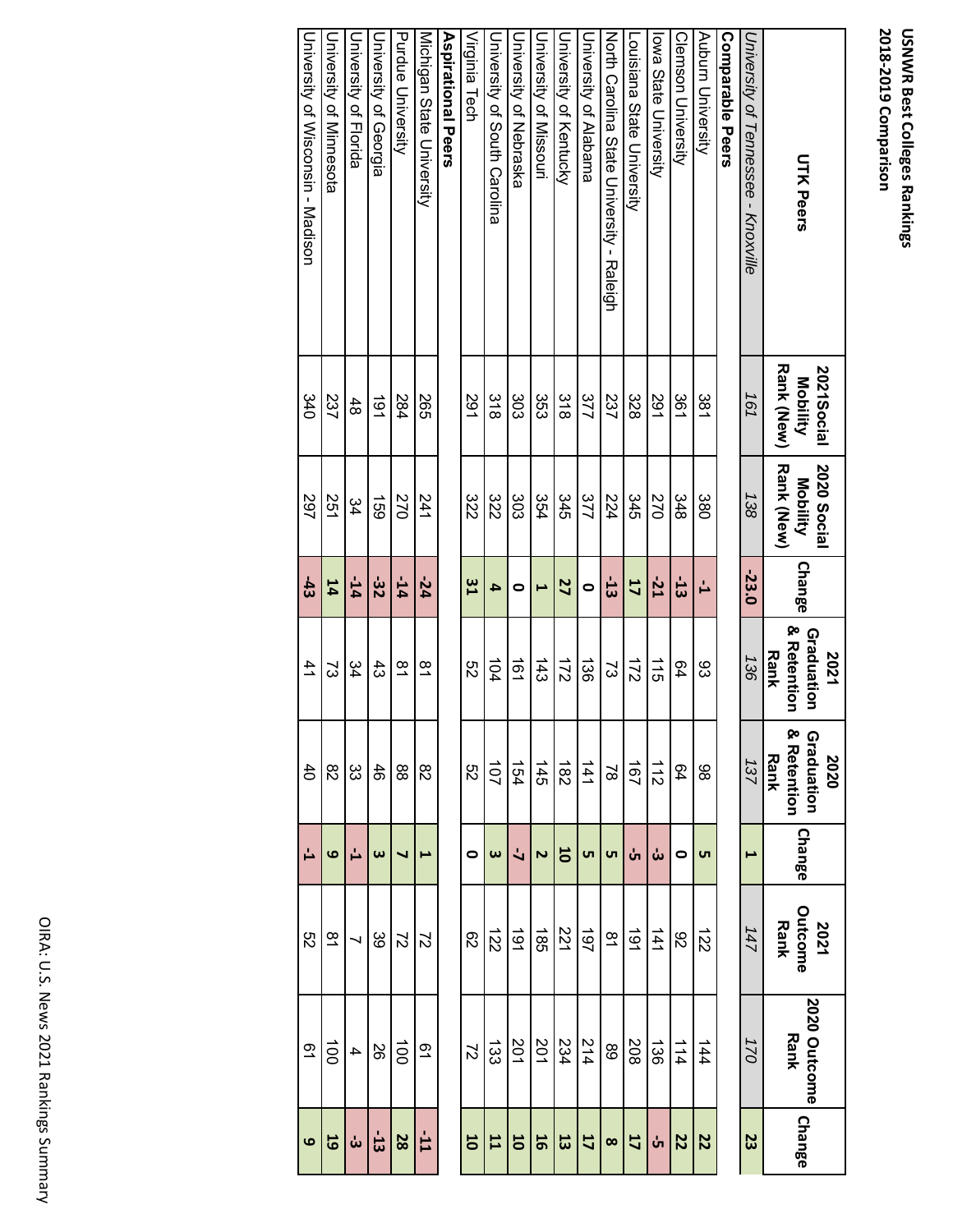| <b>UTK Peers</b>                          | Excellence<br>Student<br><b>Rank</b><br>2021 | Excellence<br>Student<br><b>Rank</b><br>2020 | <b>Change</b> | Resources<br>Financial<br>2021<br><b>Rank</b> | Resources<br>Financial<br>Rank<br>2020 | <b>Change</b> | 2021 Overall<br>Score | 2020 Overall<br><b>Score</b> | Change            |
|-------------------------------------------|----------------------------------------------|----------------------------------------------|---------------|-----------------------------------------------|----------------------------------------|---------------|-----------------------|------------------------------|-------------------|
| University of Tennessee - Knoxville       | 86                                           | 83                                           | եր<br>51      | 116                                           | 110                                    | Ⴛ             | 69                    | 51                           | $\infty$          |
| <b>Comparable Peers</b>                   |                                              |                                              |               |                                               |                                        |               |                       |                              |                   |
| Auburn University                         | م ک                                          | 8                                            | Ľ             | $\frac{1}{2}$                                 | $\overline{40}$                        | $\frac{1}{9}$ | 51                    | 51                           | 50                |
| Clemson University                        | 95                                           | 95                                           | 0             | 142                                           | $\overline{40}$                        | ら             | 95                    | 88                           | ┙                 |
| lowa State University                     | 147                                          | 152                                          | <b>UT</b>     | 173                                           | 183                                    | 50            | 88                    | 49                           | 6                 |
| Louisiana State University                | 134                                          | 134                                          | 0             | 142                                           | 148                                    | თ             | 54                    | $\ddot{43}$                  | 11                |
| North Carolina State Chiversity - Raleigh | 95                                           | S                                            | <b>υτ</b>     | $\overrightarrow{6}$                          | $\overline{5}$                         | ທ່            | 83                    | 54                           | $\mathbf  \omega$ |
| <b>Diversity of Alabama</b>               | $\vec{5}$                                    | $\frac{1}{3}$                                | ┙             | 232                                           | 231                                    | Ľ             | 9S                    | $\ddot{3}$                   | 12                |
| <b>Duiversity of Kentucky</b>             | $\overrightarrow{26}$                        | 125                                          | Ľ             | 89                                            | 95                                     | G             | 99                    | 46                           | 10                |
| <b>Chiversity of Missouri</b>             | $\frac{1}{9}$                                | 125                                          | ဖ             | $\overline{21}$                               | 174                                    | ⊢             | 57                    | 45                           | 12                |
| <b>Chiversity of Nepraska</b>             | 147                                          | 143                                          | 4             | $\overrightarrow{50}$                         | 148                                    | စ             | 99                    | 45                           | 11                |
| Diversity of South Carolina               | $\overrightarrow{5}$                         | 96                                           | <b>LL-</b>    | $\frac{218}{2}$                               | 200                                    | $-18$         | 9g                    | 51                           |                   |
| Virginia Tech                             | 94                                           | $\vec{0}$                                    | ┙             | 435                                           | 123                                    | $-12$         | 99                    | 57                           | $\infty$          |
| Aspirational Peers                        |                                              |                                              |               |                                               |                                        |               |                       |                              |                   |
| Michigan State University                 | 147                                          | $\frac{1}{2}$                                | ūп            | 82                                            | 83                                     | 11            | 63                    | 54                           | ဖ                 |
| <b>Purdue University</b>                  | $\approx$                                    | 83                                           | $\mathbf{1}$  | 9G                                            | 83                                     | ή             | 69                    | $\overline{6}$               | $\infty$          |
| Jniversity of Georgia                     | 54                                           | 82                                           | $\infty$      | $\frac{1}{6}$                                 | 123                                    | 4             | 71                    | 83                           | $\infty$          |
| University of Florida                     | 32                                           | 47                                           | 55            | 46                                            | 47                                     | Ē             | 7                     | $\geq$                       | თ                 |
| <b>University of Minnesota</b>            | 69                                           | ၛၟ                                           | 4             | 44                                            | $\ddot{5}$                             | E             | 8                     | 88                           | $\infty$          |
| University of Wisconsin - Madison         | 54                                           | 69                                           | <b>υτ</b>     | 89                                            | $\overline{6}$                         | Z             | $\overline{c}$        | 95                           |                   |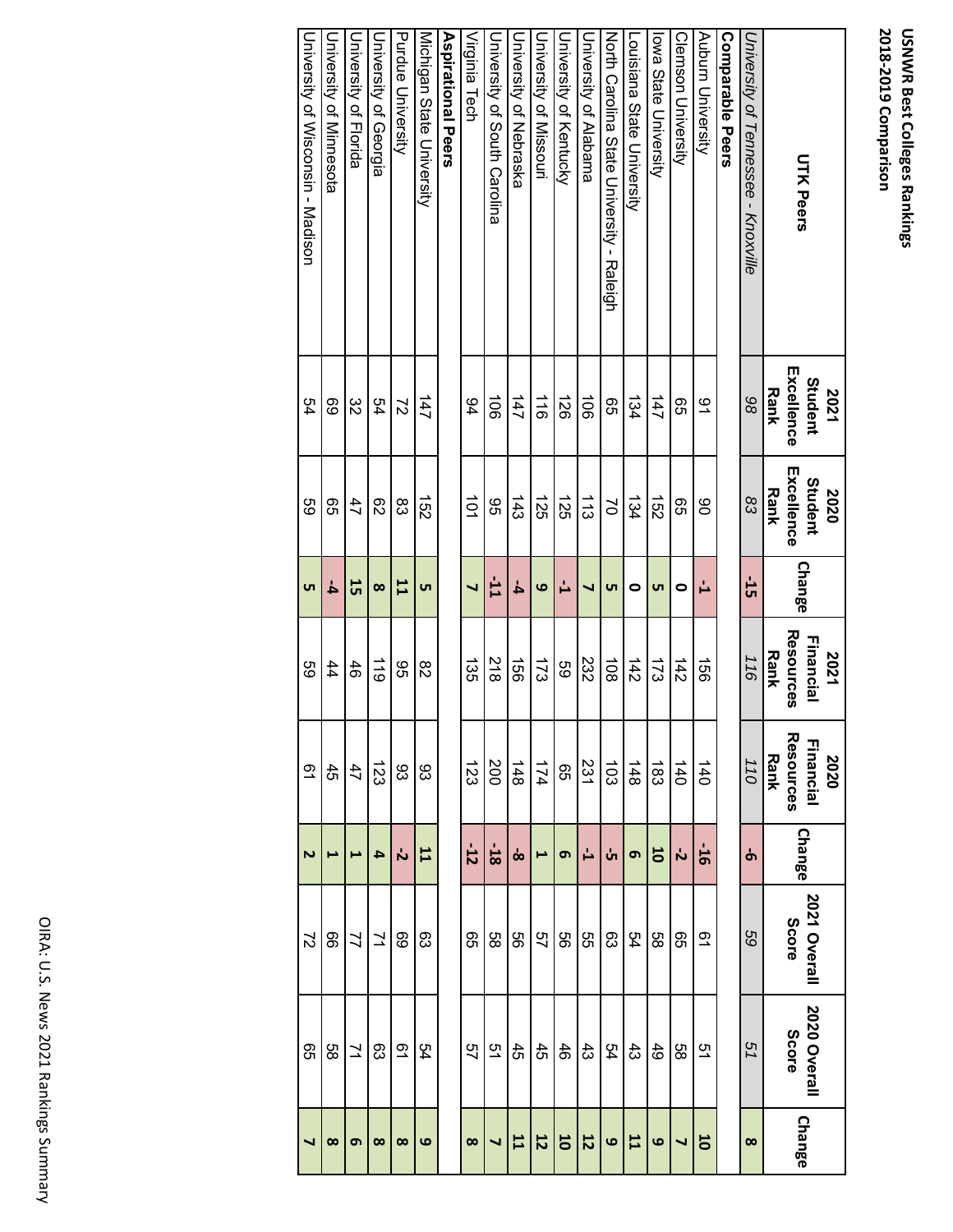| <b>UTK Peers</b>                          | 2021 Faculty 2020 Faculty<br>Resources<br><b>Rank</b> | <b>Resources</b><br><b>Rank</b> | <b>Change</b>         | Alumni<br>Giving<br><b>Rank</b><br>2021 | <b>Alumni</b><br><b>Giving</b><br>Rank<br>2020 | <b>Change</b>         | Indebtedness<br>Rank<br>2021 | Indebtedness<br>Rank<br>2020 | <b>Change</b>  |
|-------------------------------------------|-------------------------------------------------------|---------------------------------|-----------------------|-----------------------------------------|------------------------------------------------|-----------------------|------------------------------|------------------------------|----------------|
| University of Tennessee - Knoxville       | 166                                                   | 169                             | $\boldsymbol{\omega}$ | 8 <sup>o</sup>                          | 108                                            | 18                    | 103                          | ı                            |                |
| <b>Comparable Peers</b>                   |                                                       |                                 |                       |                                         |                                                |                       |                              |                              |                |
| Auburn University                         | 184                                                   | $\frac{1}{82}$                  | と                     | ၛၟ                                      | $\geq$                                         | თ                     | S)                           |                              | $\blacksquare$ |
| <b>Clemson University</b>                 | $\frac{1}{9}$                                         | 95                              | $-21$                 | SS                                      | 92                                             | ⊢                     | $\overline{5}$               | I.                           | ı              |
| lowa State University                     | 757                                                   | 727                             | မ်း                   | 80                                      | $\overline{108}$                               | $\overline{8}$        | 164                          | п                            | $\blacksquare$ |
| Louisiana State University                | 221                                                   | $\frac{182}{5}$                 | -39                   | $\approx$                               | $\overline{7}$                                 | 급                     | $\approx$                    | ı                            | ï              |
| North Carolina State Chiversity - Raleigh | 207                                                   | 194                             | $-13$                 | $\vec{0}$                               | $\frac{1}{5}$                                  | 13                    | $\overrightarrow{20}$        |                              | ı              |
| <b>Diversity of Alabama</b>               | 697                                                   | 295                             | 56                    | ပ္ပ                                     | 28                                             | ή                     | $\frac{1}{10}$               | ı                            | I              |
| University of Kentucky                    | 198                                                   | 691                             | -29                   | $\overrightarrow{0}$                    | 96                                             | Ⴛ                     | 861                          |                              |                |
| University of Missouri                    | $\frac{1}{90}$                                        | 227                             | L9                    | $\approx$                               | $\overline{9}$                                 | ယ်                    | $\overrightarrow{20}$        |                              |                |
| University of Nebraska                    | 257                                                   | 271                             | 14                    | 45                                      | $\ddot{43}$                                    | と                     | $\approx$                    | ı                            |                |
| University of South Carolina              | 221                                                   | 691                             | śz                    | $\overrightarrow{0}$                    | 83                                             | -39                   | $\overrightarrow{20}$        | I.                           | $\blacksquare$ |
| Virginia Tech                             | 248                                                   | 227                             | $-21$                 | $\overline{c}$                          | $\overline{2}$                                 | 15                    | $\overline{20}$              | ı                            | $\blacksquare$ |
| <b>Aspirational Peers</b>                 |                                                       |                                 |                       |                                         |                                                |                       |                              |                              |                |
| Micridan State Driversity                 | 269                                                   | 550                             | ដូ                    | 204                                     | $\frac{1}{2}$                                  | -31                   | $\frac{1}{82}$               | ı                            | ï              |
| <b>Purdue University</b>                  | 83                                                    | 96                              | $\overline{c}$        | 45                                      | ပ္တင                                           | $\overline{a}$        | 48                           | ı                            | ı              |
| University of Georgia                     | 97                                                    | 69                              | N                     | 88                                      | $\overline{z}$                                 | $\boldsymbol{\omega}$ | ς                            |                              |                |
| University of Florida                     | 99                                                    | $\overline{a}$                  | <b>21</b>             | 54                                      | 83                                             | ဖ                     | ပ္တ                          | ı                            |                |
| University of Minnesota                   | 280                                                   | 922                             | $-24$                 | $\vec{50}$                              | $\frac{158}{158}$                              | ή                     | $\overline{28}$              |                              |                |
| University of Wisconsin - Madison         | 123                                                   | 147                             | 24                    | $\overline{c}$                          | $\overline{28}$                                | 15                    | $\overline{28}$              | $\blacksquare$               |                |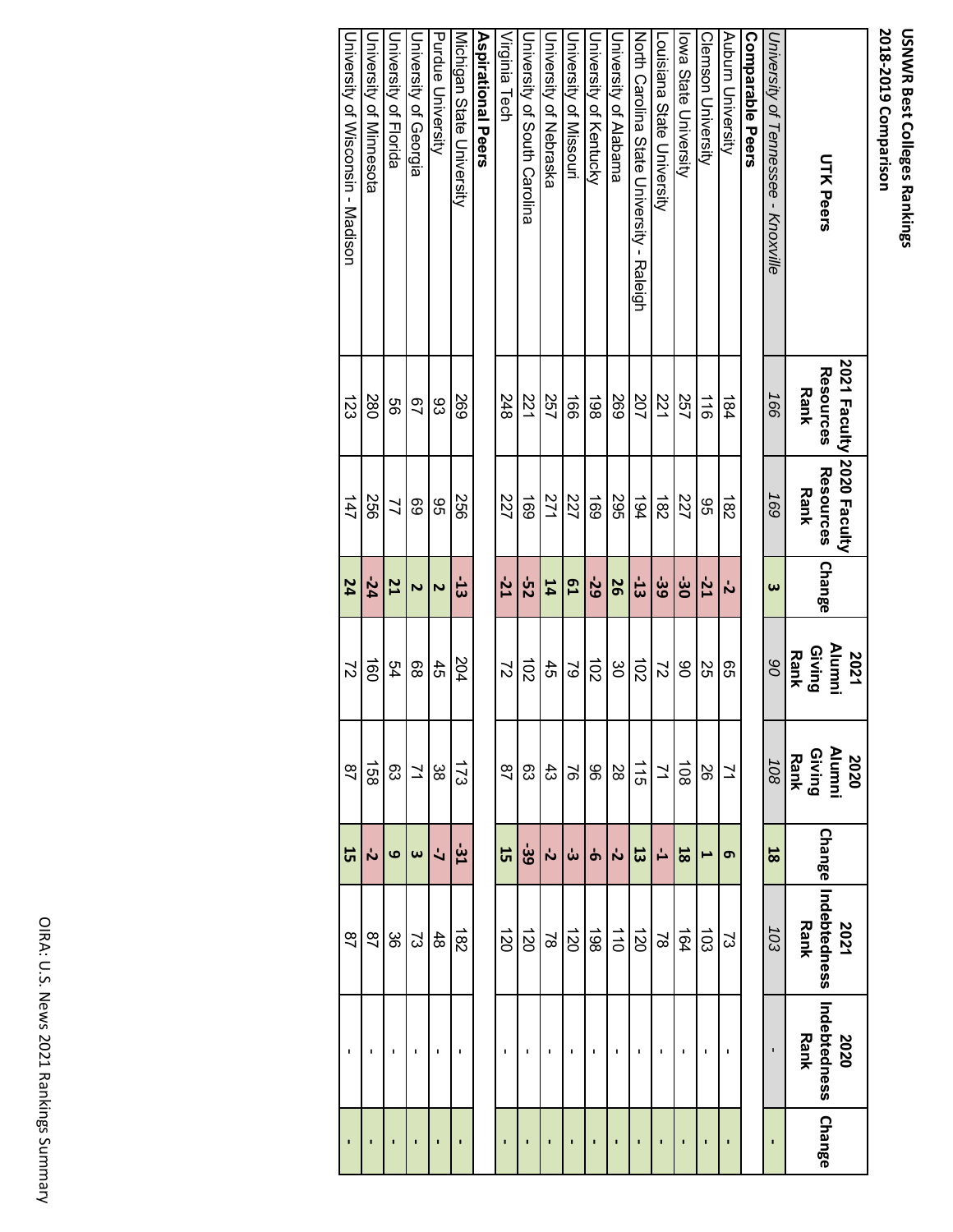| <b>UTK Peers</b>                    | Graduation<br><b>Retention</b><br><b>Rank</b><br>2021<br>and | Graduation<br><b>Retention</b><br><b>Rank</b><br>2020<br>and | Change                | Graduation<br>Predicted<br>6-Year<br>2021<br><b>Rate</b> | Graduation<br>Predicte<br>6-Year<br>2020<br>Rate<br>Q | Change | 2021 Actual<br>Graduation<br>e-Year<br>Rate | 2020 Actual<br>Graduation<br>e-Year<br>Rate | <b>Change</b> | Predicted<br>minus<br>Actual |
|-------------------------------------|--------------------------------------------------------------|--------------------------------------------------------------|-----------------------|----------------------------------------------------------|-------------------------------------------------------|--------|---------------------------------------------|---------------------------------------------|---------------|------------------------------|
| University of Tennessee - Knoxville | 136                                                          | 137                                                          | L                     | 72.0%                                                    | 76.0%                                                 | -4%    | 72.0%                                       | 73.0%                                       | -1%           | <b>9%</b>                    |
| Comparable Peers                    |                                                              |                                                              |                       |                                                          |                                                       |        |                                             |                                             |               |                              |
| Auburn University                   | 83                                                           | 86                                                           | <b>υτ</b>             | 73.0%                                                    | 74.0%                                                 | $-1%$  | 79.0%                                       | 78.0%                                       | 1%            | $6\%$                        |
| Clemson University                  | 64                                                           | 64                                                           | 0                     | $81.0\%$                                                 | 82.0%                                                 | $-1%$  | 84.0%                                       | 83.0%                                       | 1%            | 3%                           |
| lowa State University               | $\frac{1}{5}$                                                | $\frac{1}{2}$                                                | ယ်                    | 960.0%                                                   | 70.0%                                                 | $-1%$  | 74.0%                                       | 75.0%                                       | $-1%$         | 5%                           |
| Louisiana State University          | $\overline{z}$                                               | 191                                                          | ທ່                    | 66.0%                                                    | 67.0%                                                 | $-1%$  | 88.0%                                       | 940.79                                      | 1%            | 2%                           |
| North Carolina State Chiversity     | ವ                                                            | $\approx$                                                    | <b>υ</b> τ            | 76.0%                                                    | 79.0%                                                 | -3%    | 83.0%                                       | 81.0%                                       | 2%            | $\frac{2}{3}$                |
| University of Alabama               | $\vec{36}$                                                   | $\frac{141}{1}$                                              | <b>ν</b> τ            | 73.0%                                                    | 75.0%                                                 | $-2%$  | 71.0%                                       | 72.0%                                       | $-1%$         | $-2%$                        |
| <b>University of Kentrucky</b>      | $\frac{1}{2}$                                                | $\overrightarrow{82}$                                        | 5                     | 967.0%                                                   | 70.0%                                                 | -3%    | 96.0%                                       | 66.0%                                       | 8%            | -1%                          |
| <b>University of Missocri</b>       | $\frac{443}{5}$                                              | 145                                                          | $\overline{c}$        | 70.0%                                                    | 71.0%                                                 | $-1%$  | 71.0%                                       | 960.0%                                      | 2%            | 1%                           |
| Chiversity of Nepraska              | $\overline{161}$                                             | 154                                                          | $\overline{a}$        | 67.0%                                                    | 70.0%                                                 | 3%     | 65.0%                                       | 960.0%                                      | $-4%$         | $-2%$                        |
| Duresity of South Carolina          | 104                                                          | $\overrightarrow{c}$                                         | $\boldsymbol{\omega}$ | 71.0%                                                    | 71.0%                                                 | 98     | 77.0%                                       | 77.0%                                       | 9%            | %9                           |
| Virginia Tech                       | ςg                                                           | S2                                                           | $\bullet$             | 77.0%                                                    | 78.0%                                                 | $-1%$  | 96.0%                                       | 84.0%                                       | 2%            | 9%                           |
| <b>Aspirational Peers</b>           |                                                              |                                                              |                       |                                                          |                                                       |        |                                             |                                             |               |                              |
| Michigan State University           | $\overline{8}$                                               | 82                                                           | ⊢                     | 960'69                                                   | 70.0%                                                 | $-1%$  | 81.0%                                       | 80.0%                                       | 1%            | 12%                          |
| Purdue University                   | $\approx$                                                    | 88                                                           | ┙                     | 74.0%                                                    | 76.0%                                                 | $-2%$  | 82.0%                                       | 81.0%                                       | 1%            | %8                           |
| University of Georgia               | $\frac{4}{3}$                                                | 46                                                           | $\boldsymbol{\omega}$ | 77.0%                                                    | 78.0%                                                 | $-1%$  | 87.0%                                       | 86.0%                                       | 1%            | <b>10%</b>                   |
| University of Florida               | 34                                                           | ŝ                                                            | Ľ                     | 81.0%                                                    | 82.0%                                                 | $-1%$  | 88.0%                                       | %0.06                                       | $-2%$         | $\frac{2}{6}$                |
| Durversity of Minnesota             | 2                                                            | 82                                                           | 6                     | 76.0%                                                    | 78.0%                                                 | $-2%$  | 83.0%                                       | 80.0%                                       | ೫             | $\frac{2}{6}$                |
| University of Wisconsin             | $\overline{41}$                                              | $\overline{40}$                                              | Ľ,                    | 90.0%                                                    | 84.0%                                                 | $-4%$  | 88.0%                                       | 87.0%                                       | 1%            | %                            |

Grad/Ret = 22% (4-yr avg grad rate 17.6%, 4-yr avg ret rate 4.4%) *Grad/Ret = 22% ( 4-yr avg grad rate 17.6%, 4-yr avg ret rate 4.4%)*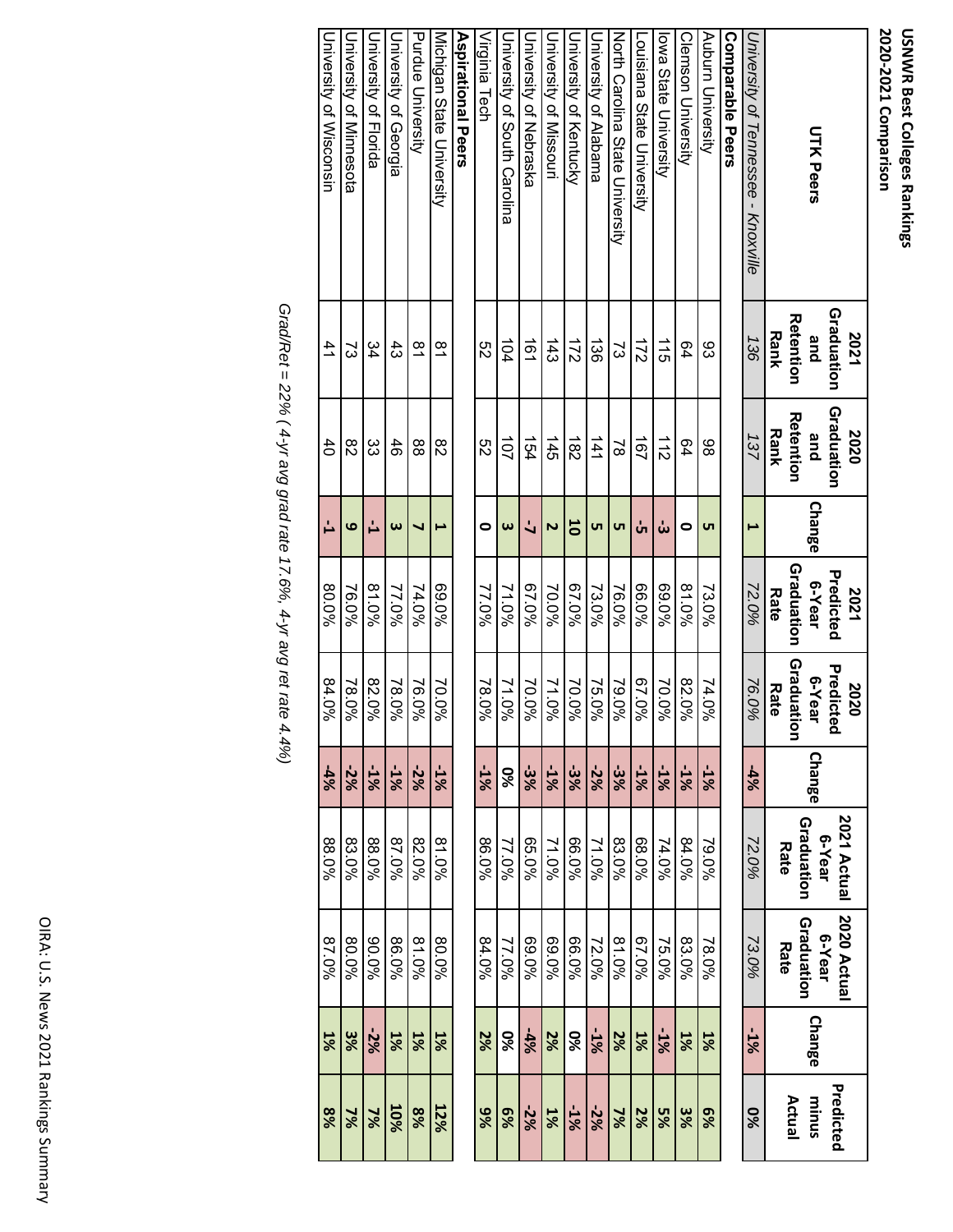| <b>UTK Peers</b>                    | Freshmen<br>Reterrior<br>Average<br>2021<br>Rate | Freshmen<br>Retention<br>Average<br>2020<br>Rate | Change |
|-------------------------------------|--------------------------------------------------|--------------------------------------------------|--------|
| University of Tennessee - Knoxville | 87%                                              | 86%                                              | 1%     |
| <b>Comparable Peers</b>             |                                                  |                                                  |        |
| Auburn University                   | 9/96                                             | 9/96                                             | 98     |
| Clemson University                  | 93%                                              | 93%                                              | 56     |
| lowa State University               | 88%                                              | %88                                              | 98     |
| Louisiana State University          | 83%                                              | 84%                                              | -1%    |
| North Carolina State University     | 84%                                              | 84%                                              | 86     |
| University of Alabama               | %28                                              | 87%                                              | 9s     |
| University of Kentucky              | 84%                                              | 83%                                              | 1%     |
| University of Missouri              | %28                                              | %28                                              | 86     |
| University of Nebraska              | 83%                                              | 83%                                              | 86     |
| University of Social Canolina       | %88                                              | %88                                              | 98     |
| Virginia Tech                       | 93%                                              | 93%                                              | 86     |
| <b>Aspirational Pers</b>            |                                                  |                                                  |        |
| Michigan State University           | %Z6                                              | %Z6                                              | 98     |
| Purdue University                   | %Z6                                              | %Z6                                              | 98     |
| University of Georgia               | %96                                              | %96                                              | 1%     |
| <b>Durersity of Horida</b>          | %26                                              | %26                                              | 56     |
| Durversity of Minnesota             | 93%                                              | 93%                                              | 56     |
| University of Wisconsin             | %96                                              | %96                                              | 86     |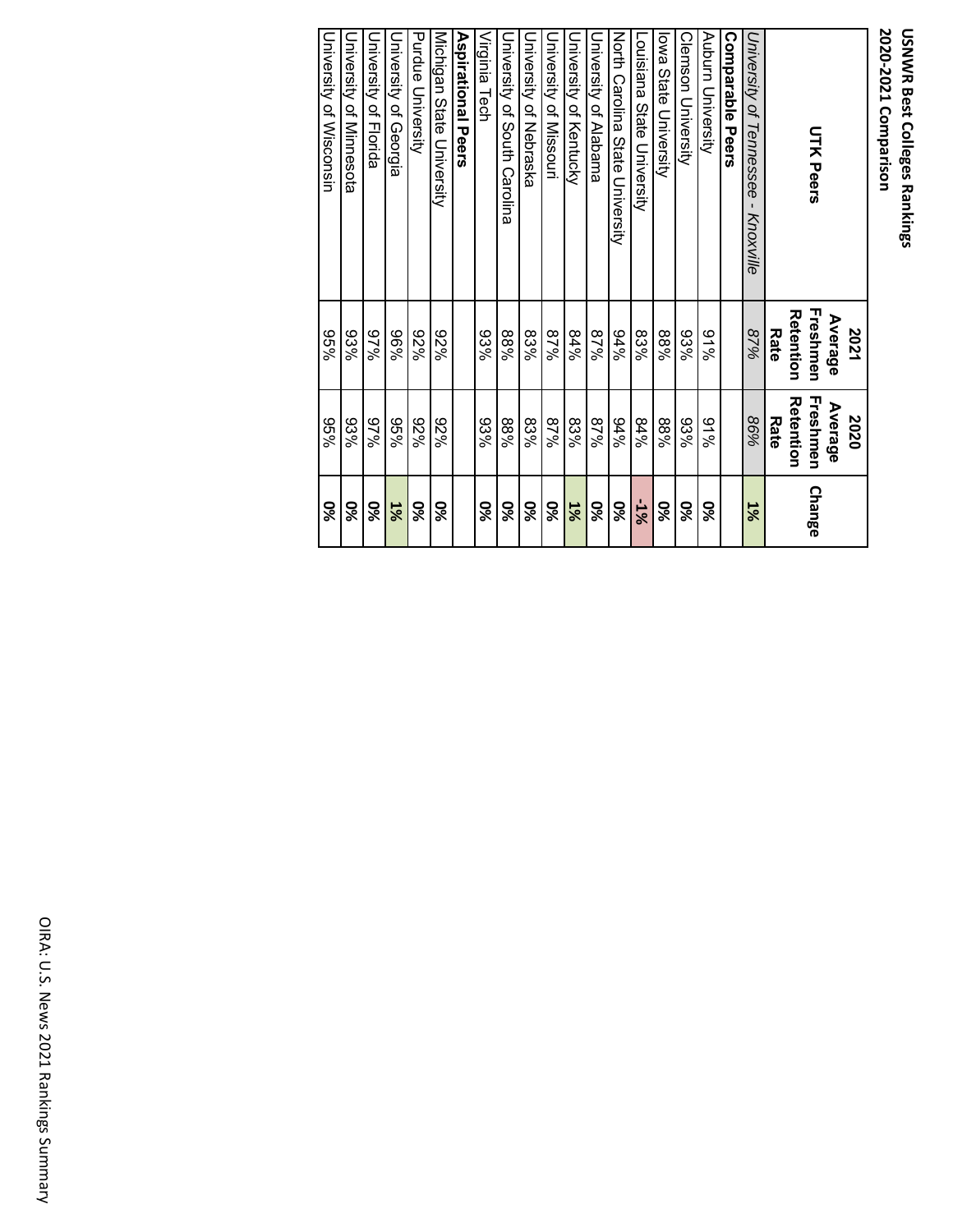| <b>UTK Peers</b>                    | 2021 Social<br>Mobility<br>Rank | 2020 Social<br>Mobility<br>Rank | <b>Change</b>  | <b>Rate for Pell</b><br>Graduation<br>2021 6-Year | <b>Rate for</b><br>2020 6-Y<br>Graduation<br>일<br><b>Tear</b> | <b>Change</b> | 2021 6-Year<br>Graduation<br>Non-Pell<br><b>Rate for</b> | 2020 6-Year<br>Graduation<br>Non-Pell<br><b>Rate for</b> | <b>Change</b> |
|-------------------------------------|---------------------------------|---------------------------------|----------------|---------------------------------------------------|---------------------------------------------------------------|---------------|----------------------------------------------------------|----------------------------------------------------------|---------------|
| University of Tennessee - Knoxville | 161                             | 138                             | -23            | 62.0%                                             | 64.0%                                                         | $-2\%$        | 76.0%                                                    | 76.0%                                                    | 9%            |
| Comparable Peers                    |                                 |                                 |                |                                                   |                                                               |               |                                                          |                                                          |               |
| Auburn University                   | 381                             | 380                             | Ľ              | 960.89                                            | 64.0%                                                         | 4%            | 80.0%                                                    | 80.0%                                                    | 9%            |
| Clemson University                  | 361                             | 348                             | $\overline{5}$ | 72.0%                                             | 71.0%                                                         | 1%            | 86.0%                                                    | 85.0%                                                    | 1%            |
| lowa State University               | 291                             | 270                             | $-21$          | 65.0%                                             | 67.0%                                                         | -2%           | 76.0%                                                    | 77.0%                                                    | -1%           |
| Louisiana State University          | 328                             | 345                             | 17             | 57.0%                                             | 55.0%                                                         | 2%            | 71.0%                                                    | 70.0%                                                    | 1%            |
| North Carolina State Driversity     | 237                             | 224                             | $\overline{5}$ | 78.0%                                             | 76.0%                                                         | 2%            | 84.0%                                                    | 83.0%                                                    | 1%            |
| University of Alabama               | 377                             | 377                             | $\bullet$      | 56.0%                                             | 58.0%                                                         | $-2%$         | 74.0%                                                    | 75.0%                                                    | $-1%$         |
| University of Kentucky              | $\frac{8}{8}$                   | 345                             | 27             | 54.0%                                             | 53.0%                                                         | 1%            | 70.0%                                                    | 70.0%                                                    | <b>9%</b>     |
| <b>University of Missorri</b>       | 33<br>S3                        | 354                             | E              | 59.0%                                             | 55.0%                                                         | 4%            | 75.0%                                                    | 73.0%                                                    | 2%            |
| Chiversity of Nepraska              | 303                             | 303                             | 0              | 54.0%                                             | 59.0%                                                         | $-5%$         | 960.0%                                                   | 72.0%                                                    | $-3%$         |
| University of South Carolina        | $\frac{8}{8}$                   | 322                             | 4              | %0'29                                             | 960'69                                                        | $-2%$         | 79.0%                                                    | 79.0%                                                    | <b>9%</b>     |
| Virginia Tech                       | 291                             | 322                             | $\frac{8}{1}$  | 83.0%                                             | 77.0%                                                         | 8%            | 96.0%                                                    | 85.0%                                                    | 1%            |
| <b>Aspirational Peers</b>           |                                 |                                 |                |                                                   |                                                               |               |                                                          |                                                          |               |
| Michigan State University           | 565                             | 241                             | $-24$          | 71.0%                                             | 71.0%                                                         | 98            | 84.0%                                                    | 83.0%                                                    | $1\%$         |
| Purdue University                   | 284                             | 270                             | $-14$          | 73.0%                                             | 74.0%                                                         | $-1%$         | 84.0%                                                    | 83.0%                                                    | 1%            |
| University of Georgia               | $\overline{6}$                  | <b>159</b>                      | -32            | 81.0%                                             | 80.0%                                                         | 1%            | 89.0%                                                    | 87.0%                                                    | 2%            |
| University of Florida               | 48                              | 34                              | $-14$          | 86.0%                                             | 87.0%                                                         | $-1%$         | 960.08                                                   | 94.0%                                                    | $-1%$         |
| University of Minnesota             | 237                             | 251                             | 14             | 77.0%                                             | 72.0%                                                         | 5%            | 85.0%                                                    | 82.0%                                                    | 3%            |
| <b>University of Wisconsin</b>      | 340                             | 297                             | $-43$          | 79.0%                                             | 84.0%                                                         | $-5%$         | %0.68                                                    | 88.0%                                                    | 1%            |

Social Mobility = 5% (Pell grad rate 2.5%, Pell grad rate performance 2.5%) *Social Mobility = 5% (Pell grad rate 2.5%, Pell grad rate performance 2.5%)*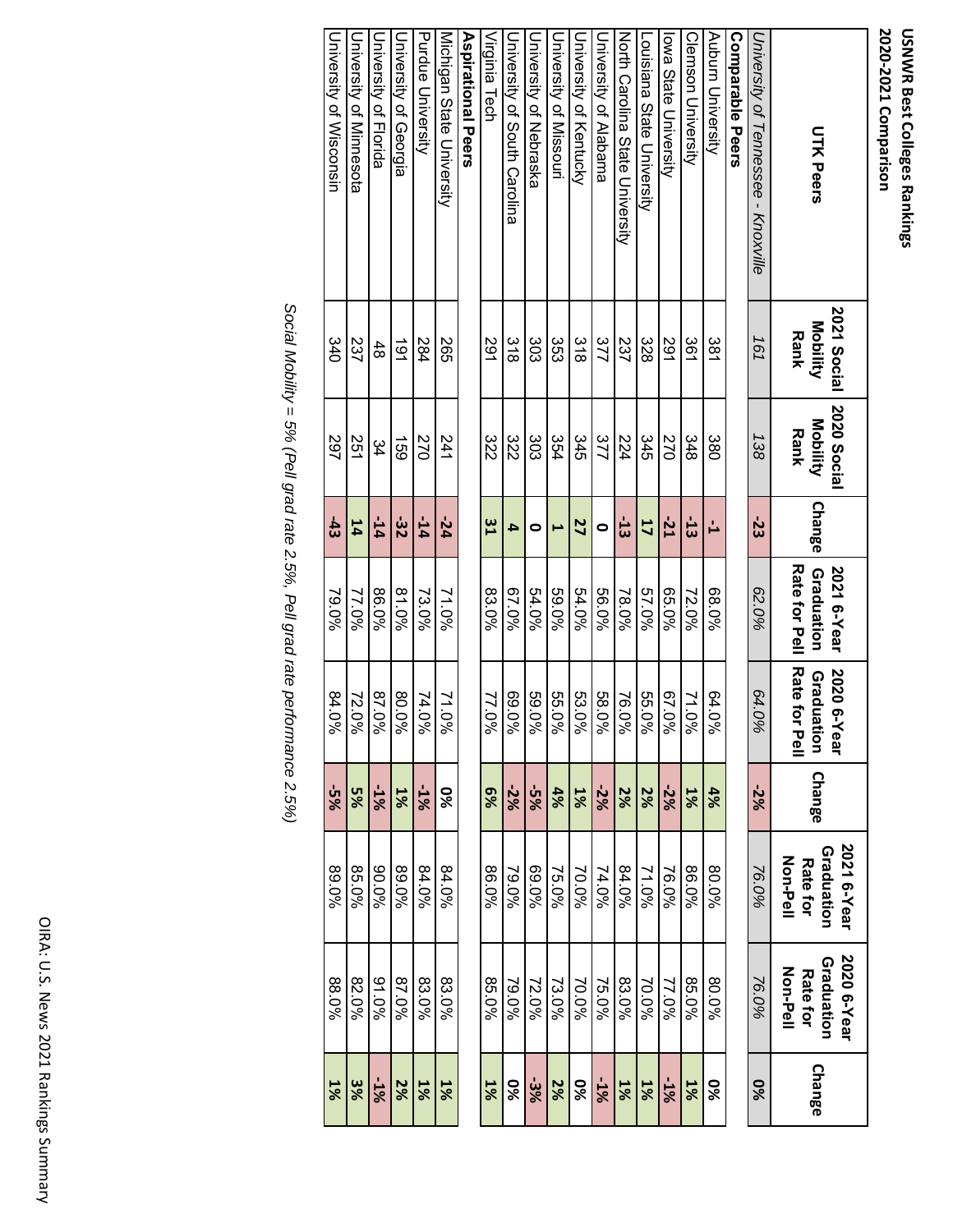| <b>UTK Peers</b>                    | <b>Non-Pell</b><br><b>2021</b><br>Pell/ | Non-Pell<br>2020<br>Pell/ | 2020 vs 2019<br>Difference |
|-------------------------------------|-----------------------------------------|---------------------------|----------------------------|
| University of Tennessee - Knoxville | 14%<br>Diff.                            | 12%<br>Diff.              | 2%                         |
| <b>Comparable Pers</b>              |                                         |                           |                            |
| Auburn University                   | 12%                                     | 16%                       | $-4\%$                     |
| <b>Clemson University</b>           | 14%                                     | 14%                       | 9%                         |
| lowa State University               | <b>11%</b>                              | 10%                       | $1\%$                      |
| Louisiana State University          | 14%                                     | <b>15%</b>                | $-1%$                      |
| North Carolina State Chiversity     | 8%                                      | 7%                        | $-1%$                      |
| University of Alabama               | 18%                                     | 17%                       | 1%                         |
| <b>University of Kentucky</b>       | 16%                                     | 17%                       | $-1%$                      |
| University of Missouri              | 16%                                     | 18%                       | $-2%$                      |
| Chiversity of Nepraska              | <b>15%</b>                              | 13%                       | 2%                         |
| University of South Carolina        | 12%                                     | 10%                       | 2%                         |
| Virginia Tech                       | 9%                                      | 8%                        | $\frac{5}{2}$              |
| <b>Aspirational Peers</b>           |                                         |                           |                            |
| Michigan State University           | 13%                                     | 12%                       | 1%                         |
| Purdue University                   | 11%                                     | 9%                        | 2%                         |
| University of Georgia               | 8%                                      | ž                         | 1%                         |
| University of Florida               | 4%                                      | 4%                        | 9%                         |

University of Wisconsin University of Minnesota

University of Wisconsin University of Minnesota

8%10%

 $\frac{10\%}{4\%}$ 

**‐2% 6%**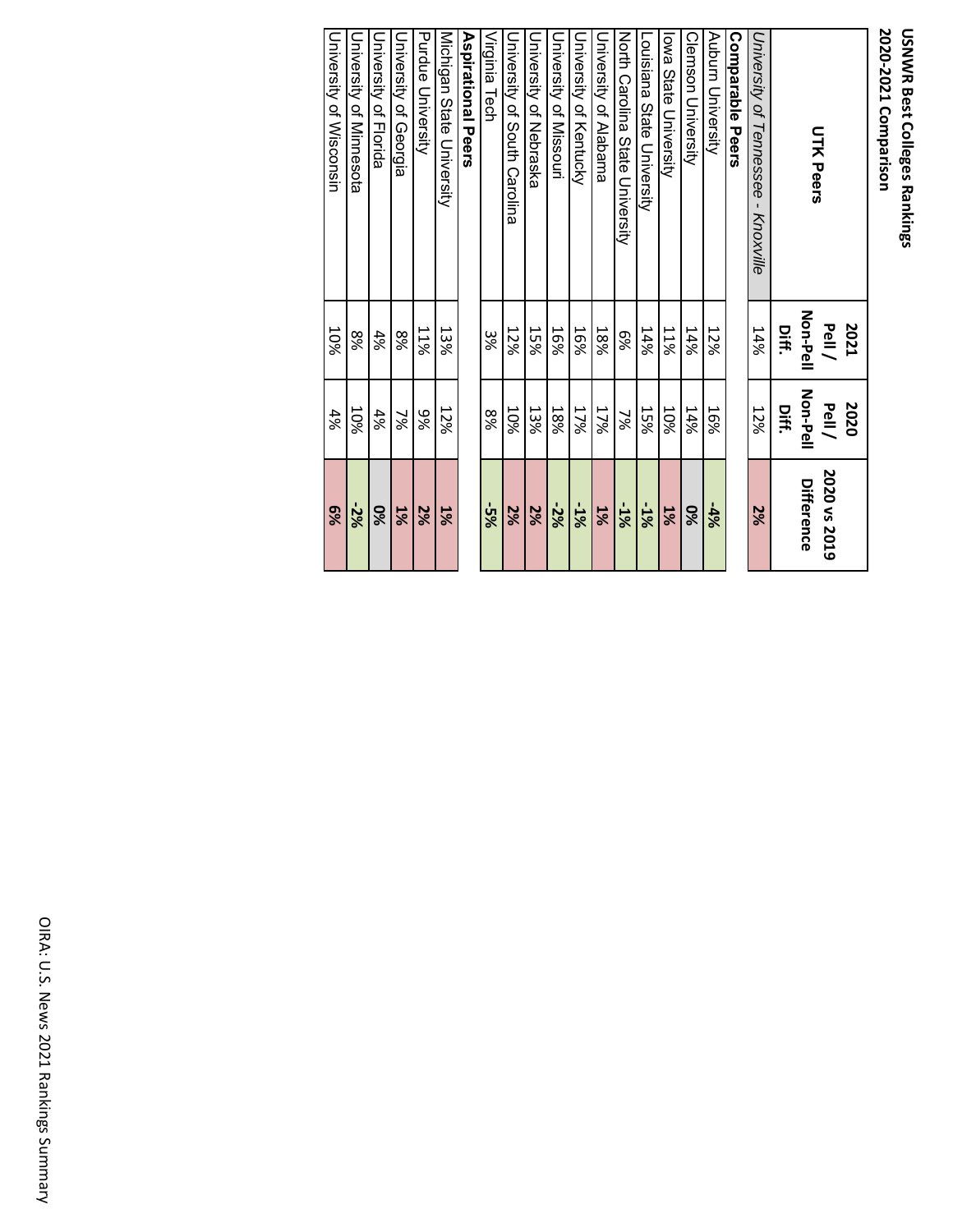| <b>UTK Peers</b>                    | Indebtedness<br>Graduate<br><b>Rank</b><br>2021 | Indebtedness<br>Graduate<br><b>Rank</b><br>2020 | <b>Change</b>  | <b>Students who</b><br>Graduating<br><b>Borrowed</b><br>2021 | Students who<br>Graduating<br><b>Borrowed</b><br>2020 | Change         | 2021 Average 2020 Average<br>Indebtedness<br>Federal | Indebtedness<br>Federal | <b>Change</b>  |
|-------------------------------------|-------------------------------------------------|-------------------------------------------------|----------------|--------------------------------------------------------------|-------------------------------------------------------|----------------|------------------------------------------------------|-------------------------|----------------|
| University of Tennessee - Knoxville | 103                                             |                                                 |                | 49.0%                                                        |                                                       |                | \$20,584                                             |                         | ı              |
| <b>Comparable Peers</b>             |                                                 |                                                 |                |                                                              |                                                       |                |                                                      |                         |                |
| Auburn University                   | 2                                               |                                                 |                | 37.0%                                                        |                                                       |                | 221,300                                              |                         |                |
| Clemson University                  | ದ                                               |                                                 | ī              | 44.0%                                                        | f,                                                    | ī              | \$21,714                                             | I.                      | ī              |
| lowa State University               | 164                                             |                                                 |                | 55.0%                                                        |                                                       |                | \$22,697                                             |                         |                |
| Louisiana State University          | $\approx$                                       |                                                 |                | 42.0%                                                        | I.                                                    |                | 21,042                                               |                         |                |
| North Carolina State Driversity     | $\overrightarrow{20}$                           |                                                 | $\blacksquare$ | 49.0%                                                        | $\blacksquare$                                        |                | \$21,748                                             | ı                       | п              |
| University of Alabama               | $\overrightarrow{0}$                            | п                                               |                | 45.0%                                                        | J.                                                    |                | \$22,153                                             | п                       |                |
| University of Kentucky              | 198                                             | J.                                              | $\blacksquare$ | 50.0%                                                        | ı                                                     |                | \$24,961                                             | J.                      | $\blacksquare$ |
| <b>University of Missouri</b>       | $\vec{z}$                                       | J.                                              | ı              | 50.0%                                                        | J.                                                    |                | \$21,760                                             | J.                      | п              |
| Chiversity of Nebraska              | $\approx$                                       | $\blacksquare$                                  | ı              | 50.0%                                                        | $\blacksquare$                                        |                | \$19,383                                             | ı                       | r              |
| Driversity of South Carolina        | $\vec{z}$                                       |                                                 |                | 50.0%                                                        | f,                                                    |                | 164,197                                              |                         |                |
| Virginia Tech                       | $\vec{c}$                                       |                                                 |                | 46.0%                                                        | ı                                                     | ī              | \$22,366                                             | ı                       | ī              |
| Aspirational Peers                  |                                                 |                                                 |                |                                                              |                                                       |                |                                                      |                         |                |
| Michigan State University           | $\overrightarrow{82}$                           |                                                 |                | 50.0%                                                        | ı                                                     |                | \$24,023                                             |                         |                |
| Purdue University                   | 48                                              |                                                 |                | 39.0%                                                        | J.                                                    |                | \$18,915                                             |                         |                |
| University of Georgia               | 2                                               |                                                 |                | 40.0%                                                        | п                                                     |                | \$20,748                                             |                         |                |
| <b>Durersity of Horida</b>          | ပ္တ                                             |                                                 |                | 34.0%                                                        | I.                                                    |                | \$18,402                                             |                         |                |
| University of Minnesota             | $\frac{8}{1}$                                   |                                                 |                | 53.0%                                                        |                                                       |                | \$19,507                                             |                         |                |
| University of Wisconsin             | $\overline{28}$                                 | $\blacksquare$                                  | $\blacksquare$ | 41.0%                                                        | ı                                                     | $\blacksquare$ | \$21,918                                             | ı                       | Ţ              |

Graduate Indebtedness = 5% (Graduate indebtedness total 3%, Graduate indebtedness proportion with debt 2%) *Graduate Indebtedness = 5% (Graduate indebtedness total 3%, Graduate indebtedness proportion with debt 2%)*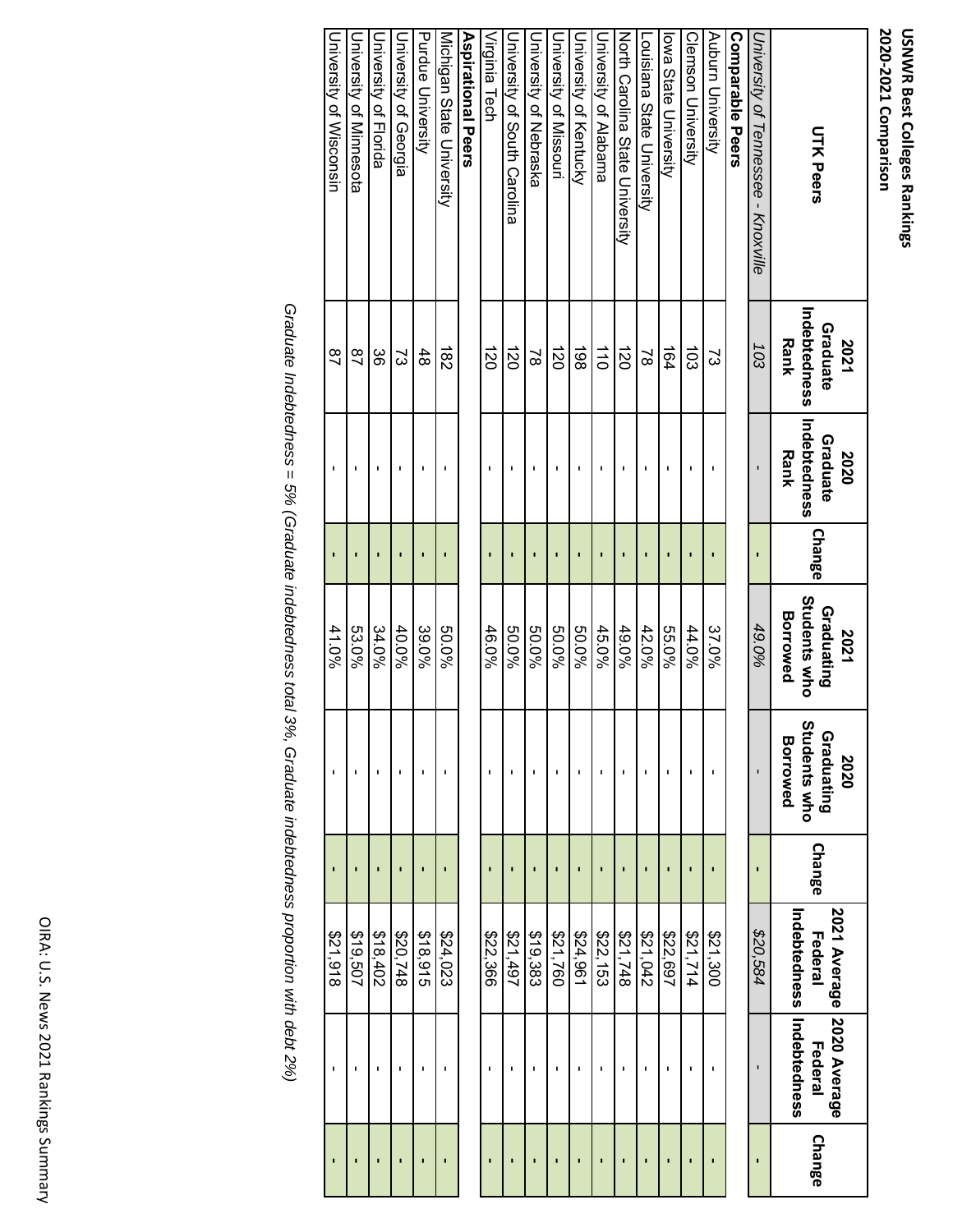| <b>UTK Peers</b>                    | Resources<br>Faculty<br>2021<br><b>Rank</b> | Resources<br>Faculty<br>Rank<br>2020 | Change                | Under 20<br><b>Classes</b><br>2021 | Under<br><b>Classes</b><br>2020<br>.<br>8 | Change    | 50 or More<br>Classes of<br>2021 | 50 or More<br>Classes of<br>2020 | <b>Change</b> |
|-------------------------------------|---------------------------------------------|--------------------------------------|-----------------------|------------------------------------|-------------------------------------------|-----------|----------------------------------|----------------------------------|---------------|
| University of Tennessee - Knoxville | 166                                         | 691                                  | $\boldsymbol{\omega}$ | 31.0%                              | 30.0<br>$\frac{5}{6}$                     | 1%        | 15.0%                            | 15.0%                            | 9%            |
| Comparable Peers                    |                                             |                                      |                       |                                    |                                           |           |                                  |                                  |               |
| Auburn University                   | 184                                         | $\frac{1}{82}$                       | ή                     | 36.0%                              | 35.0<br>ৡ                                 | 1%        | 16.0%                            | 17.0%                            | $-1\%$        |
| Clemson University                  | $\frac{1}{9}$                               | 96                                   | $-21$                 | 53.0%                              | 55.0%                                     | $-2%$     | 14.0%                            | 14.0%                            | <b>9%</b>     |
| lowa State University               | 257                                         | 227                                  | မ်း                   | 32.0%                              | 29.0%                                     | 3%        | 20.0%                            | 20.0%                            | 9%            |
| Louisiana State University          | 221                                         | $\frac{182}{5}$                      | မ်း                   | 41.0%                              | 41.0%                                     | 9%        | 17.0%                            | 17.0%                            | 9%            |
| North Carolina State Driversity     | 202                                         | 194                                  | $-13$                 | 35.0%                              | 35.0%                                     | 9%        | 16.0%                            | 16.0%                            | %             |
| University of Alabama               | 592                                         | 295                                  | 56                    | 34.0%                              | 34.0%                                     | 9%        | 21.0%                            | 23.0%                            | $-2%$         |
| Driversity of Kentrucky             | 861                                         | 691                                  | -29                   | 34.0%                              | 37.0%                                     | -3%       | 16.0%                            | 15.0%                            | $1\%$         |
| University of Missouri              | $\vec{5}$                                   | 227                                  | <b>DJ</b>             | 41.0%                              | 39.0%                                     | 2%        | 15.0%                            | 17.0%                            | $-2%$         |
| Chiversity of Nebraska              | 257                                         | 271                                  | 14                    | 36.0%                              | 35.0%                                     | 1%        | 48.0%                            | 18.0%                            | 9%            |
| Duresity of South Carolina          | 221                                         | <b>169</b>                           | $25 -$                | 38.0%                              | 37.0%                                     | 1%        | 16.0%                            | 17.0%                            | $-1%$         |
| Virginia Tech                       | 248                                         | 227                                  | $-21$                 | 29.0%                              | 27.0%                                     | 2%        | 23.0%                            | 22.0%                            | $1\%$         |
| <b>Aspirational Peers</b>           |                                             |                                      |                       |                                    |                                           |           |                                  |                                  |               |
| Micrigan State University           | <b>269</b>                                  | 99<br>2                              | $\frac{1}{3}$         | 24.0%                              | 24.0%                                     | <b>9%</b> | 24.0%                            | 23.0%                            | 1%            |
| Purdue University                   | 83                                          | 9S                                   | Z                     | 39.0%                              | 38.0%                                     | 1%        | $19.0\%$                         | 20.0%                            | $-1%$         |
| University of Georgia               | 97                                          | 89                                   | $\overline{v}$        | 48.0%                              | 45.0%                                     | 3%        | 11.0%                            | 11.0%                            | <b>9%</b>     |
| Durieratity of Horida               | 99                                          | $\mathcal{I}$                        | 21                    | 53.0%                              | 50.0%                                     | 3%        | 10.0%                            | 14.0%                            | $-4%$         |
| University of Minnesota             | 280                                         | 997                                  | $-24$                 | 38.0%                              | 38.0%                                     | ್ಯ<br>%   | $19.0\%$                         | 20.0%                            | $-1\%$        |
| University of Wisconsin             | 123                                         | 147                                  | 24                    | 44.0%                              | 45.0%                                     | %T-       | 22.0%                            | 22.0%                            | 9%            |

*de Faculty Resources = 20% (class size 8%, fac compensation 7%, percent Ph.D or terminal gree 3%, percent full-time 1%, student-faculty ratio 1%)*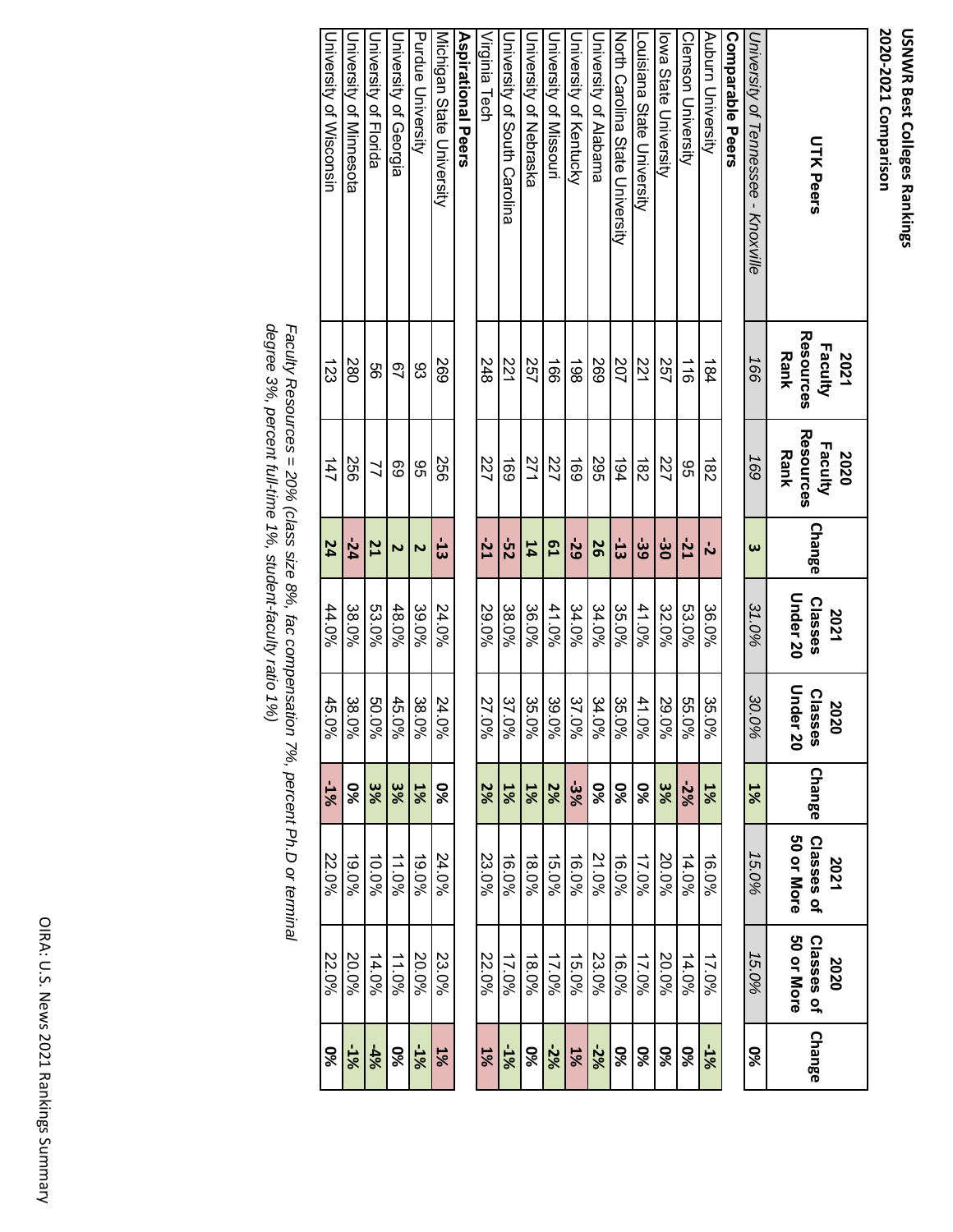| <b>UTK Peers</b>                    | Compensation<br><b>2021 Faculty</b><br>Rank | Compensation<br>2020 Faculty<br><b>Rank</b> | <b>Change</b> | Time Faculty<br>2021 % Full- | 2020 % Full-<br>Faculty<br>Time | <b>Change</b> | <b>Faculty with</b><br>Terminal<br><b>Ph.Dor</b><br>2021%<br>Degree | Faculty with<br>Terminal<br>Ph.D or<br>2020%<br>Degree | Change   |
|-------------------------------------|---------------------------------------------|---------------------------------------------|---------------|------------------------------|---------------------------------|---------------|---------------------------------------------------------------------|--------------------------------------------------------|----------|
| University of Tennessee - Knoxville | 51                                          | 95                                          | 4             | 96.0%                        | 95.9%                           | 0.1%          | 86.0%                                                               | 86.0%                                                  | 0.0%     |
| <b>Comparable Peers</b>             |                                             |                                             |               |                              |                                 |               |                                                                     |                                                        |          |
| Auburn University                   | 64                                          | S                                           | თ             | 95.2%                        | 94.7%                           | 0.5%          | 89.0%                                                               | 90.0%                                                  | -1.0%    |
| <b>Clemson University</b>           | $\overline{c}$                              | $\geq$                                      | ら             | 90.8%                        | 90.8%                           | 0.0%          | 86.0%                                                               | 87.0%                                                  | -1.0%    |
| Iowa State University               | $\vec{5}$                                   | 83                                          | -23           | 93.9%                        | 93.9%                           | 0.0%          | 93.0%                                                               | 94.0%                                                  | -1.0%    |
| Louisiana State University          | $\frac{1}{3}$                               | 83                                          | မ်း           | 96.7%                        | 95.8%                           | -0.1%         | 86.0%                                                               | 87.0%                                                  | -1.0%    |
| North Carolina State University     | 120                                         | $\vec{z}$                                   |               | 94.9%                        | 95.0%                           | -0.1%         | 93.0%                                                               | 92.0%                                                  | 1.0%     |
| University of Alabama               | $\overline{c}$                              | 51                                          | $-21$         | 96.0%                        | 89.2%                           | 0.8%          | 86.0%                                                               | 74.0%                                                  | 12.0%    |
| University of Kentucky              | 80                                          | $\overline{5}$                              | 59            | 86.0%                        | 86.0%                           | 0.0%          | 93.0%                                                               | 92.0%                                                  | 1.0%     |
| University of Missorri              | $\vec{z}$                                   | 157                                         | 37            | %0'26                        | 98.2%                           | $-1.2\%$      | 90.0%                                                               | 91.0%                                                  | -1.0%    |
| Chiversity of Nebraska              | 77                                          | 96                                          | 59            | 98.2%                        | 97.6%                           | 96%           | 77.0%                                                               | 80.0%                                                  | -3.0%    |
| Chiversity of South Carolina        | $\vec{5}$                                   | ದ                                           | $-40$         | 87.3%                        | %0.78                           | 0.3%          | 90.0%                                                               | 89.0%                                                  | 1.0%     |
| Virginia Tech                       | 51                                          | 48                                          | ယ်            | 96.4%                        | $96.1\%$                        | 0.3%          | 89.0%                                                               | 960.06                                                 | -1.0%    |
| Aspirational Peers                  |                                             |                                             |               |                              |                                 |               |                                                                     |                                                        |          |
| Michigan State University           | 57                                          | ლ<br>თ                                      | ら             | 95.6%                        | 95.3%                           | 0.3%          | 90.0%                                                               | 90.0%                                                  | 0.0%     |
| Purdue University                   | 46                                          | 9G                                          | 6             | 96.5%                        | 95.3%                           | 0.2%          | 98.0%                                                               | 98.0%                                                  | 0.0%     |
| University of Georgia               | 64                                          | ದ                                           | ဖ             | 96.5%                        | 95.8%                           | -0.3%         | 95.0%                                                               | 94.0%                                                  | 1.0%     |
| University of Florida               | 89                                          | 64                                          | ပာ            | 94.8%                        | 94.2%                           | 96%           | 90.06                                                               | 90.0%                                                  | 0.0%     |
| University of Minnesota             | 80                                          | 83                                          |               | %7.78                        | 87.2%                           | 0.2%          | 78.0%                                                               | 80.0%                                                  | $-2.0\%$ |

University of Wisconsin

University of Wisconsin

48

67

**19**

93.8%

93.9%

**‐0.1%**

91.0%

91.0%

**0.0%**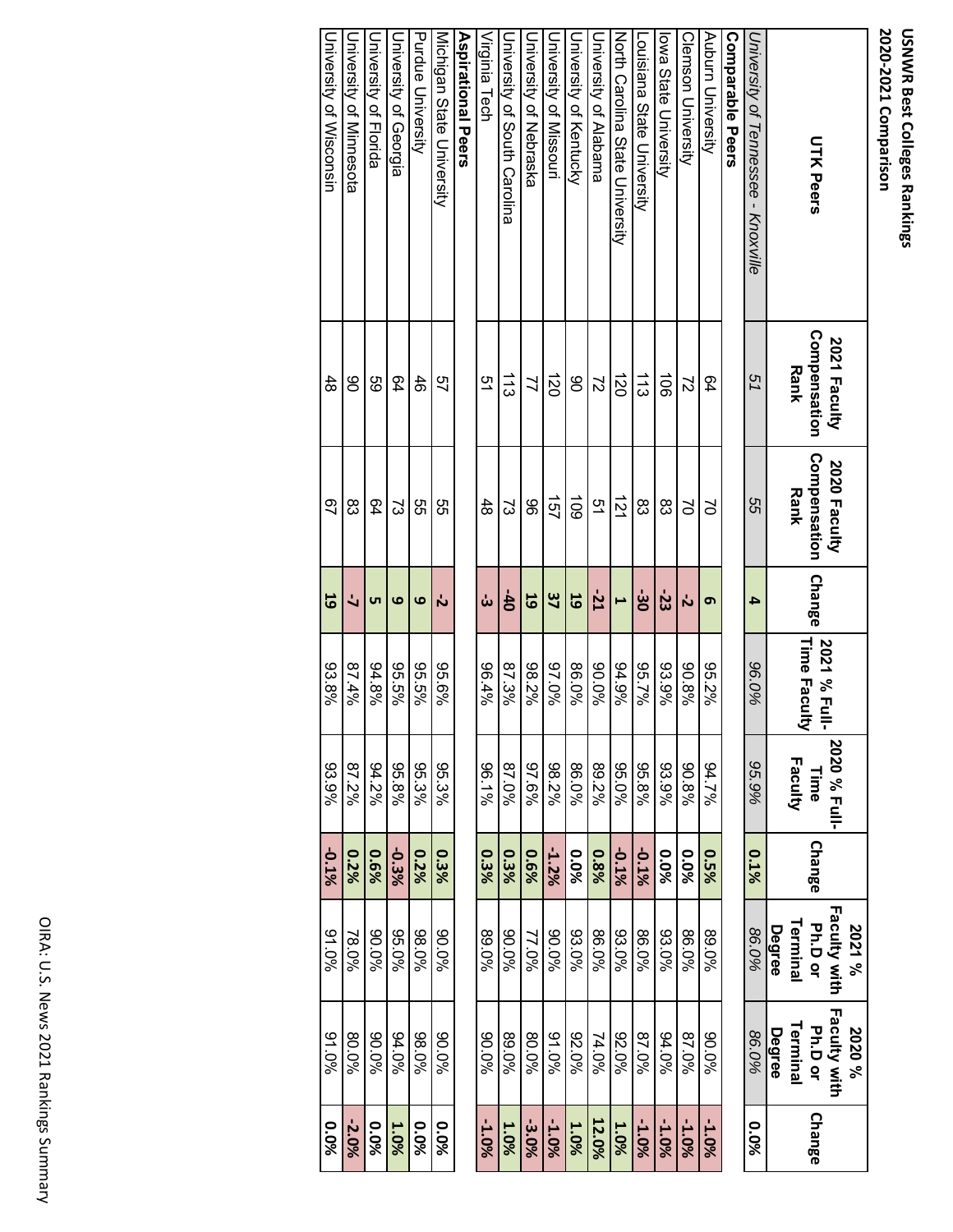| <b>UTK Peers</b>                                       | Student/<br>Faculty<br><b>Ratio</b><br>2021 | <b>Student/</b><br>Faculty<br><b>Ratio</b><br>2020 |
|--------------------------------------------------------|---------------------------------------------|----------------------------------------------------|
| University of Tennessee<br>$\blacksquare$<br>Knoxville | 17:1                                        | 17:1                                               |
| <b>Comparable Peers</b>                                |                                             |                                                    |
| Auburn University                                      | 20:1                                        | 1.61                                               |
| <b>Clemson University</b>                              | $\frac{1}{6}$                               | $\frac{1}{9}$                                      |
| lowa State University                                  | 18.1                                        | $\frac{1}{9}$                                      |
| Louisiana State University                             | 20:1                                        | 20:1                                               |
| North Carolina State Chiversity                        | 14:1                                        | 14:1                                               |
| University of Alabama                                  | 20:1                                        | 22:1                                               |
| Duiversity of Kentucky                                 | $\frac{1}{2}$                               | 16:1                                               |
| University of Missouri                                 | 17:1                                        | 17:1                                               |
| University of Nebraska                                 | 17:1                                        | $\frac{1}{8.1}$                                    |
| University of South Carolina                           | 17:1                                        | 17:1                                               |
| Virginia Tech                                          | 14:1                                        | $\frac{14.1}{4}$                                   |
| Aspirational Peers                                     |                                             |                                                    |
| Michigan State University                              | ίë:1                                        | Ϊë:1                                               |
| Purdue University                                      | ئبة                                         | 13.1                                               |
| University of Georgia                                  | 17:1                                        | 17:1                                               |
| Duriversity of Horida                                  | 17:1                                        | 18:1                                               |
| Durversity of Minnesota                                | 17:1                                        | 17:1                                               |
| University of Wisconsin                                | 17:1                                        | 17:1                                               |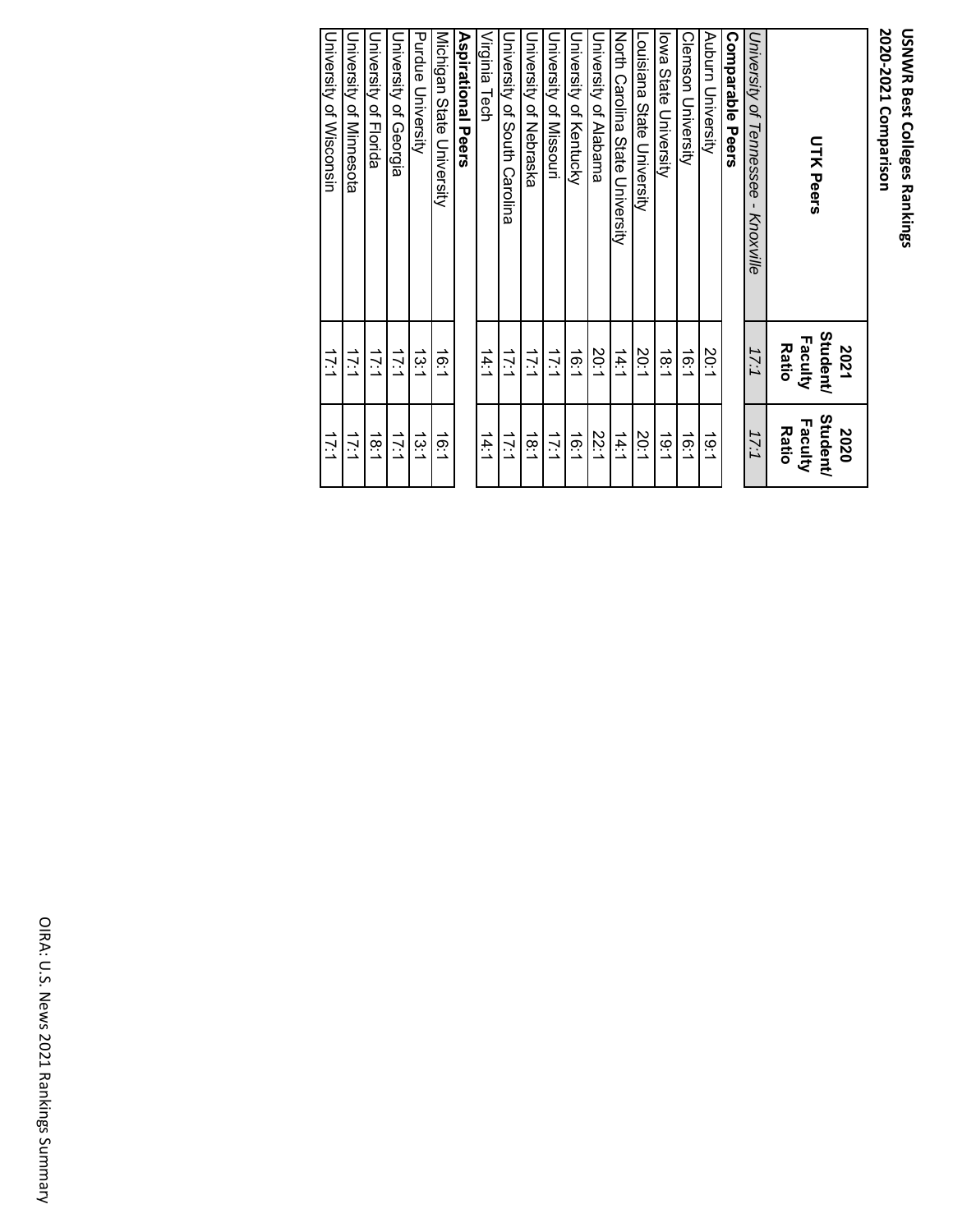| <b>UTK Peers</b>                          | Excellence<br>Student<br><b>Rank</b><br>2021 | Excellence<br>Student<br><b>Rank</b><br>2020 | <b>Change</b> | Percentile<br>25th-75th<br>2021 ACT | 2020 ACT<br>25th-75th<br>Percentile | Freshmen in<br>Top 10%<br>of Class<br>2021 | Freshmen in<br>Top 10%<br>of Class<br>2020 | <b>Change</b> |
|-------------------------------------------|----------------------------------------------|----------------------------------------------|---------------|-------------------------------------|-------------------------------------|--------------------------------------------|--------------------------------------------|---------------|
| University of Tennessee - Knoxville       | 86                                           | 83                                           | 51-           | 24-30                               | 25-31                               | 35%                                        | 36%                                        |               |
| Comparable Peers                          |                                              |                                              |               |                                     |                                     |                                            |                                            |               |
| Auburn University                         | ٩                                            | 80                                           | ↵             | 25-31                               | 25-30                               | 33%                                        | 32%                                        | 1%            |
| <b>Clemson University</b>                 | 95                                           | 95                                           | 0             | 26-31*                              | 27-32*                              | %99                                        | %99                                        | 9%            |
| lowa State University                     | 147                                          | $\overrightarrow{52}$                        | <b>υ</b> τ    | 22-28                               | 22-28                               | 28%                                        | 27%                                        | $1\%$         |
| Louisiana State University                | 134                                          | 134                                          | 0             | 23-29                               | 23-29                               | 24%                                        | 23%                                        | 1%            |
| North Carolina State University - Raleigh | 95                                           | S                                            | <b>υ</b> τ    | 26-32*                              | 26-31*                              | 9609                                       | 48%                                        | 2%            |
| University of Alabama                     | $\vec{5}$                                    | $\frac{1}{3}$                                | ┙             | 23-31                               | 23-31                               | 40%                                        | 36%                                        | 4%            |
| University of Kentucky                    | $\overrightarrow{26}$                        | $\overrightarrow{25}$                        | Ľ,            | 22-29                               | 23-29                               | 33%                                        | 31%                                        | 2%            |
| University of Missouri                    | $\frac{1}{9}$                                | 321                                          | 6             | 23-29                               | 23-29                               | 33%                                        | 30%                                        | 3%            |
| University of Nebraska                    | 147                                          | $\frac{443}{5}$                              | 4             | 22-28                               | 22-29                               | 28%                                        | 26%                                        | 2%            |
| University of South Carolina              | $\vec{5}$                                    | 95                                           | $-11$         | 24-30*                              | 24-30*                              | 28%                                        | 29%                                        | -1%           |
| Virginia Tech                             | 94                                           | $\vec{0}$                                    | ┙             | $24 - 31*$                          | $24 - 31*$                          | 29%                                        | 38%                                        | -9%           |
| <b>Aspirational Peers</b>                 |                                              |                                              |               |                                     |                                     |                                            |                                            |               |
| Michigan State University                 | 147                                          | $\overline{52}$                              | <b>υ</b> τ    | 22-28*                              | 22-28*                              | 28%                                        | 29%                                        | $-1%$         |
| Purdue University                         | 2                                            | 83                                           | 11            | 24-32*                              | $24 - 31*$                          | 49%                                        | 46%                                        | 3%            |
| University of Georgia                     | 54                                           | 82                                           | $\infty$      | 26-32*                              | $26-31*$                            | 9609                                       | %09                                        | <b>9%</b>     |
| University of Florida                     | 32                                           | 47                                           | 55            | 28-33*                              | 27-32*                              | 81%                                        | 9622                                       | 4%            |
| University of Minnesota                   | 69                                           | ვე                                           | 4             | 26-31                               | 26-31                               | %0S                                        | %0S                                        | <b>9%</b>     |
| University of Wisconsin - Madison         | 54                                           | 69                                           | <u>uπ</u>     | 27-32                               | 27-32                               | %29                                        | 54%                                        | 3%            |

\* Converted from SAT scores \* Converted from SAT scores

*Student Excellence (selectivity) = 7% (SAT/ACT 5%, high school class standing 2%)*

Student Excellence (selectivity) = 7% (SAT/ACT 5%, high school class standing 2%)

OIRA: U.S. News 2021 Rankings Summary OIRA: U.S. News 2021 Rankings Summary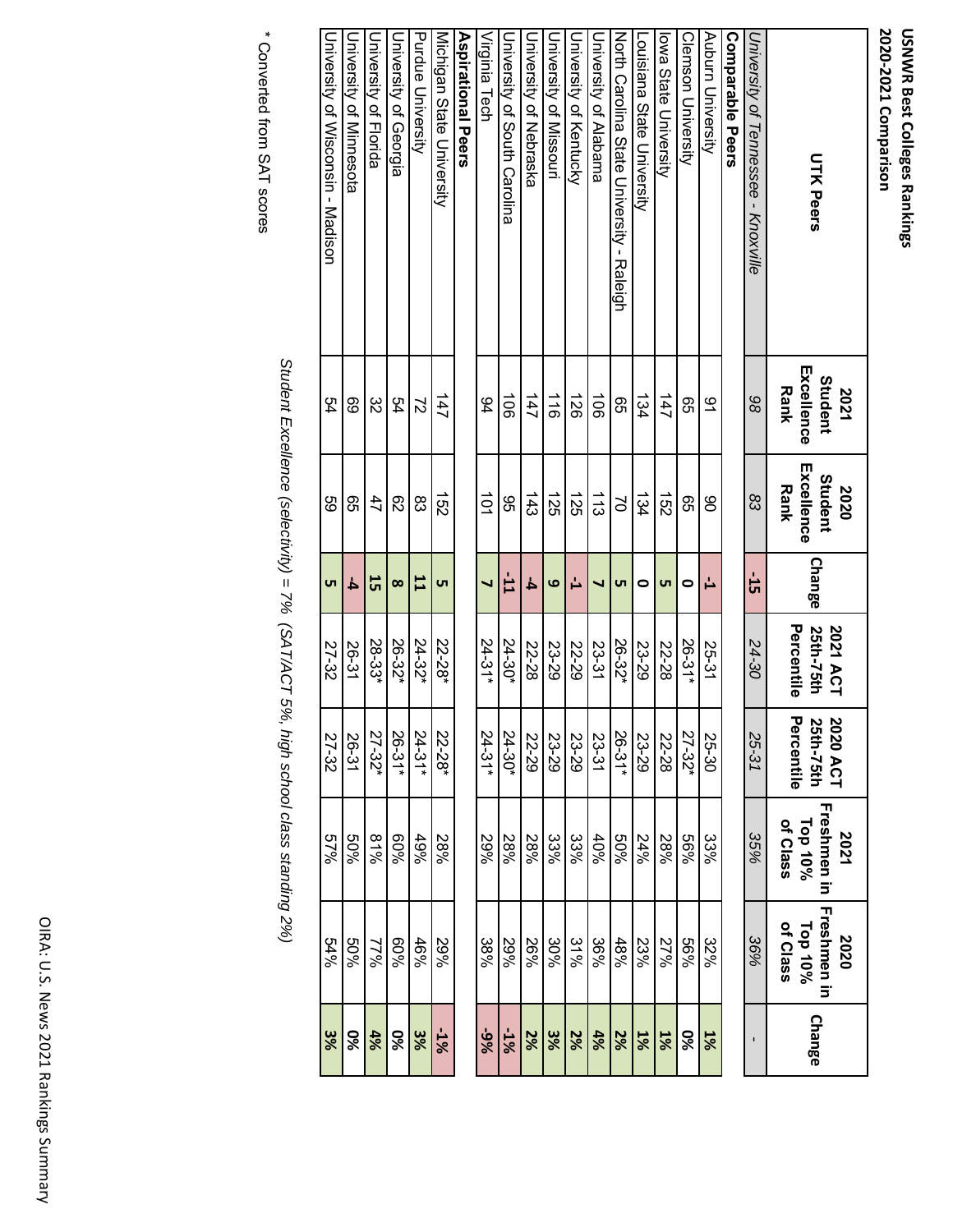# USNWR Best Colleges Rankings<br>2020-2021 Comparison **2020‐2021 Comparison USNWR Best Colleges Rankings**

| <b>UTK Peers</b>                    | <b>Giving</b><br>Rank | <b>2021 Alumni 2020 Alumni</b><br>Giving<br>Rank | <b>Change</b>         | Giving Rate<br>Average<br><b>Alumni</b><br>2021 | Giving Rate<br>Average<br><b>Alumni</b><br>2020 | <b>Change</b> |
|-------------------------------------|-----------------------|--------------------------------------------------|-----------------------|-------------------------------------------------|-------------------------------------------------|---------------|
| University of Tennessee - Knoxville | 80                    | 108                                              | 58                    | 11.1%                                           | 10.7%                                           | 0.4%          |
| <b>Comparable Peers</b>             |                       |                                                  |                       |                                                 |                                                 |               |
| Auburn University                   | ვ<br>თ                | 71                                               | Ō                     | 14.0%                                           | 13.1%                                           | 9%            |
| <b>Clemson University</b>           | δŚ                    | 88                                               | ⊢                     | 23.0%                                           | 23.5%                                           | -0.5%         |
| Iowa State University               | 80                    | $\overrightarrow{6}$                             | 18                    | 11.4%                                           | 11.0%                                           | 0.4%          |
| Locisiana State Driversity          | $\overline{z}$        | ュ                                                | 급                     | 12.9%                                           | 13.3%                                           | $-0.4%$       |
| North Carolina State Chiversity     | $\overline{5}$        | $\frac{1}{5}$                                    | 53                    | 10.7%                                           | 10.3%                                           | 0.4%          |
| University of Alabama               | ပ္ပ                   | 88                                               | Ń                     | 21.2%                                           | 23.4%                                           | $-2.2%$       |
| University of Kentucky              | $\overrightarrow{0}$  | 96                                               | Ⴛ                     | 10.6%                                           | 11.3%                                           | -0.7%         |
| University of Missouri              | $\approx$             | 97                                               | ယ်                    | 11.8%                                           | 12.3%                                           | -0.5%         |
| University of Nebraska              | 45                    | ಕೆ                                               | 'n                    | 16.7%                                           | $18.1\%$                                        | $-1.4%$       |
| University of South Carolina        | $\overrightarrow{0}$  | සි                                               | ဖွဲ့                  | 10.6%                                           | 14.3%                                           | $-3.7\%$      |
| Virginia Tech                       | $\overline{c}$        | $\frac{8}{4}$                                    | 55                    | 12.9%                                           | 12.3%                                           | 96%           |
| Aspirational Peers                  |                       |                                                  |                       |                                                 |                                                 |               |
| Michigan State University           | 204                   | $\overline{21}$                                  | -31                   | $6.0\%$                                         | 7.6%                                            | $-1.6%$       |
| Purdue University                   | 45                    | ထွ                                               | $\overline{a}$        | 16.7%                                           | 18.3%                                           | -1.6%         |
| University of Georgia               | 88                    | $\overline{z}$                                   | $\boldsymbol{\omega}$ | 13.3%                                           | 13.4%                                           | -0.1%         |
| <b>University of Horida</b>         | 54                    | සි                                               | ဖ                     | 15.7%                                           | 14.4%                                           | 1.3%          |
| <b>University of Minnesota</b>      | $\overrightarrow{50}$ | 158                                              | Ν                     | 7.3%                                            | 7.7%                                            | $-0.4%$       |
| University of Wisconsin             | $\overline{c}$        | $\overline{a}$                                   | 55                    | 12.8%                                           | 11.9%                                           | 9%            |

Alumni Giving 3% *Alumni Giving 3%*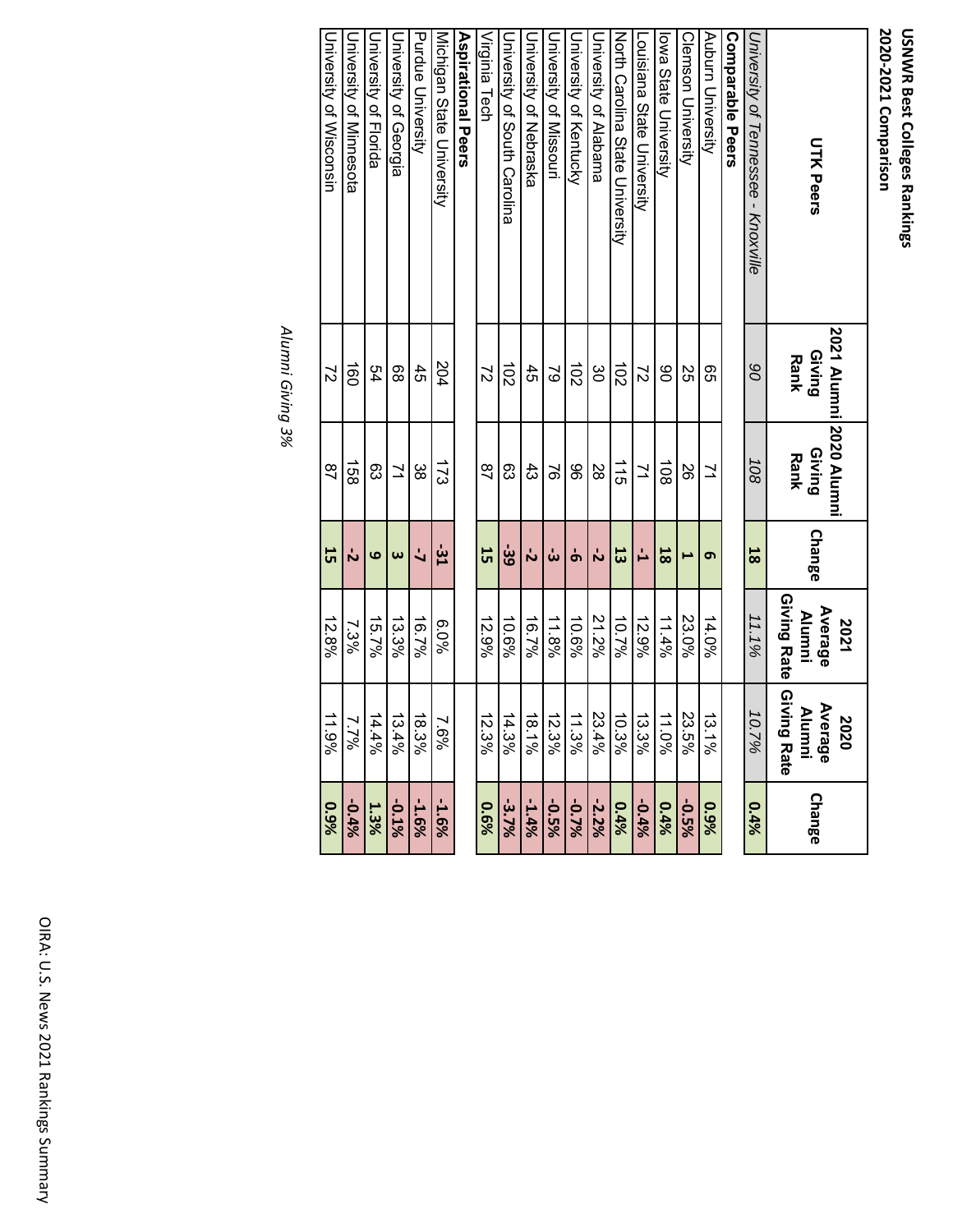# **USNWR Best Colleges Rankings<br>2021 Peer Rankings Comparison 2021 Peer Rankings Comparison USNWR Best Colleges Rankings**

| <b>UTK Peers</b>                          | Universities<br><b>National</b> | Schools<br>Public | Overall<br>Score | <b>Outcomes</b><br><b>Rank</b> | Faculty<br>Resources<br><b>Rank</b> | <b>Student</b><br>Excellence<br><b>Rank</b> | Resources<br><b>Financial</b><br><b>Rank</b> | <b>Giving</b><br>Rank<br><b>Alumni</b> |
|-------------------------------------------|---------------------------------|-------------------|------------------|--------------------------------|-------------------------------------|---------------------------------------------|----------------------------------------------|----------------------------------------|
| University of Tennessee -<br>Knoxville    | 112                             | S2                | 89               | 147                            | 166                                 | 86                                          | 116                                          | 06                                     |
| <b>Comparable Peers</b>                   |                                 |                   |                  |                                |                                     |                                             |                                              |                                        |
| Auburn University                         | 97                              | $\ddot{d}$        | 51               | 122                            | 184                                 | $\overline{6}$                              | $\overline{56}$                              | 99                                     |
| Clemson University                        | 74                              | 29                | 95               | 82                             | $\frac{1}{9}$                       | 95                                          | 142                                          | SS.                                    |
| lowa State University                     | $\frac{1}{8}$                   | 54                | 88               | 141                            | 257                                 | 147                                         | 173                                          | 80                                     |
| <b>Locisiana State University</b>         | $\overline{53}$                 | $\geq$            | 54               | 161                            | 221                                 | 134                                         | 142                                          | $\mathcal{L}$                          |
| North Carolina State Chiversity - Raleigh | $\frac{8}{2}$                   | 32                | 83               | $\frac{8}{1}$                  | 207                                 | 95                                          | $\frac{108}{10}$                             | $\overline{5}$                         |
| University of Alabama                     | 143                             | ςg                | 95               | 197                            | 592                                 | $\overrightarrow{5}$                        | 232                                          | ဗွ                                     |
| Duiversity of Kentucky                    | $\overline{33}$                 | 82                | 99               | 221                            | 198                                 | $\overrightarrow{26}$                       | 69                                           | $\overrightarrow{0}$                   |
| University of Missouri                    | 124                             | 80                | 57               | $\frac{1}{85}$                 | $\overrightarrow{90}$               | $\frac{1}{10}$                              | 173                                          | $\mathcal{S}$                          |
| <b>Duiversity of Nebraska</b>             | 133                             | 82                | 99               | 161                            | 257                                 | 147                                         | $\overrightarrow{50}$                        | 45                                     |
| University of South Carolina              | $\frac{1}{8}$                   | 54                | 88               | $\overrightarrow{22}$          | 221                                 | $\vec{5}$                                   | $\frac{218}{2}$                              | $\overrightarrow{0}$                   |
| Virginia Tech                             | 74                              | 29                | ၛၟ               | 82                             | 248                                 | 94                                          | 135                                          | $\overline{z}$                         |
| Aspirational Peers                        |                                 |                   |                  |                                |                                     |                                             |                                              |                                        |
| Micrigan State Diversity                  | 80                              | 32                | ద్రి             | 22                             | 569                                 | 147                                         | $\rm{g}$                                     | 204                                    |
| Purdue University                         | ςg                              | $\vec{\iota}$     | 69               | $\mathcal{L}$                  | 83                                  | $\overline{2}$                              | 95                                           | $\ddot{5}$                             |
| University of Georgia                     | 47                              | ದ                 | 71               | 39                             | 97                                  | 54                                          | $\frac{1}{10}$                               | 88                                     |
| University of Florida                     | 80                              | ග                 | 71               |                                | 99                                  | 82                                          | $\frac{4}{6}$                                | R4                                     |
| Duiversity of Minnesota                   | 99                              | 92                | 99               | $\frac{8}{1}$                  | 280                                 | 69                                          | $\ddot{4}$                                   | $\frac{1}{90}$                         |
| University of Wisconsin - Madison         | $\ddot{4}$                      | ದ                 | $\overline{c}$   | S2                             | 123                                 | 54                                          | 89                                           | $\overline{c}$                         |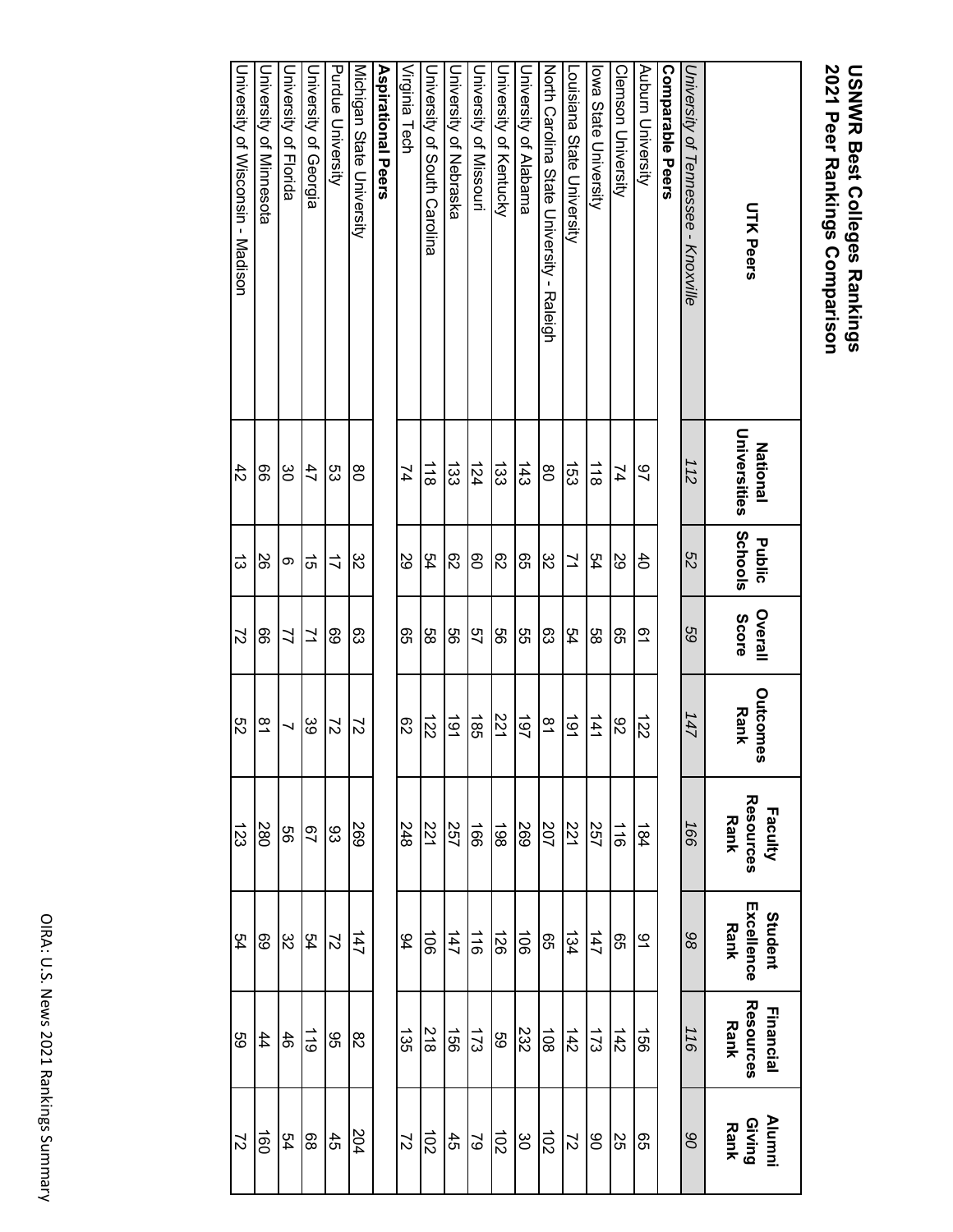# **USNWR Best Colleges Rankings<br>2021 Peer Categories Comparison 2021 Peer Categories Comparison USNWR Best Colleges Rankings**

**Graduation** 

**Graduation** 

| <b>UTK Peers</b>                          | Public     | <b>Overall</b> | Expert   | and                             | Predicted 6-Year       | Actual 6-Year          | Over(+)/Under(-) |
|-------------------------------------------|------------|----------------|----------|---------------------------------|------------------------|------------------------|------------------|
|                                           | Schools    | <b>Score</b>   | Opinion  | <b>Reterrior</b><br><b>Rank</b> | <b>Graduation Rate</b> | <b>Graduation Rate</b> | Performance      |
| University of Tennessee - X10xville       | S2         | 69             | 33<br>S  | 136                             | 72%                    | 72%                    | 0%               |
| Comparable Peers                          |            |                |          |                                 |                        |                        |                  |
| Auburn University                         | $\ddot{4}$ | 21             | ده<br>دن | 83                              | 73%                    | 79%                    | %6               |
| <b>Clemson University</b>                 | 82         | 99             | 3.4      | Q4                              | 81%                    | 84%                    | ೫                |
| lowa State University                     | 54         | 88             | دە<br>دى | $\frac{1}{5}$                   | %69                    | 74%                    | 5%               |
| Louisiana State University                | ュ          | 54             | ς<br>Ο   | 172                             | %99                    | %89                    | 2%               |
| North Carolina State University - Raleigh | 82         | တ္လ            | ς<br>Μ   | ವ                               | $76\%$                 | 83%                    | $\frac{2}{6}$    |
| University of Alabama                     | 99         | 95             | ς<br>Μ   | $\overrightarrow{36}$           | 73%                    | 21%                    | %ट-              |
| <b>University of Kentrucky</b>            | ని         | 99             | ς<br>Μ   | $\overline{21}$                 | 67%                    | %99                    | $-1\%$           |
| Durversity of Missouri                    | 80         | 57             | ده<br>دن | $\frac{143}{2}$                 | 70%                    | 21%                    | $\frac{5}{6}$    |
| Chiversity of Nepraska                    | ద్ర        | 99             | ده<br>دن | $\frac{1}{9}$                   | 67%                    | %99                    | %2-              |
| Chiverality of South Carolina             | 54         | 88             | ς<br>Μ   | 104                             | 2000                   | 9622                   | %9               |
| Virginia Tech                             | 89         | 95             | 3.7      | S2                              | 70%                    | %98                    | %6               |
| <b>Aspirational Pers</b>                  |            |                |          |                                 |                        |                        |                  |
| Micrigan State University                 | ξŠ         | 83             | ပ္ပ်     | $\vec{z}$                       | %69                    | 81%                    | 12%              |
| <b>Purdue University</b>                  | ゴ          | 69             | ပ္ပ<br>ထ | $\overline{6}$                  | $74\%$                 | 82%                    | %8               |
| University of Georgia                     | ಕ          | ュ              | ς<br>7.  | దే                              | $17\%$                 | %28                    | 10%              |
| University of Florida                     | $\infty$   | $\mathcal{I}$  | ယ<br>ထ   | 34                              | 81%                    | 88%                    | 2%               |
| University of Minnesota                   | 26         | 99             | ς.       | 2                               | $-69$                  | 83%                    | $\frac{2}{3}$    |

University of Wisconsin - Madison

University of Wisconsin - Madison

13

72

4.1

 $\ddot{4}$ 

80%

88%

8%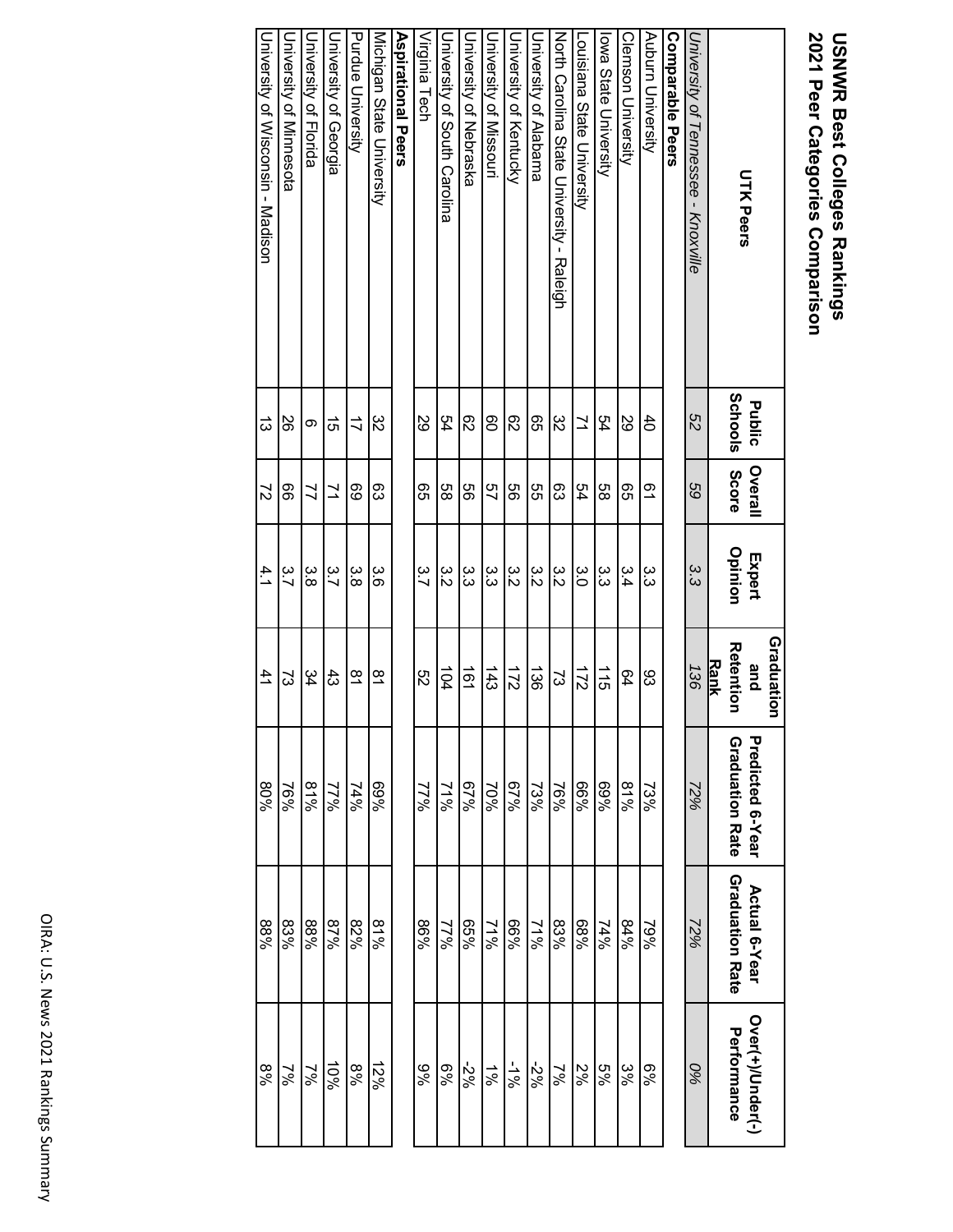# 2021 Peer Categories Comparison **USNWR Best Colleges Rankings 2021 Peer Categories Comparison USNWR Best Colleges Rankings**

| <b>UTK Peers</b>                          | <b>Retention Rate</b><br>Freshmen<br>Average | Indebtedness<br>Graduate<br><b>Rank</b> | <b>Students who</b><br>Graduating<br><b>Borrowed</b> | Indebtedness<br>Average<br>Federal | Mobility<br><b>Social</b><br><b>Rank</b> | Rate for Pell<br>2021 6-Year<br>Graduation | <b>Rate for Non</b><br>Graduation<br>2021 6-Year<br>Pell |
|-------------------------------------------|----------------------------------------------|-----------------------------------------|------------------------------------------------------|------------------------------------|------------------------------------------|--------------------------------------------|----------------------------------------------------------|
| University of Tennesse - Knoxville        | 87%                                          | 103                                     | 49%                                                  | \$20,584                           | 161                                      | 82%                                        | 76%                                                      |
| <b>Comparable Peers</b>                   |                                              |                                         |                                                      |                                    |                                          |                                            |                                                          |
| Auburn University                         | 81%                                          | ವ                                       | 37%                                                  | 008'123                            | 381                                      | %89                                        | 9608                                                     |
| <b>Clemson University</b>                 | 93%                                          | ಪ                                       | 44%                                                  | 47.714                             | 361                                      | 72%                                        | %98                                                      |
| lowa State University                     | %88                                          | $\frac{164}{1}$                         | 9699                                                 | \$22,697                           | 291                                      | %99                                        | 76%                                                      |
| Louisiana State University                | 83%                                          | $\approx$                               | 42%                                                  | \$21,042                           | 328                                      | 57%                                        | 21%                                                      |
| North Carolina State Chiversity - Raleigh | %76                                          | $\vec{8}$                               | 49%                                                  | \$21,748                           | 237                                      | 78%                                        | %78                                                      |
| University of Alabama                     | %28                                          | $\overrightarrow{0}$                    | 45%                                                  | \$22,153                           | 377                                      | 9699                                       | 74%                                                      |
| <b>University of Kentucky</b>             | %78                                          | $\overline{36}$                         | %0S                                                  | \$24,961                           | $\frac{8}{21}$                           | 54%                                        | 70%                                                      |
| University of Missouri                    | %28                                          | $\vec{z}$                               | %09                                                  | \$21,760                           | င္မာ                                     | 9669                                       | 75%                                                      |
| Duiversity of Nepraska                    | 83%                                          | $\approx$                               | %0S                                                  | \$19,383                           | 303                                      | 54%                                        | %69                                                      |
| University of Socith Carolina             | %88                                          | $\vec{8}$                               | %09                                                  | 164,1997                           | $\frac{8}{21}$                           | 67%                                        | 79%                                                      |
| Virginia Tech                             | 93%                                          | $\vec{z}$                               | 46%                                                  | \$22,366                           | 291                                      | 83%                                        | %98                                                      |
| Aspirational Peers                        |                                              |                                         |                                                      |                                    |                                          |                                            |                                                          |
| Michigan State University                 | %76                                          | $\vec{8}$                               | %0S                                                  | \$24,023                           | 265                                      | 21%                                        | %+8                                                      |
| <b>Purdue University</b>                  | %Z6                                          | 48                                      | 39%                                                  | \$18,915                           | 284                                      | 73%                                        | %78                                                      |
| University of Georgia                     | %96                                          | ς                                       | 40%                                                  | \$20,748                           | $\vec{6}$                                | 81%                                        | %68                                                      |
| <b>Duriversity of Horida</b>              | %26                                          | ပ္တ                                     | 34%                                                  | 2078,402                           | 48                                       | %98                                        | %06                                                      |
| University of Minnesota                   | 93%                                          | $\overline{a}$                          | 53%                                                  | \$19,507                           | 237                                      | 77%                                        | %98                                                      |

University of Wisconsin - Madison

University of Wisconsin - Madison

95%

87

41%

\$21,918

340

79%

89%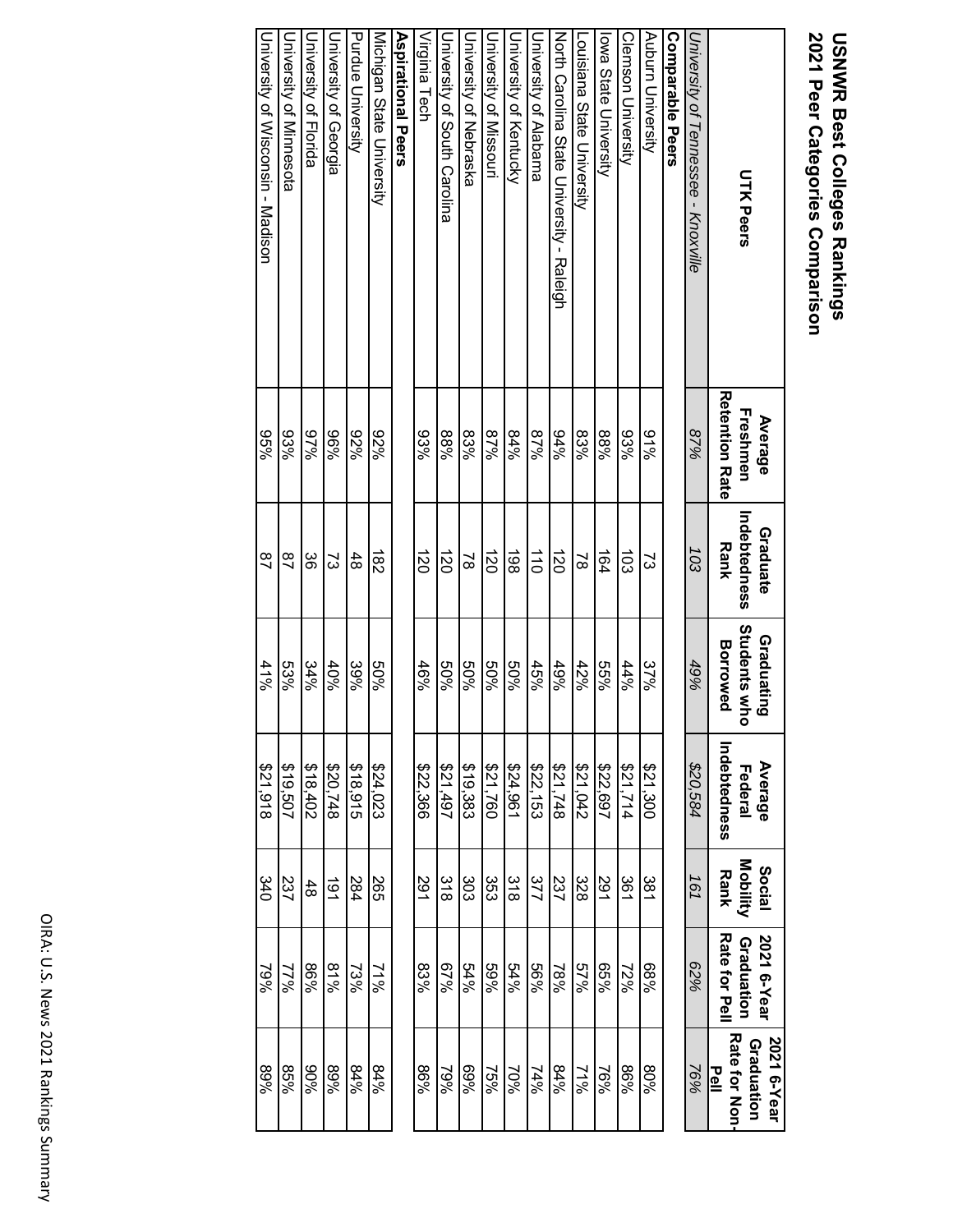# **USNWR Best Colleges Rankings<br>2021 Peer Categories Comparison 2021 Peer Categories Comparison USNWR Best Colleges Rankings**

| <b>UTK Peers</b>                          | Under 20<br><b>Classes</b> | 50 or More<br>Classes of | <b>Student/Faculty</b><br><b>Ratio</b> | Compensation<br>2021 Faculty<br><b>Rank</b> | % Full-Time<br>Faculty | <b>Nith Ph.D or</b><br>% Faculty<br>Terminal<br>Degree | <b>ACT 25th-75th</b><br>Percentile |
|-------------------------------------------|----------------------------|--------------------------|----------------------------------------|---------------------------------------------|------------------------|--------------------------------------------------------|------------------------------------|
| University of Tennessee - Knoxville       | 31.0%                      | 15.0%                    | 17:1                                   | 51                                          | 96.0%                  | 86.0%                                                  | 24-30                              |
| Comparable Peers                          |                            |                          |                                        |                                             |                        |                                                        |                                    |
| Auburn University                         | 36.0%                      | 16.0%                    | 20:1                                   | 64                                          | 95.2%                  | 89.0%                                                  | 25-31                              |
| <b>Clemson University</b>                 | 53.0%                      | 14.0%                    | $\frac{1}{6}$                          | $\overline{z}$                              | 90.8%                  | 86.0%                                                  | 26-31*                             |
| lowa State University                     | 32.0%                      | 20.0%                    | 18.1                                   | $\vec{5}$                                   | 93.9%                  | 93.0%                                                  | 22-28                              |
| Louisiana State University                | 41.0%                      | 17.0%                    | 20:1                                   | $\frac{1}{3}$                               | 967.7%                 | 86.0%                                                  | 23-29                              |
| North Carolina State Chiversity - Raleigh | 35.0%                      | 16.0%                    | 14.1                                   | $\vec{50}$                                  | 94.9%                  | 93.0%                                                  | 26-32                              |
| University of Alabama                     | 34.0%                      | 21.0%                    | 20:1                                   | $\overline{z}$                              | 960.06                 | 86.0%                                                  | 23-31                              |
| Cniveraity of Kentrucky                   | 34.0%                      | 16.0%                    | $\frac{1}{6}$                          | 8                                           | 86.0%                  | 93.0%                                                  | 22-29                              |
| <b>University of Missorri</b>             | 41.0%                      | 15.0%                    | 17:1                                   | $\vec{50}$                                  | 960.76                 | 90.0%                                                  | 23-29                              |
| <b>University of Nepraska</b>             | 36.0%                      | 18.0%                    | 17:1                                   | $\overline{2}$                              | 98.2%                  | 77.0%                                                  | 22-28                              |
| University of South Carolina              | 38.0%                      | 16.0%                    | 17:1                                   | $\frac{1}{3}$                               | 87.3%                  | 960.08                                                 | 24-30*                             |
| Virginia Tech                             | 29.0%                      | 23.0%                    | 14:1                                   | 51                                          | 96.4%                  | 89.0%                                                  | $24 - 31*$                         |
| Aspirational Peers                        |                            |                          |                                        |                                             |                        |                                                        |                                    |
| Michigan State University                 | 24.0%                      | 24.0%                    | 16:1                                   | 49                                          | 96.6%                  | 90.0%                                                  | 22-28*                             |
| <b>Purdue University</b>                  | 39.0%                      | 19.0%                    | 13.1                                   | 46                                          | 95.5%                  | 98.0%                                                  | 24-32*                             |
| University of Georgia                     | 48.0%                      | 11.0%                    | 17:1                                   | 64                                          | 965.5%                 | 95.0%                                                  | 26-32*                             |
| Driversity of Horida                      | 53.0%                      | 10.0%                    | 17:1                                   | 99                                          | 94.8%                  | 960.08                                                 | 28-33*                             |
| University of Minnesota                   | 38.0%                      | 19.0%                    | 17:1                                   | 80                                          | 87.4%                  | 78.0%                                                  | 26-31                              |

\* Converted from SAT scores \* Converted from SAT scores

44.0%

22.0%

17:1

48

93.8%

91.0%

27-32

University of Wisconsin - Madison

University of Wisconsin - Madison

OIRA: U.S. News 2021 Rankings Summary OIRA: U.S. News 2021 Rankings Summary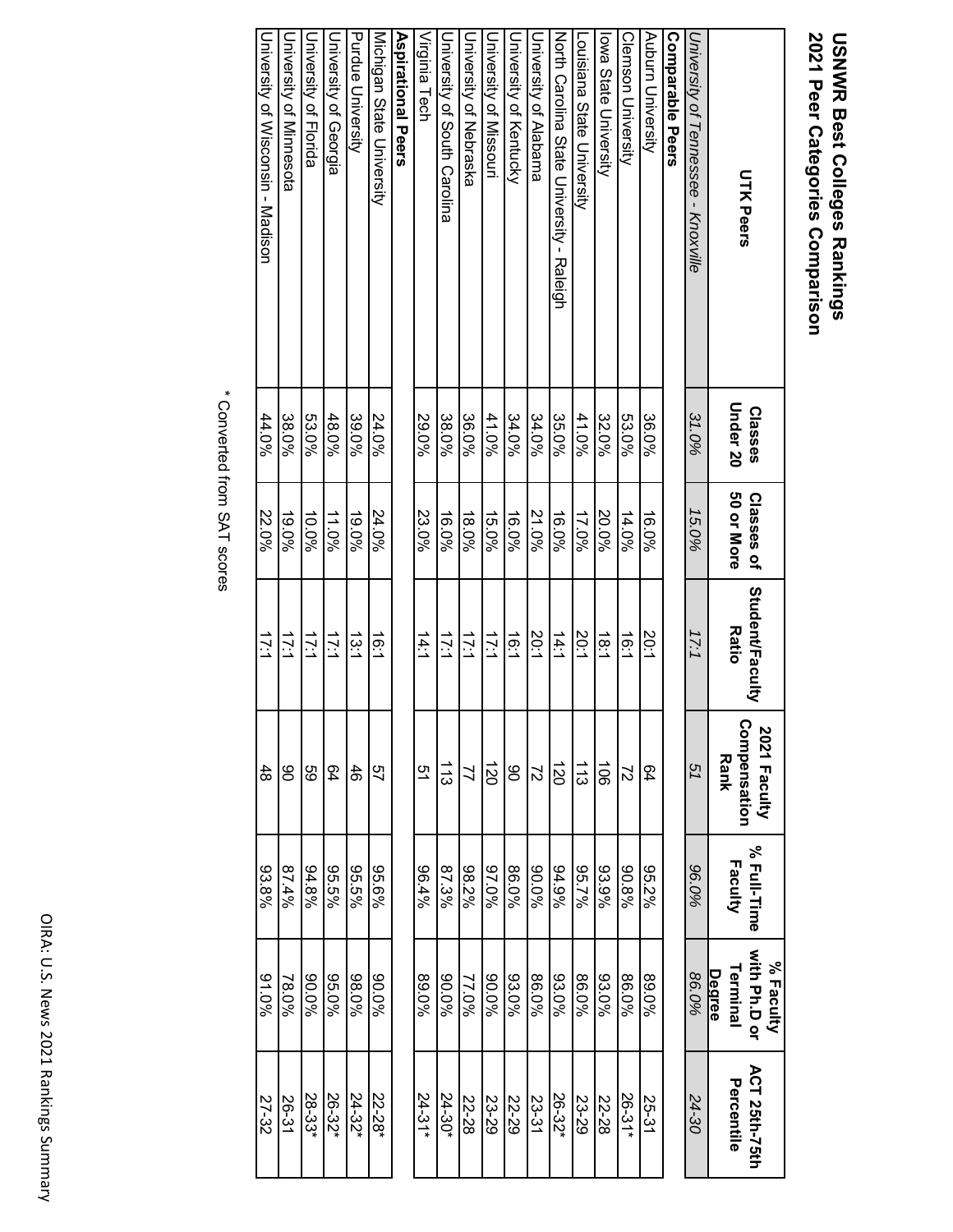# **USNWR Best Colleges Rankings<br>2021 Peer Categories Comparison 2021 Peer Categories Comparison USNWR Best Colleges Rankings**

| <b>UTK Peers</b>                          | <b>Freshmen in</b><br>of Class<br>Top 10% | Giving Rate<br>Average<br><b>Alumni</b> |
|-------------------------------------------|-------------------------------------------|-----------------------------------------|
| University of Tennessee - Knoxville       | 35%                                       | 11.1%                                   |
| <b>Comparable Peers</b>                   |                                           |                                         |
| Auburn University                         | 33%                                       | 14.0%                                   |
| <b>Clemson University</b>                 | %99                                       | 23.0%                                   |
| lowa State University                     | 28%                                       | 11.4%                                   |
| Louisiana State University                | 24%                                       | 12.9%                                   |
| North Carolina State Chiversity - Raleigh | %0S                                       | 10.7%                                   |
| University of Alabama                     | 40%                                       | 21.2%                                   |
| Duiversity of Kentucky                    | 33%                                       | 10.6%                                   |
| University of Missouri                    | 33%                                       | 11.8%                                   |
| Driversity of Nepraska                    | 28%                                       | 16.7%                                   |
| University of South Carolina              | 28%                                       | 10.6%                                   |
| Virginia Tech                             | 29%                                       | 12.9%                                   |
| Aspirational Peers                        |                                           |                                         |
| Michigan State University                 | 28%                                       | %0'9                                    |
| Purdue University                         | 49%                                       | 16.7%                                   |
| University of Georgia                     | %09                                       | 13.3%                                   |
| University of Florida                     | 81%                                       | 15.7%                                   |
| <b>University of Minnesota</b>            | %0S                                       | 7.3%                                    |
| University of Misconsin - Madison         | %29                                       | 12.8%                                   |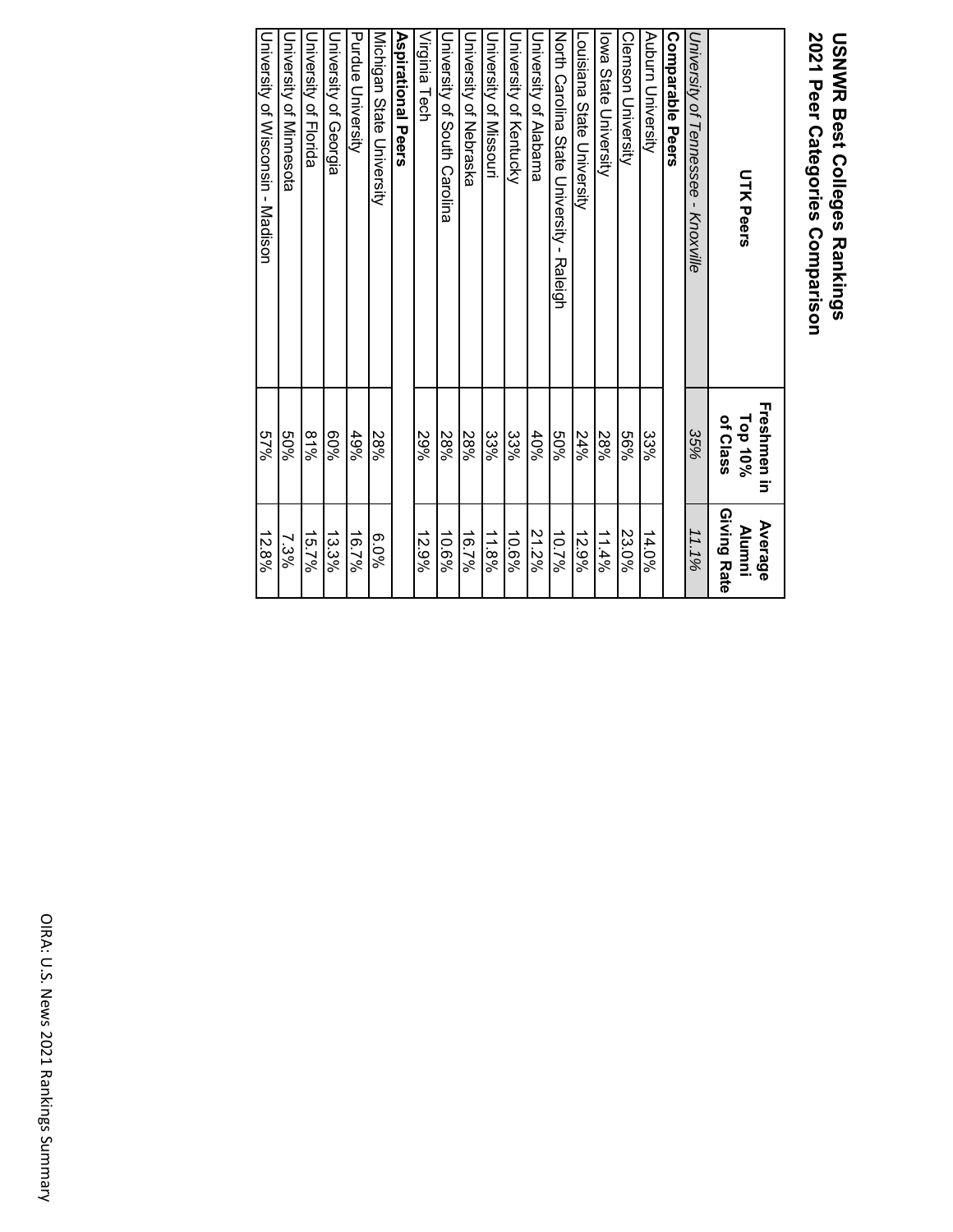# USNWR Best Colleges Rankings<br>2020 Peer Categories Comparison **2020 Peer Categories Comparison USNWR Best Colleges Rankings**

|                                           |                   |                      |                   | Graduation                             |                                            |                                         |                                 |
|-------------------------------------------|-------------------|----------------------|-------------------|----------------------------------------|--------------------------------------------|-----------------------------------------|---------------------------------|
| <b>UTK Peers</b>                          | Schools<br>Public | Overall<br>Score     | Opinion<br>Expert | <b>Retention</b><br><b>Rank</b><br>and | Predicted 6-Year<br><b>Graduation Rate</b> | <b>Graduation Rate</b><br>Actual 6-Year | Over(+)/Under(-)<br>Performance |
| University of Tennessee - Knoxville       | 44                | 51                   | 33<br>3           | 137                                    | 76%                                        | 73%                                     | $-3%$                           |
| Comparable Peers                          |                   |                      |                   |                                        |                                            |                                         |                                 |
| Auburn University                         | 44                | 51                   | ပ<br>ပ            | 86                                     | $74\%$                                     | $18\%$                                  | 4%                              |
| <b>Clemson Driversity</b>                 | 22                | 9g                   | 3.4               | 64                                     | %78                                        | 83%                                     | $\frac{1}{6}$                   |
| lowe State University                     | SS                | 49                   | ده<br>دن          | $\frac{1}{2}$                          | 70%                                        | 75%                                     | 5%                              |
| Louisiana State University                | $\overline{c}$    | 43                   | 2.9               | 191                                    | 67%                                        | 67%                                     | $\%0$                           |
| North Carolina State Chiversity - Raleigh | 34                | 54                   | 3<br>Σ            | $\approx$                              | 79%                                        | 8196                                    | 2%                              |
| University of Alabama                     | $\overline{c}$    | $\ddot{3}$           | ن<br>د            | $\frac{141}{1}$                        | 75%                                        | 72%                                     | $-3%$                           |
| University of Kentucky                    | 80                | 46                   | 3.<br>Σ           | $\frac{182}{5}$                        | 70%                                        | %99                                     | $4\%$                           |
| Duiversity of Missouri                    | 64                | 45                   | 3<br>Σ            | 145                                    | 21%                                        | %69                                     | %2-                             |
| University of Nebraska                    | 64                | 45                   | ε<br>Σ            | 154                                    | 70%                                        | %69                                     | $-1\%$                          |
| Coiversity of South Carolina              | 44                | 51                   | ε<br>Σ            | 101                                    | 29/26                                      | 77%                                     | %9                              |
| Virginia Tech                             | ပ္ပ               | 57                   | 3.7               | S2                                     | 78%                                        | 84%                                     | $\frac{6}{6}$                   |
| <b>Aspirational Peers</b>                 |                   |                      |                   |                                        |                                            |                                         |                                 |
| Michigan State University                 | 34                | 54                   | 3.<br>S           | 82                                     | 70%                                        | 9608                                    | 58                              |
| Purdue University                         | $\vec{\infty}$    | $\tilde{\mathbf{S}}$ | ပ္ပဲ              | 88                                     | 16%                                        | 81%                                     | 5%                              |
| University of Georgia                     | $\vec{e}$         | 83                   | ပ်<br>(၁          | 46                                     | 78%                                        | %98                                     | %8                              |
| <b>Driversity of Florida</b>              |                   | ュ                    | ပ္ပ<br>ထ          | ŝ                                      | 82%                                        | %06                                     | %8                              |
| <b>University of Minnesota</b>            | 27                | 88                   | 3.7               | 82                                     | 78%                                        | 80%                                     | 2%                              |
| University of Wisconsity - Madison        | ದ                 | 95                   | 4.1               | $\overline{40}$                        | 84%                                        | 87%                                     | ಜ್ಞ                             |

\* Converted from SAT scores \* Converted from SAT scores

University of Wisconsin - Madison

13

4.1

84%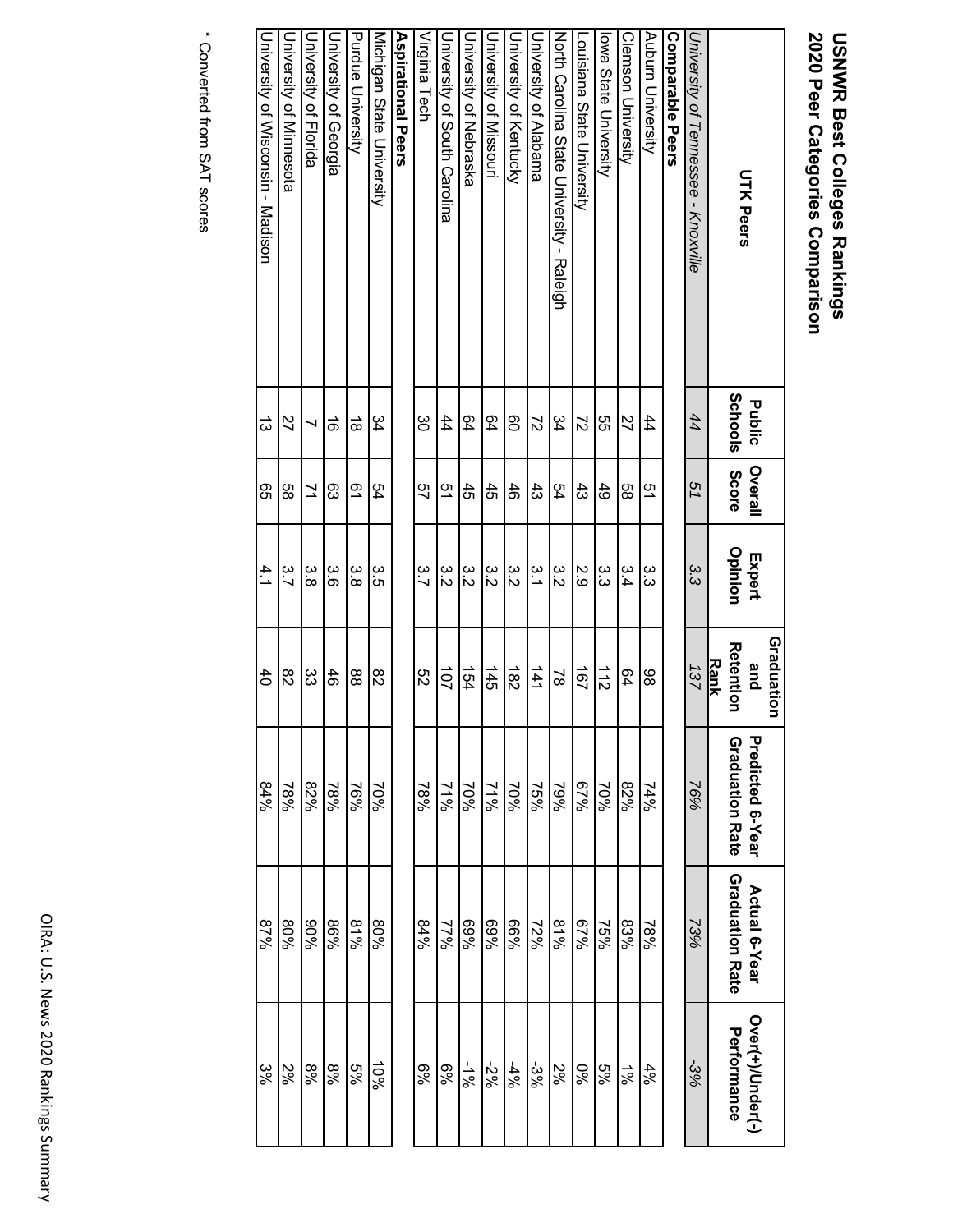# 2020 Peer Categories Comparison **USNWR Best Colleges Rankings 2020 Peer Categories Comparison USNWR Best Colleges Rankings**

| <b>UTK Peers</b>                          | <b>Retention Rate</b><br>Freshmen<br>Average | Mobility<br><b>Social</b><br><b>Rank</b> | <b>Rate tor Pell</b><br>2020 6-Year<br>Graduation | Rate<br>2020<br>Grac<br>Pell<br>for Non<br>duation<br>6-Year | Under 20<br><b>Classes</b> | 50 or More<br>Classes of | <b>Student/Faculty</b><br><b>Ratio</b> |
|-------------------------------------------|----------------------------------------------|------------------------------------------|---------------------------------------------------|--------------------------------------------------------------|----------------------------|--------------------------|----------------------------------------|
| University of Tennessee - Knoxville       | 86%                                          | 138                                      | 64%                                               | 76%                                                          | 30.0%                      | 15.0%                    | 17:1                                   |
| Comparable Peers                          |                                              |                                          |                                                   |                                                              |                            |                          |                                        |
| Auburn University                         | %16                                          | 380                                      | 64%                                               | 80%                                                          | 35.0%                      | 17.0%                    | 10.1                                   |
| Clemson University                        | 93%                                          | 348                                      | 21%                                               | 85%                                                          | 55.0%                      | 14.0%                    | 1ë.1                                   |
| owa State University                      | %88                                          | 270                                      | 67%                                               | 77%                                                          | 29.0%                      | 20.0%                    | $\frac{1}{9}$                          |
| Louisiana State University                | 84%                                          | 345                                      | 9699                                              | 70%                                                          | 41.0%                      | 17.0%                    | <b>20:1</b>                            |
| North Carolina State Chiversity - Raleigh | 94%                                          | 524                                      | 76%                                               | 83%                                                          | 35.0%                      | 16.0%                    | 14:1                                   |
| University of Alabama                     | %28                                          | 377                                      | 9689                                              | 75%                                                          | 34.0%                      | 23.0%                    | <b>22.1</b>                            |
| <b>University of Kentucky</b>             | 83%                                          | 345                                      | 53%                                               | 70%                                                          | 37.0%                      | 15.0%                    | 1.6:1                                  |
| University of Missouri                    | %28                                          | 354                                      | 9699                                              | 73%                                                          | 39.0%                      | 17.0%                    | 17.1                                   |
| Chiversity of Nepraska                    | 83%                                          | 303                                      | 9669                                              | 72%                                                          | 35.0%                      | $18.0\%$                 | $\frac{1}{8.1}$                        |
| University of South Carolina              | %88                                          | 322                                      | %69                                               | 79%                                                          | 37.0%                      | 17.0%                    | 17:1                                   |
| Virginia Tech                             | 93%                                          | 322                                      | 77%                                               | 85%                                                          | 27.0%                      | 22.0%                    | 14.1                                   |
| <b>Aspirational Peers</b>                 |                                              |                                          |                                                   |                                                              |                            |                          |                                        |
| Michigan State University                 | %Z6                                          | 241                                      | 21%                                               | 83%                                                          | 24.0%                      | 23.0%                    | 16:1                                   |
| <b>Purdue University</b>                  | %Z6                                          | 270                                      | 74%                                               | 83%                                                          | 38.0%                      | 20.0%                    | $\frac{1}{2}$                          |
| University of Georgia                     | %96                                          | $\overline{59}$                          | 80%                                               | %28                                                          | 45.0%                      | 11.0%                    | 17:1                                   |
| <b>University of Horida</b>               | 67%                                          | \$                                       | %28                                               | 94 %                                                         | 50.0%                      | 14.0%                    | 18.1                                   |
| University of Minnesota                   | 93%                                          | 251                                      | 12%                                               | %78                                                          | 38.0%                      | 20.0%                    | 17:1                                   |

\* Converted from SAT scores \* Converted from SAT scores

University of Wisconsin - Madison

University of Wisconsin - Madison

95%

297

84%

88%

45.0%

22.0%

17:1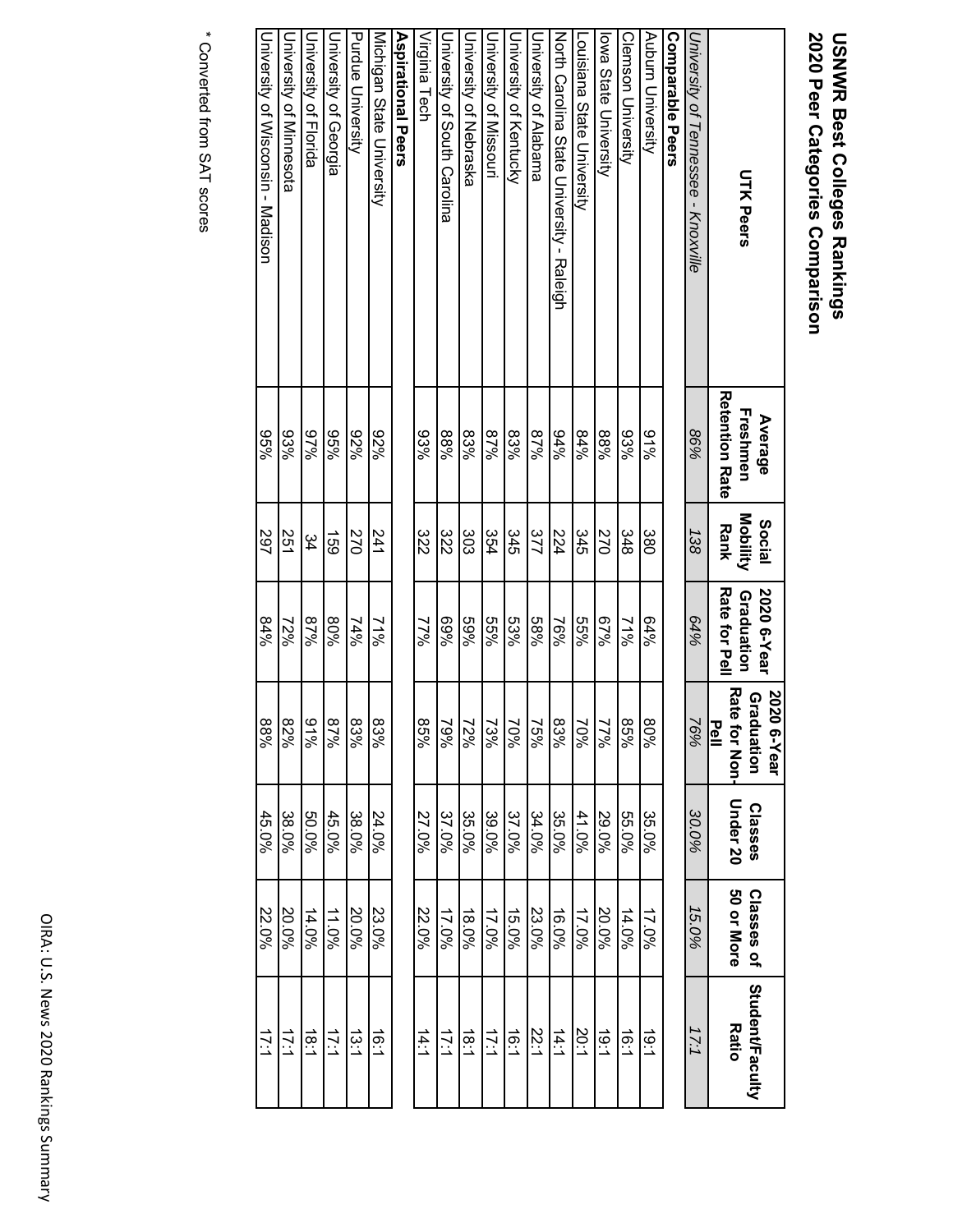# USNWR Best Colleges Rankings<br>2020 Peer Categories Comparison **2020 Peer Categories Comparison USNWR Best Colleges Rankings**

| <b>UTK Peers</b>                          | Compensation<br>2020 Faculty<br><b>Rank</b> | % Full-Time<br>Faculty | <b>Nith Ph.Dor</b><br>% Faculty<br>Terminal<br>Degree | <b>ACT 25th-75th</b><br>Percentile | Freshmen in<br>of Class<br>$\mathsf{Top}$ 10% | Giving Rate<br>Average<br>Alumni |
|-------------------------------------------|---------------------------------------------|------------------------|-------------------------------------------------------|------------------------------------|-----------------------------------------------|----------------------------------|
| University of Tennessee - K10xville       | 95                                          | 95.9%                  | 86.0%                                                 | 25-31                              | 36%                                           | 10.7%                            |
| Comparable Peers                          |                                             |                        |                                                       |                                    |                                               |                                  |
| Auburn University                         | S                                           | 94.7%                  | 90.0%                                                 | 25-30                              | 32%                                           | 13.1%                            |
| <b>Clemson University</b>                 | $\geq$                                      | 90.8%                  | 87.0%                                                 | 27-32                              | %99                                           | 23.5%                            |
| lowa State University                     | 83                                          | 93.9%                  | 94.0%                                                 | 22-28                              | 27%                                           | 11.0%                            |
| Louisiana State University                | 83                                          | 95.8%                  | 87.0%                                                 | 23-29                              | 23%                                           | 13.3%                            |
| North Carolina State Chiversity - Raleigh | $\overrightarrow{21}$                       | 95.0%                  | 92.0%                                                 | 26-31*                             | 48%                                           | 10.3%                            |
| University of Alabama                     | 51                                          | 89.2%                  | 74.0%                                                 | 23-31                              | 36%                                           | 23.4%                            |
| <b>University of Kentucky</b>             | $\overline{5}$                              | 86.0%                  | 92.0%                                                 | 23-29                              | 31%                                           | 11.3%                            |
| University of Missouri                    | 157                                         | 98.2%                  | 94.0%                                                 | 23-29                              | 30%                                           | 12.3%                            |
| University of Nebraska                    | 96                                          | 97.6%                  | 80.0%                                                 | 22-29                              | 26%                                           | 18.1%                            |
| Duiversity of South Carolina              | 2                                           | %0.78                  | 89.0%                                                 | $24 - 30*$                         | 29%                                           | 14.3%                            |
| Virginia Tech                             | 48                                          | $96.1\%$               | 960.0%                                                | $24-31*$                           | 38%                                           | 12.3%                            |
| <b>Aspirational Peers</b>                 |                                             |                        |                                                       |                                    |                                               |                                  |
| Micrigan State Driversity                 | 9g                                          | 95.3%                  | 90.0%                                                 | 22-28                              | 29%                                           | 7.6%                             |
| Purdue University                         | ლ<br>თ                                      | 95.3%                  | 98.0%                                                 | $24 - 31*$                         | 46%                                           | 18.3%                            |
| University of Georgia                     | ವ                                           | 95.8%                  | 94.0%                                                 | $26-31*$                           | 960%                                          | 13.4%                            |
| <b>University of Florida</b>              | 64                                          | 94.2%                  | 90.0%                                                 | 27-32*                             | 77%                                           | 14.4%                            |
| <b>University of Minnesota</b>            | ထိ                                          | 87.2%                  | 80.0%                                                 | 26-31                              | 9609                                          | 7.7%                             |
| University of Wisconsin - Madison         | 97                                          | 93.9%                  | 91.0%                                                 | 27-32                              | 54%                                           | 11.9%                            |

\* Converted from SAT scores \* Converted from SAT scores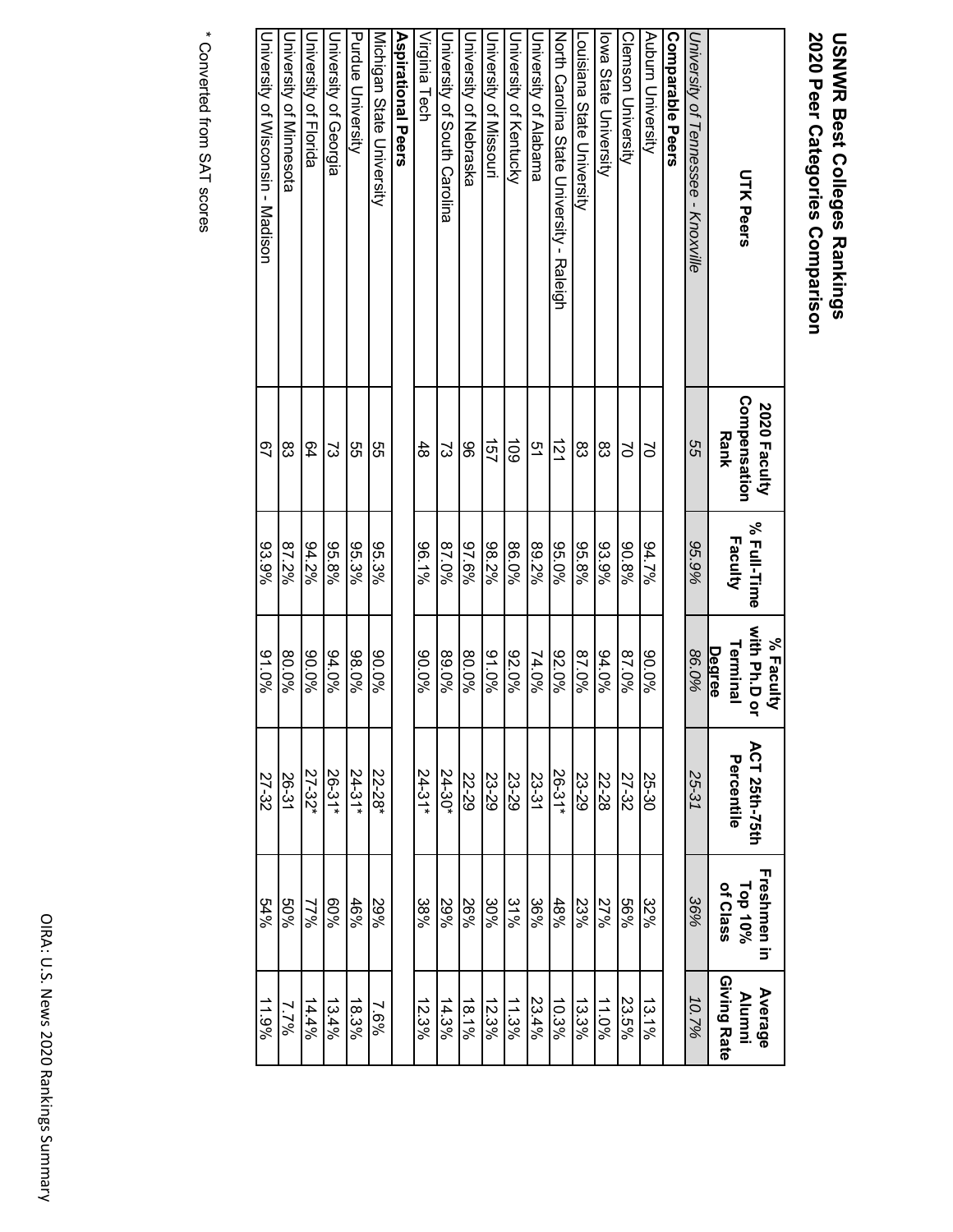# USNWR Best Colleges Rankings<br>2021 SEC Schools Comparison **2021 SEC Schools Comparison USNWR Best Colleges Rankings**

| <b>SEC Comparison</b>            | UTK                   | Ole Miss         | <b>Miss</b>      | Arkansas              | <b>Kentucky</b>      | South                     | Missouri        | Auburn                | <b>Alabama</b>        | Texas<br>A&M    | UGA            | Florida       | Vanderbilt           | <b>NST</b>     |
|----------------------------------|-----------------------|------------------|------------------|-----------------------|----------------------|---------------------------|-----------------|-----------------------|-----------------------|-----------------|----------------|---------------|----------------------|----------------|
| <b>National Rank</b>             | $\frac{1}{2}$         | $\overline{160}$ | State<br>206     | $\overline{160}$      | $\overline{33}$      | Carolina<br>$\frac{1}{8}$ | 124             | $\overline{6}$        | 143                   | 99              | 47             | မွ            | $\overrightarrow{4}$ | 153            |
| Public School Rank               | 8S                    | 7                | $\overline{5}$   | 77                    | 82                   | 54                        | 80              | 40                    | ვ                     | 8               | $\vec{5}$      | တ             | $\blacksquare$       | 71             |
| Overall Score                    | 69                    | S3               | 48               | င္ပာ                  | 9g                   | 89                        | 57              | $\overline{6}$        | SS                    | 99              | $\geq$         | 71            | 88                   | 54             |
| <b>Outcomes Rank</b>             | 147                   | 211              | 277              | 221                   | 221                  | $\overline{z}$            | 185             | $\overrightarrow{22}$ | $\overline{261}$      | $\ddot{4}$      | ్టు            | ┙             | 24                   | 161            |
| Graduation and Referation Rank   | $\overrightarrow{36}$ | 181              | 222              | $\frac{181}{18}$      | $\frac{1}{2}$        | 104                       | $\frac{143}{5}$ | 83                    | 136                   | S,              | ュ              | 71            | $\vec{\infty}$       | 211            |
| Social Mobility Rank             | $\overline{161}$      | 361              | 340              | 373                   | $\frac{318}{2}$      | $\frac{318}{2}$           | 353             | 381                   | 377                   | g               | 161            | $\frac{4}{8}$ | 291                  | 328            |
| Graduate Indebtedness Rank       | $\overline{5}$        | $\vec{c}$        | 228              | $\overrightarrow{20}$ | 861                  | 120                       | $\overline{0}$  | 2                     | $\overrightarrow{01}$ | 8               | 2              | မ္တ           | $\overrightarrow{4}$ | $\approx$      |
| <b>Faculty Resorree Rank</b>     | $\overline{99}$       | $\frac{184}{18}$ | 569              | 184                   | 361                  | 221                       | $\overline{5}$  | 184                   | 697                   | 310             | 29             | 8             | $\vec{0}$            | 221            |
| Faculty Compensation Rank        | 51                    | $\frac{143}{2}$  | $\frac{168}{10}$ | 77                    | g                    | $\frac{1}{3}$             | $\overline{20}$ | 64                    | $\overline{z}$        | $\overline{41}$ | 54             | 89            | $\vec{0}$            | $\frac{1}{3}$  |
| Student Excellence Rank          | 88                    | 191              | 120              | $\frac{141}{1}$       | 126                  | $\overrightarrow{90}$     | $\frac{1}{9}$   | $\overline{6}$        | $\overline{5}$        | සි              | ይታ             | $\approx$     | $\vec{v}$            | 134            |
| Tinancial Resorrices Rank        | $\frac{1}{10}$        | $\frac{1}{10}$   | $\frac{1}{2}$    | 184                   | 89                   | 218                       | $\frac{1}{2}$   | 991                   | 232                   | $\vec{a}$       | $\frac{1}{10}$ | 46            | $\vec{v}$            | 142            |
| Alumni Giving Rank               | ၆                     | 145              | $\ddot{5}$       | 37                    | $\overrightarrow{c}$ | $\overrightarrow{0}$      | 2               | 95                    | မွ                    | ლ<br>ვ          | 8              | ይታ            | ದ                    | $\overline{z}$ |
|                                  |                       |                  |                  |                       |                      |                           |                 |                       |                       |                 |                |               |                      |                |
| Expert Opinion Score (Ort of 5)  | ین<br>ن               | őΩ               | 2.8              | ვ<br>Ο                | ω<br>.<br>N          | 3<br>Σ                    | ین<br>ن         | ς<br>ვ                | 3<br>Σ                | 3.7             | 3.7            | 3.<br>8       | 4.3                  | ς.ο            |
| Predicted o Year Oraduation Rate | 72%                   | %99              | 62%              | 67%                   | 67%                  | 71%                       | 70%             | 73%                   | 73%                   | 75%             | 17%            | 81%           | 94%                  | %99            |
| Actraic Aest Graduation Rate     | $72\%$                | 9690             | %69              | %99                   | %99                  | 77%                       | $71\%$          | $-29%$                | 71%                   | 82%             | %28            | %88           | 93%                  | %89            |
| Over/Under Performance           | 960                   | $\frac{80}{3}$   | -1%              | $-1\%$                | $-1\%$               | $\frac{6}{6}$             | $\frac{1}{6}$   | $\frac{69}{3}$        | %ट-                   | $\frac{2}{3}$   | $10\%$         | 7%            | $-1\%$               | 2%             |
| Average Freshman Retention Rate  | 87%                   | %98              | 80%              | 83%                   | 84%                  | %88                       | 87%             | 9/96                  | 87%                   | 9626            | %96            | %26           | 9626                 | 83%            |
| % of Classes Under 20            | 31.0%                 | 53.9%            | 39.9%            | 48.0%                 | 34.0%                | 38.0%                     | 41.0%           | 36.0%                 | 34.0%                 | 24.8%           | 48.0%          | 53.0%         | 61.1%                | 41.0%          |
| % of Classes of 50 or More       | 15.0%                 | 12.0%            | 15.0%            | 17.0%                 | 16.0%                | 16.0%                     | 15.0%           | ∸<br>6.0%             | 21.0%                 | 28.0%           | 11.0%          | 10.0%         | 8.0%                 | 17.0%          |
| Student-Faculty Ratio            | 17:1                  | 16.1             | 17:1             | 18.1                  | 16:1                 | 17:1                      | 17:1            | 20:1                  | 20:1                  | 1.61            | 17:1           | 17:1          | $\overline{11}$      | 20:1           |
| ACT Low/High                     | 24-30                 | 62-12            | 22-30            | 23-30                 | 22-29                | 24-30*                    | 23-29           | 25-31                 | 23-31                 | $24 - 31*$      | 26-32*         | 28-33*        | 33-35                | 23-29          |
| Freshman in Top 10% of HS Class  | 35%                   | 25%              | 30%              | 25%                   | 33%                  | 28%                       | 33%             | 33%                   | 40%                   | 70%             | 9609           | 81%           | 9606                 | 24%            |
| Average Alumni Giving Rate       | 11.1%                 | 8.6%             | 16.8%            | 17.6%                 | 10.6%                | 10.6%                     | 11.8%           | 14.0%                 | 21.2%                 | 16.1%           | 13.3%          | 15.7%         | 29.1%                | 12.9%          |

\*Converted from SAT Scores \*Converted from SAT Scores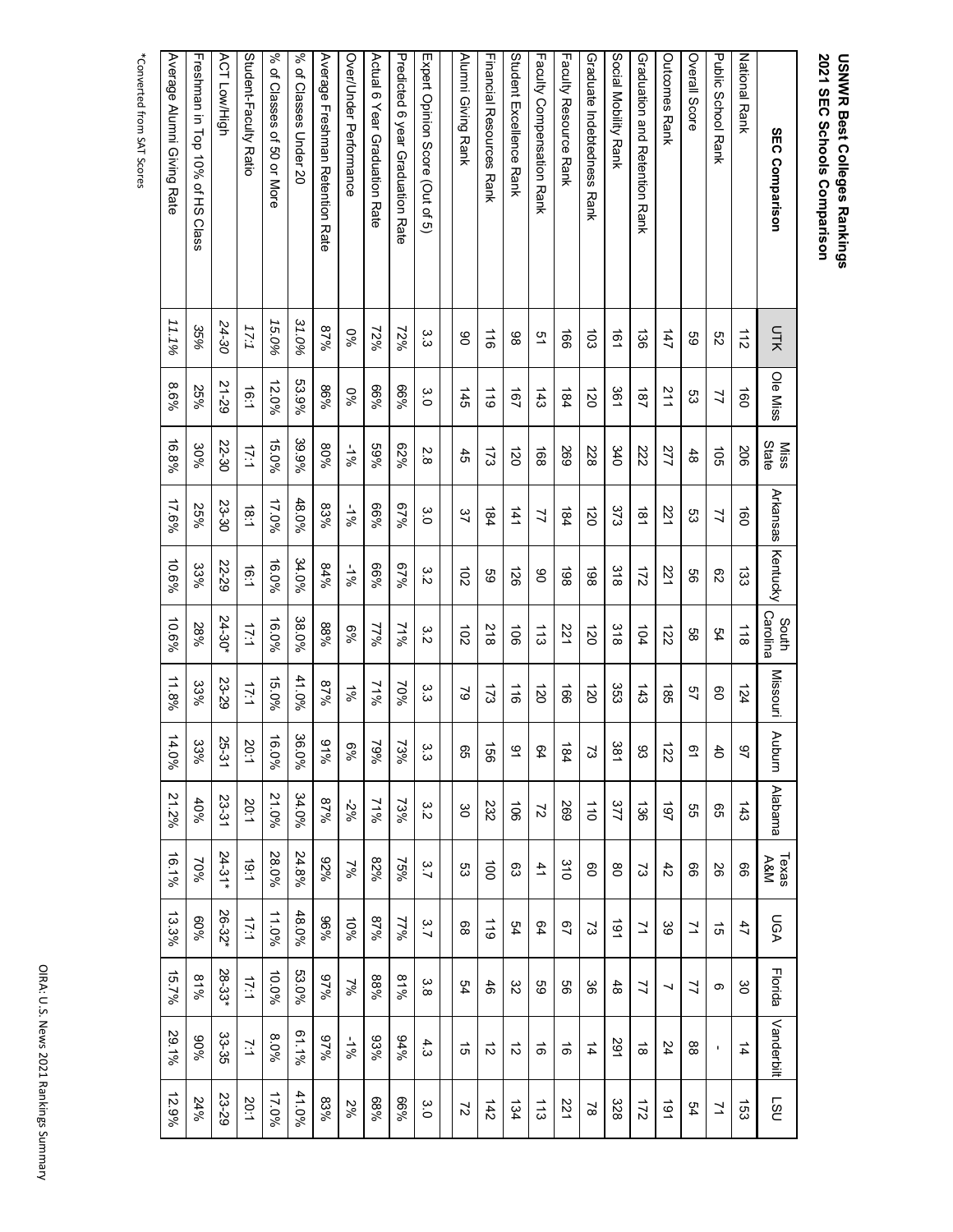# **USNWR Best Colleges Rankings<br>Institutions Tied with UTK at National Ranking = 112 Institutions Tied with UTK at National Ranking = 112 USNWR Best Colleges Rankings**

|                                  | <b>Outcomes</b><br><b>Rank</b> | Performance<br>Graduation<br>$O$ ver $(+)$ /<br>Under(-) | Freshmen<br>Retention<br>Average<br><b>Rate</b> | Graduatio<br>6-Year<br>Actual<br><b>Rate</b><br>∍ | Resources<br>Faculty<br>Rank | Excellence<br>Student<br>Rank | Resources<br>Financial<br>Rank | Giving<br>Rank<br><b>Alumni</b> |
|----------------------------------|--------------------------------|----------------------------------------------------------|-------------------------------------------------|---------------------------------------------------|------------------------------|-------------------------------|--------------------------------|---------------------------------|
| 2021 Rankings                    |                                |                                                          |                                                 |                                                   |                              |                               |                                |                                 |
| <b>Creighton University</b>      | 141                            | $\frac{5}{6}$                                            | %68                                             | 78%                                               | 139                          | 86                            | $\vec{0}$                      | 88                              |
| Loyola University Chicago        | $\vec{0}$                      | 4%                                                       | 84%                                             | 9692                                              | 36                           | 113                           | 140                            | 220                             |
| Rochester Inst. of Technology    | $\overline{3}$                 | -1%                                                      | %68                                             | 70%                                               | 147                          | 83                            | 123                            | 220                             |
| University of Illinois - Chicago | 122                            | 10%                                                      | 80%                                             | %69                                               | 207                          | 203                           | $\frac{4}{1}$                  | 330                             |
| University of La Verne (CA)      | 24                             | 24%                                                      | 83%                                             | %69                                               | $48$                         | 273                           | $\frac{1}{10}$                 | 254                             |
| <b>University of Tennessee</b>   | 147                            | 9%                                                       | %28                                             | $71\%$                                            | $\overline{991}$             | 86                            | $\frac{1}{9}$                  | 06                              |
| 2020 Rankings                    |                                |                                                          |                                                 |                                                   |                              |                               |                                |                                 |
| Auburn University                | 144                            | $4\%$                                                    | %16                                             | $18\%$                                            | $\frac{182}{2}$              | 8                             | 140                            | $\overline{z}$                  |
| <b>Creighton University</b>      | $\frac{38}{2}$                 | $\frac{1}{8}$                                            | %68                                             | <b>N967</b>                                       | 110                          | $\vec{q}$                     | $\overline{103}$               | $\overline{5}$                  |
| Howard University                | 127                            | $\frac{5}{6}$                                            | %68                                             | 9629                                              | $\overline{22}$              | $\overrightarrow{25}$         | 49                             | $\overrightarrow{80}$           |
| Loyola University Chicago        | $\vec{c}$                      | 4%                                                       | 84%                                             | 75%                                               | 136                          | $\frac{1}{3}$                 | 140                            | 220                             |
| Rochester Inst. of Technology    | ឆ្ល                            | -1%                                                      | %68                                             | 70%                                               | 147                          | ထိ                            | 123                            | 220                             |
| emple University                 | ვ<br>თ                         | 14%                                                      | %06                                             | 12%                                               | $\overline{82}$              | $\overrightarrow{52}$         | $148$                          | 220                             |
| University of California--Merced |                                | 23%                                                      | 83%                                             | %99                                               | 246                          | 351                           | 83                             | $\overline{9}$                  |
| University of Colorado--Boulder  | $\frac{1}{85}$                 | 9%0                                                      | %28                                             | 70%                                               | 210                          | $\overline{101}$              | $\overline{\mathbf{5}}$        | 205                             |
| Jniversity of Oregon             | 121                            | %8                                                       | %28                                             | 12%                                               | 136                          | 221                           | $\frac{148}{1}$                | 158                             |
| <b>Driv. of South Caroline</b>   | డ్జ                            | %9                                                       | %88                                             | 77%                                               | 691                          | 9G                            | 200                            | 63                              |
| Duiversity of South Florida      | ယ္က                            | 12%                                                      | %06                                             | 70%                                               | 556                          | $\overrightarrow{11}$         | $\frac{21}{1}$                 | $\frac{8}{1}$                   |
| University of Tennessee          | $\overline{5}$                 | -3%                                                      | %98                                             | 73%                                               | 691                          | $\rm g$                       | $\overrightarrow{011}$         | $\overrightarrow{80}$           |
| 2019 Rankings                    |                                |                                                          |                                                 |                                                   |                              |                               |                                |                                 |
| Arizona State University         | 142                            | $4\%$                                                    | 9698                                            | 63%                                               | 111                          | 117                           | $\overline{99}$                | 96                              |
| Auburn University                | డ్డ                            | $\frac{1}{8}$                                            | 9/96                                            | 17%                                               |                              | 94                            | $\overline{99}$                | $\overline{67}$                 |
| Rutgers University               | 85                             | $14\%$                                                   | 85%                                             | %89                                               | $rac{144}{131}$              | <b>259</b>                    | 104                            | 209                             |
| University of Tennessee          | 124                            | $-3%$                                                    | 9698                                            | 70%                                               | 123                          | 112                           | $\overline{6}$                 | $\overrightarrow{50}$           |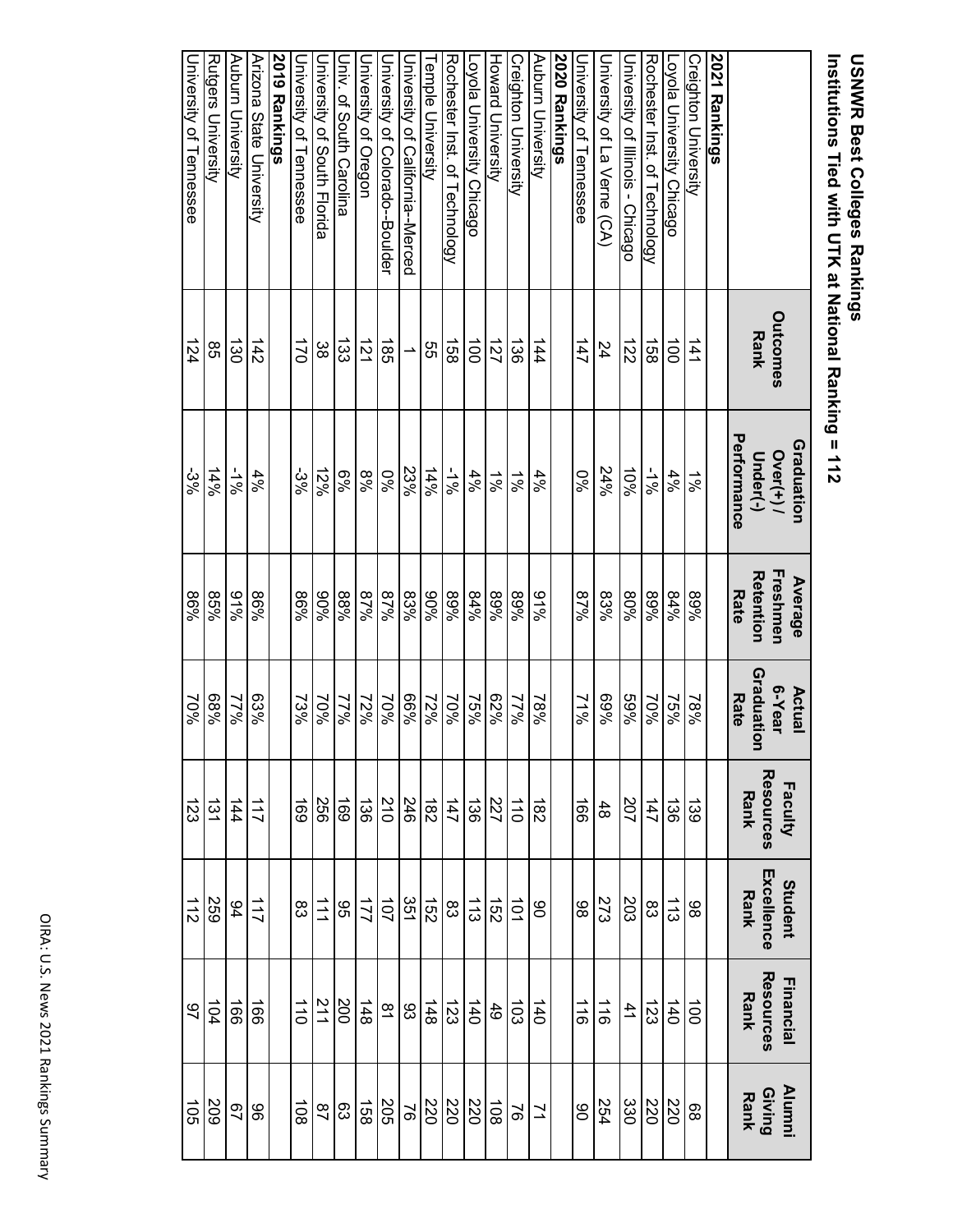### **U.S. News & World Report 2021 Best Colleges Rankings**

**Appendix B: Methodology**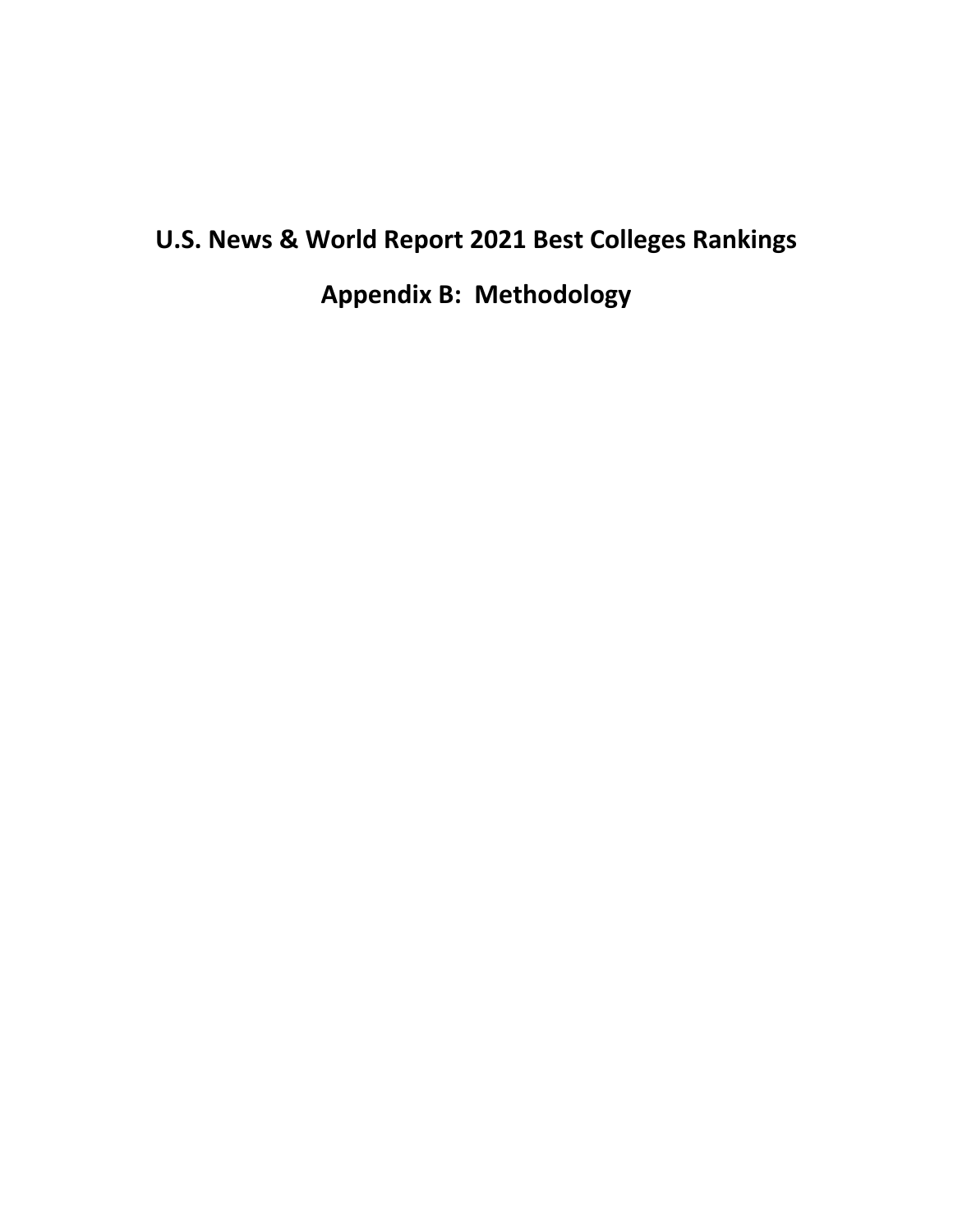### **U.S. News 2021 Best Colleges Rankings Methodology**

| <b>Expert Opinion (academic reputation)</b>                           | 20% | Peer assessment survey                                                                                | 20%   |
|-----------------------------------------------------------------------|-----|-------------------------------------------------------------------------------------------------------|-------|
|                                                                       |     | Average six-year<br>graduation rate                                                                   | 17.6% |
|                                                                       |     | Average freshman<br>retention rate                                                                    | 4.4%  |
| <b>Outcomes (graduation/retention)</b>                                | 40% | <b>Graduation Rate</b><br>Performance                                                                 | 8%    |
|                                                                       |     | Social Mobility (Pell)                                                                                | 5%    |
|                                                                       |     | Graduate Indebtedness                                                                                 | 5%    |
|                                                                       |     | Faculty compensation                                                                                  | 7%    |
| <b>Faculty resources</b><br>(AY 2019-20)                              |     | Percent faculty with<br>terminal degree in their<br>field                                             | 3%    |
|                                                                       | 20% | Percent faculty that is full<br>time                                                                  | 1%    |
|                                                                       |     | Student/faculty ratio                                                                                 | 1%    |
|                                                                       |     | Class size                                                                                            | 8%    |
| <b>Student Excellence (Selectivity)</b><br>(Fall 2019 entering class) | 7%  | Math and evidence-based<br>reading and writing portions<br>of the SAT and the<br>composite ACT scores | 5%    |
|                                                                       |     | High school class standing<br>in top 10%                                                              | 2%    |
| <b>Financial Resources</b>                                            | 10% | Financial resources per<br>student                                                                    | 10%   |
| <b>Alumni Giving</b>                                                  | 3%  | Average alumni giving rate                                                                            | 3%    |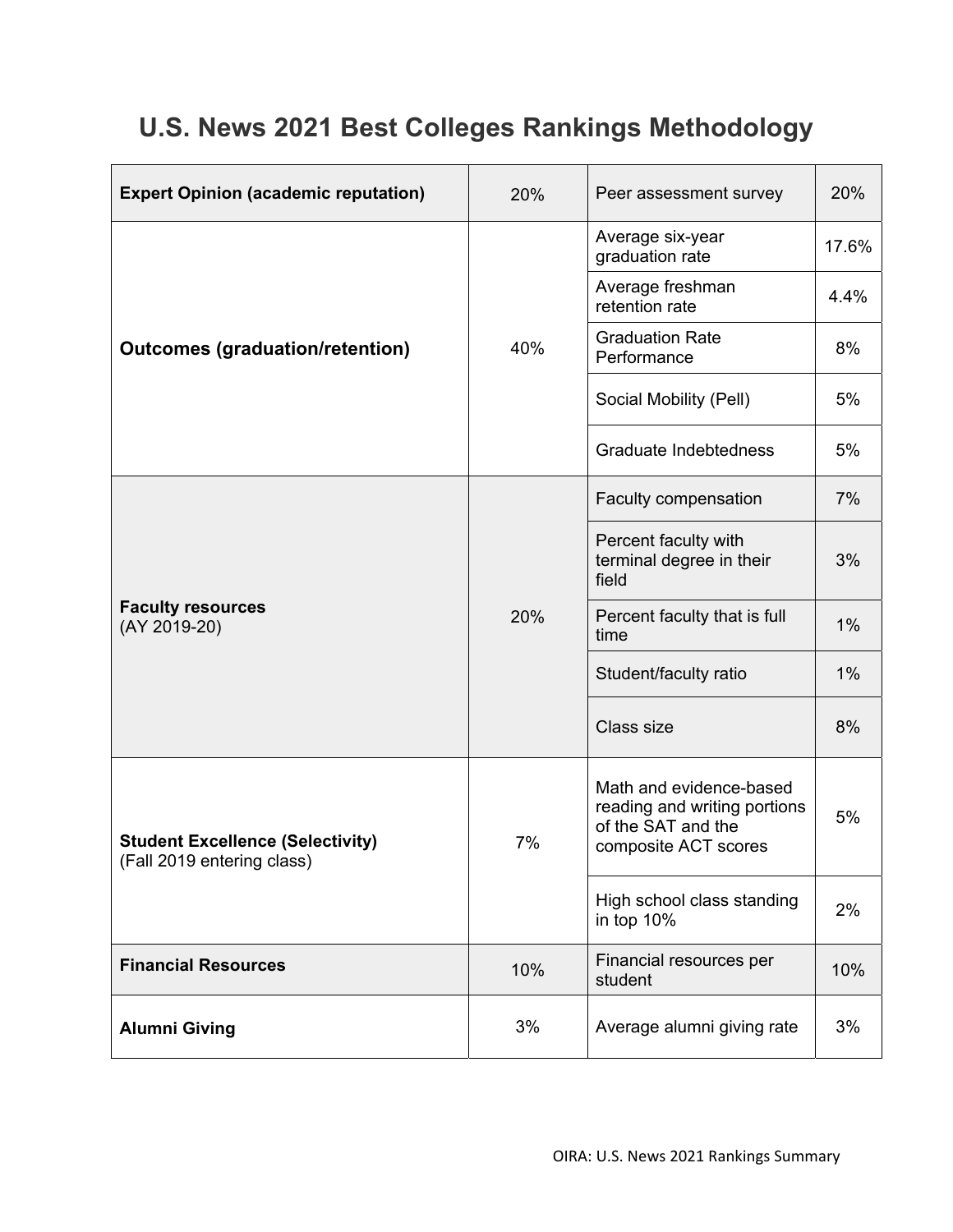### **Outcomes (40%)**

Forty percent of a school's rank comes from its success at retaining and graduating students within 150 percent of normal time (six years), graduate indebtedness, and social mobility factors. Graduation rates receive the highest weight in our rankings because degree completion is necessary to receive the full benefits of undergraduate study from employers and graduate schools. We approach outcomes from angles of graduation and retention (22%), graduation rate performance (8%), social mobility (5%), and, new this year, graduate indebtedness (5%).

**Graduation and retention rates:** This has two components.

- A four-year rolling average of the proportion of each entering class (fall 2010-fall 2013) earning a degree in six years or less (17.6%).
- A four-year rolling average of the proportion of first-year entering students (fall 2015-fall 2018) who returned the following fall (4.4%).

**Graduation rate performance:** We compared each college's actual six-year graduation rate with what we predicted for its fall 2013 entering class. This year we averaged two years of graduate rate performance data, to reduce the volatility of this indicator. The predicted rates were modeled from admissions data, proportion of undergraduates awarded Pell Grants, school financial resources, proportion of federal financial aid recipients who are first generation, and National Universities' math and science orientations.

**Social mobility**: Measures how well schools graduated students who received federal Pell Grants (those typically coming from households whose family incomes are less than \$50,000 annually, though most Pell Grant money goes to students with a total family income below \$20,000). The below factors (weighted 2.5% each) were computed using two-year averages of fall 2012 and fall 2013 entering cohorts.

- **Pell Grant graduation rates** are the six-year graduation rates of Pell Grant students adjusted to give much more credit to schools with larger Pell student proportions.
- **Pell Grant graduation rate performance** is the factor that compares each school's sixyear graduation rate among Pell recipients with its six-year graduation rate among non-Pell recipients by dividing the former into the latter, then adjusting to give much more credit to schools with larger Pell student proportions. The higher a school's Pell graduation rate relative to its non-Pell graduation rate up to the rates being equal, the better it scores.

**Graduate indebtedness:** New this year, U.S. News calculated a *graduate indebtedness rank*, which is the combination of the two indebtedness indicators for ranked schools. They indicate how schools compare in terms of total graduate indebtedness among those with debt and the proportion of graduates with debt. Schools that ranked the highest had the lowest average amount of debt accrued by their the most recent graduates and a relatively small proportion of students graduating with debt compared with other schools in their U.S. News ranking category. The data is based on federal loans made to students who borrowed while enrolled and cosigned loans (as collected on the Financial Aid survey). It excludes students who transferred in, money borrowed at other institutions, parent loans, and students who did not graduate.

 **Graduate indebtedness total:** Average amount of accumulated federal loan debt among the 2019 bachelor's degree graduating class that took out federal loans (weighted 3%). For nonresponders to U.S. News' financial aid survey, the College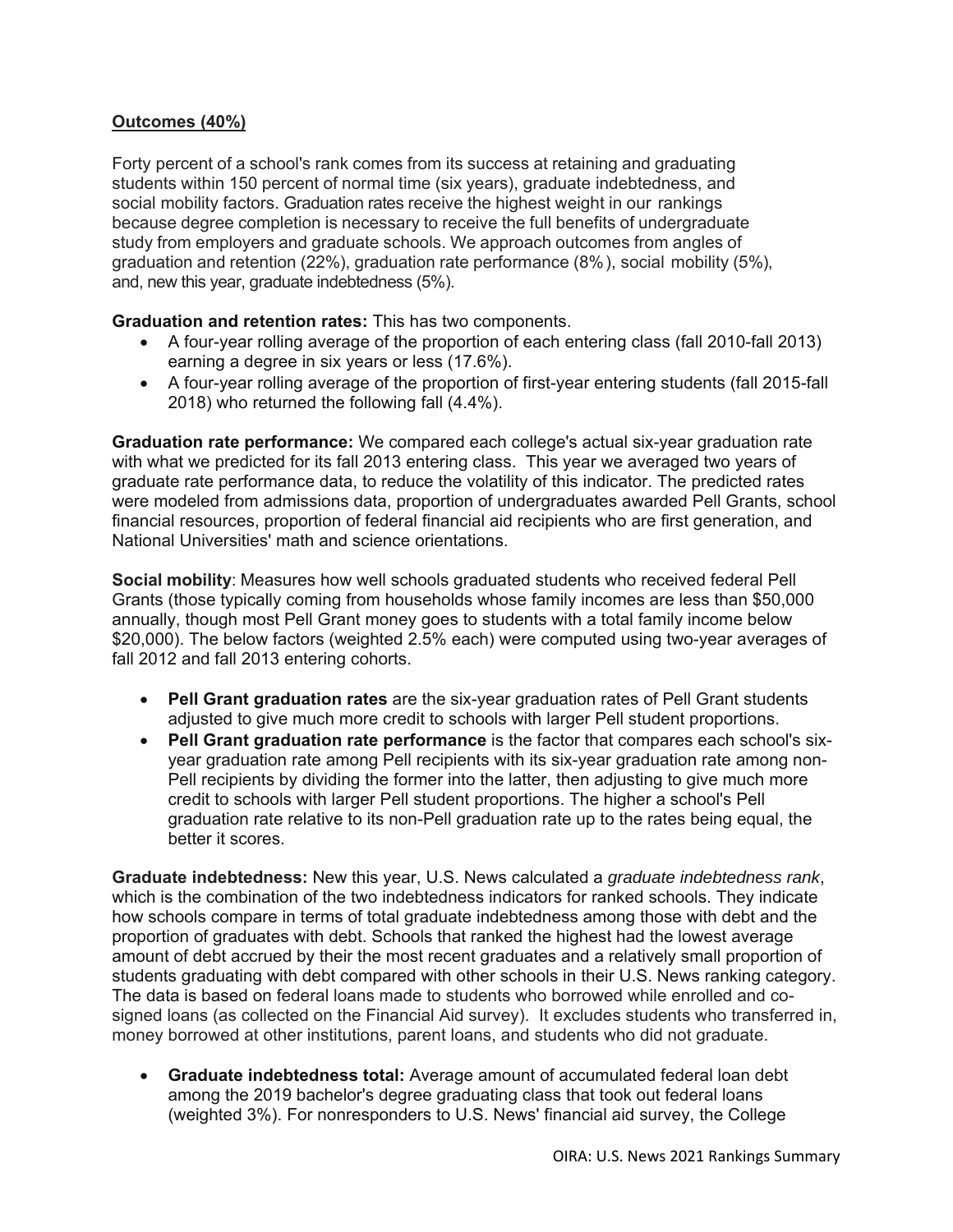Scorecard's most recent cohort of institutional median graduate indebtedness was adjusted and used in its place.

 **Graduate indebtedness proportion:** Percentage of graduates from the 2019 bachelor's degree graduating class who borrowed federal loans (2%). For nonresponders to U.S. News' financial aid survey, the College Scorecard's most recent institutional cohort of the proportion of undergraduates borrowing was adjusted and used in its place.

### **Faculty Resources (20 percent)**

Research shows the greater access students have to quality instructors, the more engaged they will be in class and the more they will learn and likely graduate. U.S. News uses five factors from the 2019-2020 academic year to assess a school's commitment to instruction: class size, faculty salary, faculty with the highest degree in their fields, student-faculty ratio and proportion of faculty who are full time.

- **Class size** is the most highly weighted faculty resource measure, at 8%. Schools score better the greater their proportions of smaller classes for fall 2019.
- **Faculty salary** is weighted at 7% and is the average full-time faculty salaries for assistant, associate and full professors for 2019-2020, based on definitions from the American Association of University Professors. This is a change from previous rankings, which used a two-year average of both salaries and nonsalary compensation, i.e., benefits in the calculations. The salary data was once again adjusted for regional differences in the cost of living using the Bureau of Economic Analysis regional price parities indexes, published in May 2020.
- U.S. News also factors the **proportion of full-time faculty with the highest degree in their fields** (3 percent), **student-faculty ratio** (1 percent) and the **proportion of faculty who are full time** (1 percent).

#### **Expert Opinion (20 percent)**

Academic reputation matters because it factors things that cannot easily be captured elsewhere. For example, an institution known for having innovative approaches to teaching may perform especially well on this indicator, whereas a school struggling to keep its accreditation will likely perform poorly.

We take a two-year weighted average of ratings from top academics – presidents, provosts and deans of admissions – who rate the academic quality of peer institutions with which they are familiar on a scale of 1 (marginal) to 5 (distinguished). U.S. News collected the data by administering peer assessment surveys in spring 2019 and 2020 directly to schools. Of the 4,816 academics who were sent questionnaires, 36% responded, a decrease from 43% the previous year.